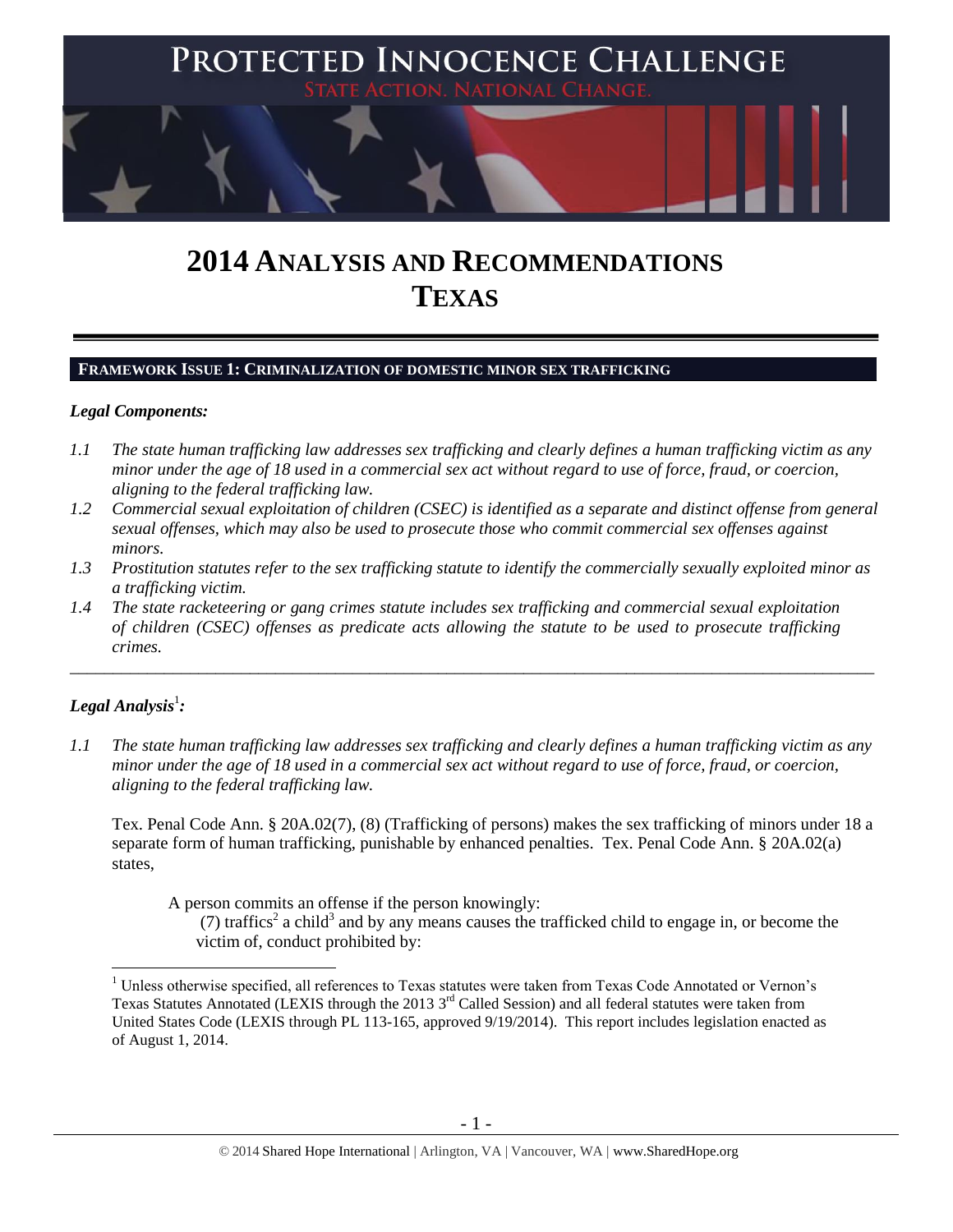<span id="page-1-1"></span>(A) Section 21.02 (Continuous Sexual Abuse of Young Child or Children); (B) Section 21.11 (Indecency with a Child); (C) Section 22.011 (Sexual Assault); (D) Section 22.021 (Aggravated Sexual Assault); (E) Section 43.02 (Prostitution); (F) Section 43.03 (Promotion of Prostitution); (G) Section 43.04 (Aggravated Promotion of Prostitution); (H) Section 43.05 (Compelling Prostitution); (I) Section 43.25 (Sexual Performance by a Child); (J) Section 43.251 (Employment Harmful to Children); or (K) Section 43.26 (Possession or Promotion of Child Pornography); or (8) receives a benefit from participating in a venture that involves an activity described by Subdivision (7) or engages in sexual conduct<sup>4</sup> with a child trafficked in the manner described in Subdivision (7).

<span id="page-1-0"></span>A first conviction under Tex. Penal Code Ann. § 20A.02(a) is generally punishable as a second degree felony by imprisonment for  $2-20$  years<sup>5</sup> and a possible fine not to exceed \$10,000. Tex. Penal Code Ann.

If the accused is found guilty of more than one offense arising out of the same criminal episode, the sentences may run concurrently or consecutively if each sentence is for a conviction of:

(2) an offense:

(A) under . . . Section 21.02 [Continuous sexual abuse of a child or children] . . . committed against a victim younger than 17 years of age at the time of the commission of the offense regardless of whether the accused is convicted of violations of the same section more than once or is convicted of violations of more than one section; or

(B) for which a plea agreement was reached in a case in which the accused was charged with more than one offense listed in Paragraph (A) committed against a victim younger than 17 years of age at the time of the commission of the offense regardless of whether the accused is charged with violations of the same section more than once or is charged with violations of more than one section;

(3) an offense:

(A) under Section . . . 43.26 [Possession or promotion of child pornography], regardless of whether the accused is convicted of violations of the same section more than once or is convicted of violations of both sections; or

(B) for which a plea agreement was reached in a case in which the accused was charged with more than one offense listed in Paragraph (A), regardless of whether the accused is charged with violations of the same section more than once or is charged with violations of both sections;

. . . . (5) an offense:

> (A) under Section 20A.02 [Trafficking of persons] or 43.05 [Compelling prostitution], regardless of whether the accused is convicted of violations of the same section more than once or is convicted of violations of both sections; or

<sup>&</sup>lt;sup>2</sup> Pursuant to Tex. Penal Code Ann. § 20A.01(4), "Traffic' means to transport, entice, recruit, harbor, provide, or otherwise obtain another person by any means."

 $3$  Tex. Penal Code Ann.  $\hat{g}$  20A.01(1) defines a "child" as "a person younger than 18 years of age."

<sup>&</sup>lt;sup>4</sup> Tex. Penal Code Ann. § 20A.01(3) states that the term "sexual conduct" has the same meaning used in Tex. Penal Code Ann. § 43.25. Pursuant to Tex. Penal Code Ann. § 43.25(a)(2), "'Sexual conduct' means sexual contact, actual or simulated sexual intercourse, deviate sexual intercourse, sexual bestiality, masturbation, sado-masochistic abuse, or lewd exhibition of the genitals, the anus, or any portion of the female breast below the top of the areola." <sup>5</sup> Texas Penal Code Sec. 3.03(b) (Sentences for offenses arising out of same criminal episode) states,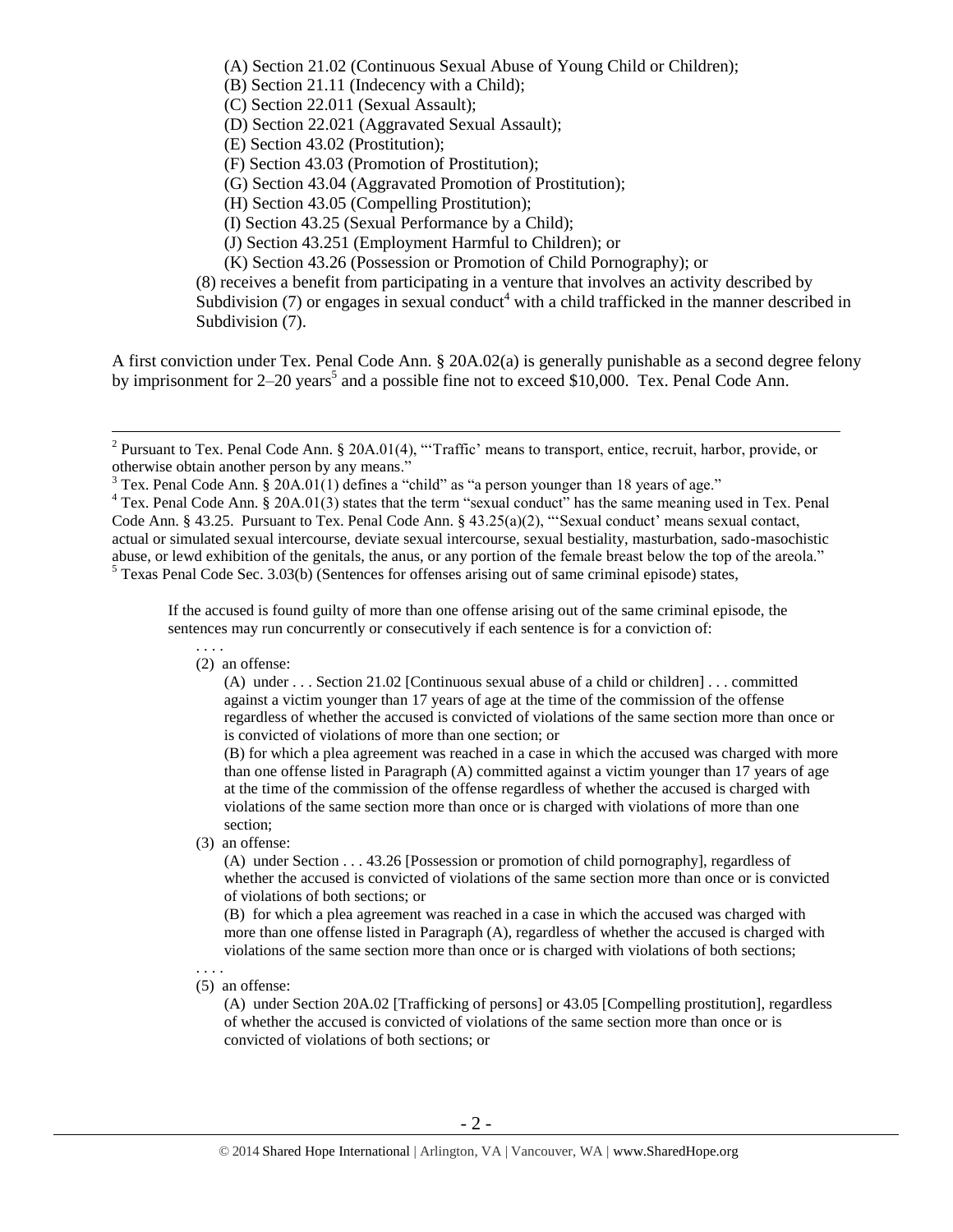§§ 20A.02(b)(1), 12.33. A first conviction under Tex. Penal Code Ann. § 20A.02(a)(7) or § 20A.02(a)(8), however, is punishable, without regard to the use of force, fraud, or coercion, as a first degree felony by imprisonment "for life or for any term of not more than 99 years or less than 5 years" and a possible fine not to exceed \$10,000, while subsequent convictions are punishable by life imprisonment and a possible fine not to exceed \$10,000. Tex. Penal Code Ann. §§ 20A.02(b)(1), 12.32, 12.42(c)(2).<sup>6</sup>

Additionally, Tex. Penal Code Ann. § 20A.03 (Continuous trafficking of persons) states,

<span id="page-2-0"></span>(a) A person commits an offense if, during a period that is 30 or more days in duration, the person engages two or more times in conduct that constitutes an offense under Section 20A.02 [Trafficking of persons].

(b) If a jury is the trier of fact, members of the jury are not required to agree unanimously on which specific conduct engaged in by the defendant constituted an offense under Section 20A.02 or on which exact date the defendant engaged in that conduct. The jury must agree unanimously that the defendant, during a period that is 30 or more days in duration, engaged in conduct that constituted an offense under Section 20A.02.

(c) If the victim of an offense under Subsection (a) is the same victim as a victim of an offense under Section 20A.02, a defendant may not be convicted of the offense under Section 20A.02 in the same criminal action as the offense under Subsection (a), unless the offense under Section 20A.02:

(1) is charged in the alternative;

(2) occurred outside the period in which the offense alleged under Subsection (a) was committed; or (3) is considered by the trier of fact to be a lesser included offense of the offense alleged under Subsection (a).

(d) A defendant may not be charged with more than one count under Subsection (a) if all of the conduct that constitutes an offense under Section 20A.02 is alleged to have been committed against the same victim.

. . . .

 $\overline{a}$ 

A conviction under Tex. Penal Code Ann. § 20A.03 is punishable as a first degree felony by imprisonment for either 25–99 years<sup>7</sup> and a possible fine not to exceed \$10,000 or life and a possible fine not to exceed \$10,000.<sup>8</sup> Tex. Penal Code Ann. §§ 20A.03(e), 12.32.

> <span id="page-2-1"></span>(B) for which a plea agreement was reached in a case in which the accused was charged with more than one offense listed in Paragraph (A), regardless of whether the accused is charged with violations of the same section more than once or is charged with violations of both sections; or

(6) an offense:

(A) under Section 22.04(a)(1) or (2) or Section 22.04(a–1)(1) or (2) that is punishable as a felony of the first degree, regardless of whether the accused is convicted of violations of the same section more than once or is convicted of violations of more than one section; or

(B) for which a plea agreement was reached in a case in which the accused was charged with more than one offense listed in Paragraph (A) and punishable as described by that paragraph, regardless of whether the accused is charged with violations of the same section more than once or is charged with violations of more than one section.

<sup>6</sup> Additional sentencing limitations may also be applicable. For example, a person convicted under Tex. Penal Code Ann. § 20A.02 [Trafficking of Persons] or Tex. Penal Code Ann. § 20A.03 [Continuous Trafficking of Persons] cannot be sentenced to community supervision and is not eligible for release to intensive supervision parole. Tex. Gov't Code Ann. § 499.027(b)(2)(Z)–(AA) (First version); Tex. Code Crim. Proc. Ann. art. 42.12, § 3g(a)(1)(M). Additionally, if the offender has a prior conviction for certain crimes, including Tex. Penal Code Ann. § 20A.02(7) or (8), a second conviction is punishable by life imprisonment. Tex. Penal Code Ann. § 12.42(c)(2)(A).  $7$  See supra note [5.](#page-1-0)

<sup>8</sup> Pursuant to Tex. Gov't Code Ann. § 508.145(d)(1) (Eligibility for release on parole; computation of parole eligibility date),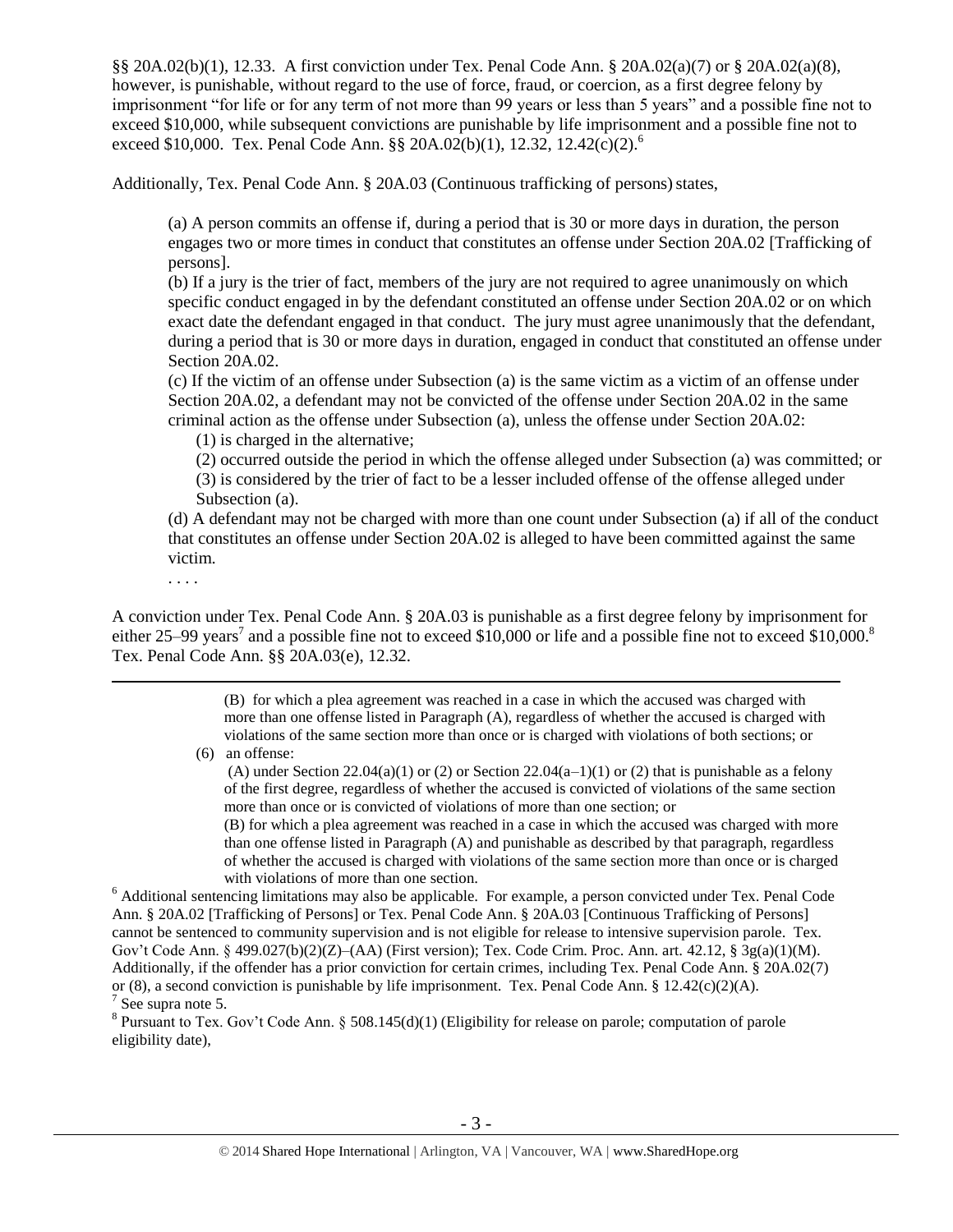*1.2 Commercial sexual exploitation of children (CSEC) is identified as a separate and distinct offense from general sexual offenses, which may also be used to prosecute those who commit commercial sex offenses against minors.*

Texas has several statutes specifically criminalizing CSEC, including the following:

- 1. Tex. Penal Code Ann. § 43.05(a)(2) (Compelling prostitution) makes it a crime if a person knowingly "causes by any means a child younger than 18 years to commit prostitution, regardless of whether the actor knows the age of the child at the time the actor commits the offense." A conviction under Tex. Penal Code Ann. § 43.05(a)(2) is punishable as a first degree felony by imprisonment for either 5–99 years<sup>9</sup> and a possible fine not to exceed \$10,000 or life and a possible fine not to exceed \$10,000. Tex. Penal Code Ann. §§ 43.05(b), 12.32.
- 2. Tex. Penal Code Ann. § 43.03 (Promotion of prostitution) criminalizes soliciting "another to engage in sexual conduct with another person for compensation." It is a "felony of the second degree if the actor engages in conduct described by Subsection (a)(1) or (2) involving a person younger than 18 years of age engaging in prostitution, regardless of whether the actor knows the age of the person at the time the actor commits the offense." Tex. Penal Code Ann. § 43.03(a), (b).
- 3. Tex. Penal Code Ann. § 43.04(a) (Aggravated promotion of prostitution) is violated when a person "knowingly owns, invests in, finances, controls, supervises, or manages a prostitution enterprise that uses two or more prostitutes." This offense is a first degree felony when "the prostitution enterprise uses as a prostitute one or more persons younger than 18 years of age, regardless of whether the actor knows the age of the person at the time the actor commits the offense." Tex. Penal Code Ann. § 43.04(b).
- 4. Tex. Penal Code Ann. § 43.02(a) (Prostitution) makes it a crime if a person "(1) offers to engage, agrees to engage, or engages in sexual conduct for a fee; or (2) solicits another in a public place to engage with the person in sexual conduct for hire." A conviction under this statute is generally punishable as a Class B misdemeanor by imprisonment in a county jail up to 180 days, a fine not to exceed \$2,000, or both. Tex. Penal Code Ann. §§ 43.02(c), 12.22. However, if the person solicited is younger than 18 years of age, regardless of whether the actor knows the age of the person solicited, a conviction is punishable as a second degree felony by imprisonment for 2–20 years and a possible fine not to exceed \$10,000. Tex. Penal Code Ann. §§ 43.02(c)(3), 12.33.
- 5. Tex. Penal Code Ann. § 15.031(b) (Criminal solicitation of a minor) states,

An inmate serving a sentence for an offense ... under Section  $3g(a)(1)$  ... (C) [Section 21.11(a)(1), Penal Code (Indecency with a child], (D) [Section 20.04, Penal Code (Aggravated kidnapping)], (E) [Section 22.021, Penal Code (Aggravated sexual assault)] (H), [Section 22.011, Penal Code (Sexual assault)], (I) [Section 22.04(a)(1), Penal Code (Injury to a child, elderly individual, or disabled individual), if the offense is punishable as a felony of the first degree and the victim of the offense is a child]; (J), [Section 43.25, Penal Code (Sexual performance by a child)]; (L) [Section 43.05, Penal Code (Compelling prostitution)]; or (M) [Section 20A.02, Penal Code (Trafficking of persons)], Article 42.12, Code of Criminal Procedure or [Tex. Penal Code Ann. § 20A.03], or an offense under Section 71.02 [Engaging in Organized Criminal Activity] or 71.023 [Directing Activities of Criminal Street Gangs], Penal Code … is not eligible for release on parole until the inmate's actual calendar time served, without consideration of good conduct time, equals one-half of the sentence or 30 calendar years, whichever is less, but in no event is the inmate eligible for release on parole in less than two calendar years.

<sup>9</sup> See supra note [5.](#page-1-0)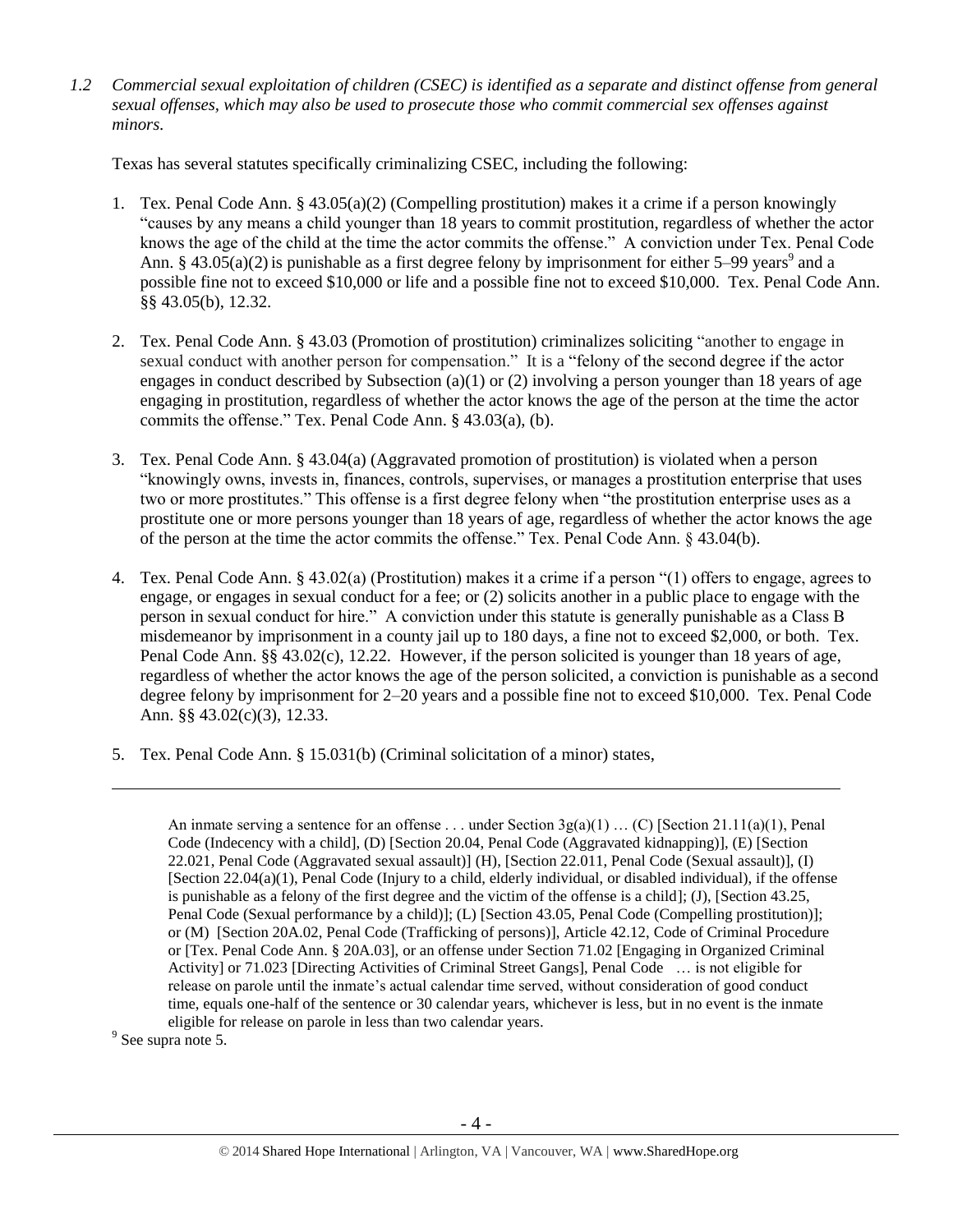<span id="page-4-1"></span>A person commits an offense if, with intent that an offense under Section 20A.02(a)(7) or (8) [Trafficking of persons], 21.02 [Continuous sexual abuse of young child or children], 21.11 [Indecency with a child], 22.011 [Sexual assault], 22.021 [Aggravated sexual assault], 43.02 [Prostitution], 43.05(a)(2) [Compelling prostitution], or 43.25 [Sexual performance by a child] be committed, the person by any means requests, commands, or attempts to induce a minor<sup>10</sup> or another whom the person believes to be a minor to engage in specific conduct that, under the circumstances surrounding the actor's conduct as the actor believes them to be, would constitute an offense under one of those sections or would make the minor or other believed by the person to be a minor a party to the commission of an offense under one of those sections.

Pursuant to Tex. Penal Code Ann. § 15.031(e), a conviction under Tex. Penal Code Ann. § 15.031(b) is punishable one category lower than committing the actual offense, but the punishment may be enhanced to the same category as the predicate offense if it is proven that the offender

<span id="page-4-0"></span>(1) was at the time of the offense 17 years of age or older and a member of a criminal street gang, as defined by Section 71.01 [Definitions]; $^{11}$  and

- (2) committed the offense with the intent to:
	- (A) further the criminal activities of the criminal street gang; or
	- (B) avoid detection as a member of a criminal street gang.
- 6. Tex. Penal Code Ann. § 43.251(b) (Employment harmful to children) states, "A person commits an offense if the person employs, authorizes, or induces a child<sup>12</sup> to work: (1) in a sexually oriented commercial activity;<sup>13</sup> or (2) in any place of business permitting, requesting, or requiring a child to work nude or topless." Pursuant to Tex. Penal Code Ann. § 43.251(c) a conviction is punishable as a second degree felony by imprisonment for 2–20 years and a possible fine not to exceed \$10,000, but if the child is a minor under the age of 14, a conviction is punishable as a first degree felony by imprisonment for either 5–99 years and a possible fine not to exceed \$10,000 or life and a possible fine not to exceed \$10,000. Tex. Penal Code Ann. §§ 43.251(c), 12.33, 12.32.
- 7. Tex. Penal Code Ann. § 21.02(b), (c), (g) (Continuous sexual abuse of young child or children) states,
	- (b) A person commits an offense if:

 $\overline{a}$ 

(1) during a period that is 30 or more days in duration, the person commits two or more acts of sexual abuse, regardless of whether the acts of sexual abuse are committed against one or more victims; and

(2) at the time of the commission of each of the acts of sexual abuse, the actor is 17 years of age or older and the victim is a child younger than 14 years of age.

(c) For purposes of this section, "act of sexual abuse" means any act that is a violation of one or more of the following penal laws:

<sup>&</sup>lt;sup>10</sup> Pursuant to Tex. Penal Code Ann. § 15.031(f), "In this section, 'minor' means an individual younger than 17 years of age."

 $11$  Tex. Penal Code Ann. § 71.01(d) defines "criminal street gang" as "three or more persons having a common identifying sign or symbol or an identifiable leadership who continuously or regularly associate in the commission of criminal activities."

<sup>&</sup>lt;sup>12</sup> Pursuant to Tex. Penal Code Ann. § 43.251(a)(1), "child" is defined as "a person younger than 18 years of age." <sup>13</sup> Tex. Penal Code Ann. § 43.251(a)(5) defines "sexually oriented commercial activity" as "a massage

establishment, nude studio, modeling studio, love parlor, or other similar commercial enterprise the primary business of which is the offering of a service that is intended to provide sexual stimulation or sexual gratification to the customer."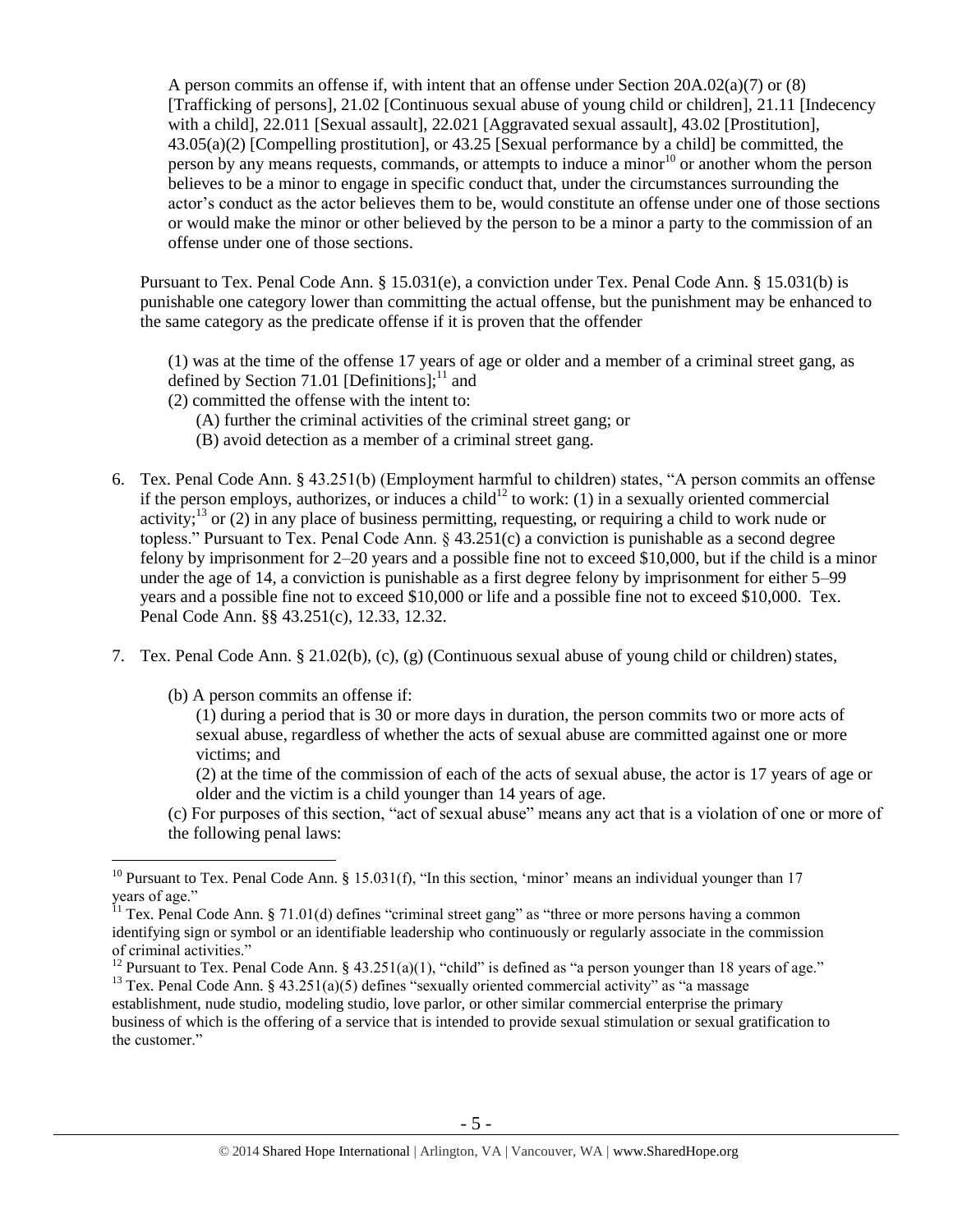$(1)$  aggravated kidnapping under Section 20.04(a)(4), if the actor committed the offense with the intent to violate or abuse the victim sexually;

(2) indecency with a child under Section  $21.11(a)(1)$ , if the actor committed the offense in a manner other than by touching, including touching through clothing, the breast of a child;

(3) sexual assault under Section 22.011;

(4) aggravated sexual assault under Section 22.021;

. . .

(6) sexual performance by a child under Section 43.25;

- (7) trafficking of persons under Section 20A.02(a)(7) or (8); and
- (8) compelling prostitution under Section 43.05(a)(2).

. . . .

(g) It is an affirmative defense to prosecution under this section that the actor:

(1) was not more than five years older than:

(A) the victim of the offense, if the offense is alleged to have been committed against only one victim; or

(B) the youngest victim of the offense, if the offense is alleged to have been committed against more than one victim;

(2) did not use duress, force, or a threat against a victim at the time of the commission of any of the acts of sexual abuse alleged as an element of the offense; and

(3) at the time of the commission of any of the acts of sexual abuse alleged as an element of the offense:

(A) was not required under Chapter 62, Code of Criminal Procedure, to register for life as a sex offender; or

(B) was not a person who under Chapter 62 had a reportable conviction or adjudication for an offense under this section or an act of sexual abuse as described by Subsection (c).

A conviction under this statute is punishable as a first degree felony by imprisonment for either 25–99 years<sup>14</sup> and a possible fine not to exceed \$10,000 or life and a possible fine not to exceed \$10,000. Tex. Penal Code Ann. §§ 21.02(h), 12.32.

8. Tex. Penal Code Ann. § 22.021(a) (Aggravated sexual assault) states,

A person commits an offense:

(1) if the person:

. . .

(B) intentionally or knowingly:

(i) causes the penetration of the anus or sexual organ of a child<sup>15</sup> by any means;

(ii) causes the penetration of the mouth of a child by the sexual organ of the actor;

(iii) causes the sexual organ of a child to contact or penetrate the mouth, anus, or sexual organ of another person, including the actor;

(iv) causes the anus of a child to contact the mouth, anus, or sexual organ of another person, including the actor; or

(v) causes the mouth of a child to contact the anus or sexual organ of another person, including the actor; and

(2) if:

(A) the person:

 $14$  See supra note [5.](#page-1-0)

<sup>&</sup>lt;sup>15</sup> Tex. Penal Code Ann. § 22.021(b)(1) defines "child" by referencing Tex. Penal Code Ann. § 22.011(c), which defines "child" as "a person younger than 17 years of age." Tex. Penal Code Ann.  $\S$  22.011(c)(1).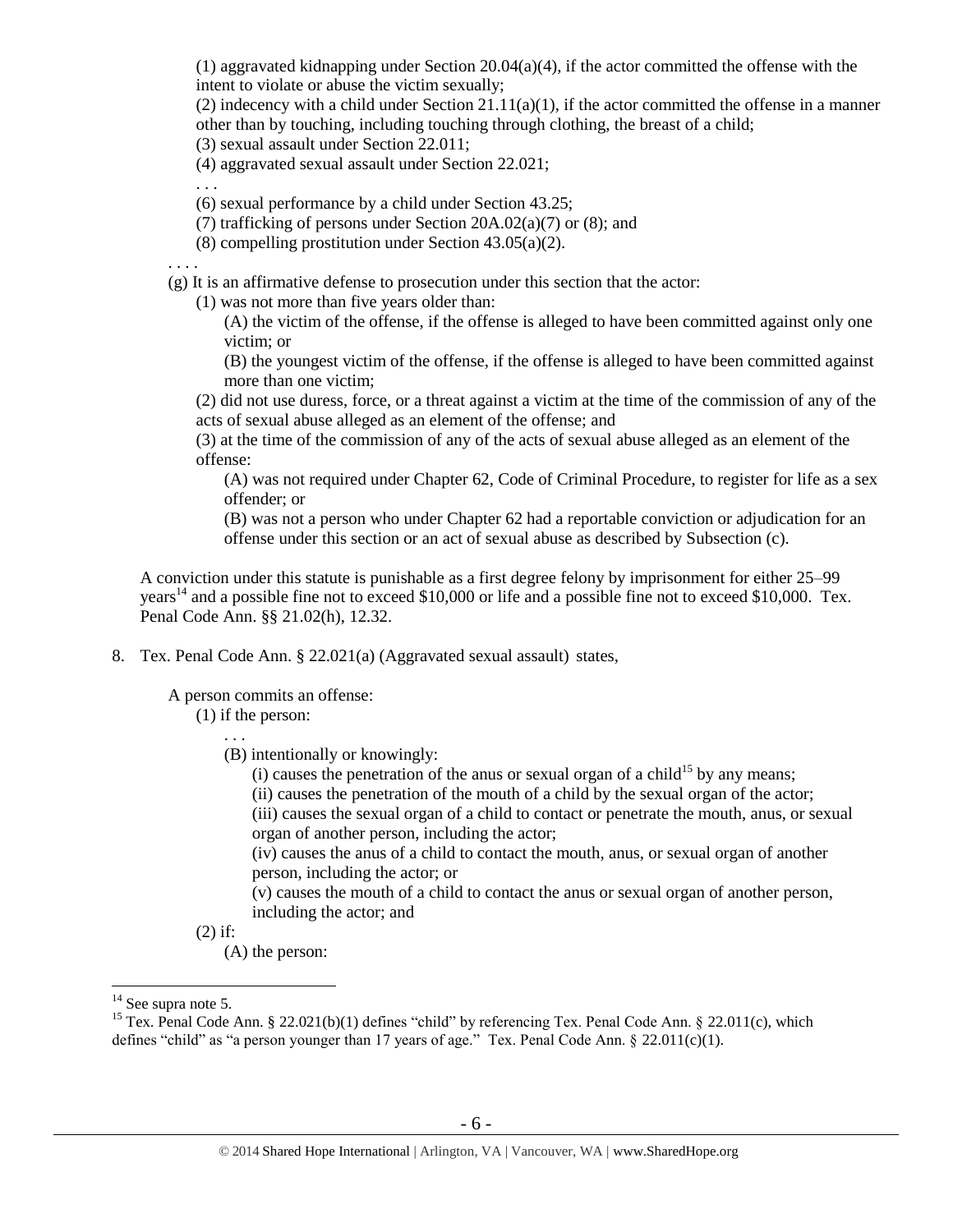. . . (vi) administers or provides flunitrazepam, otherwise known as rohypnol, gamma hydroxybutyrate, or ketamine to the victim of the offense with the intent of facilitating the commission of the offense; [or]

- (B) the victim is younger than 14 years of age  $\dots$
- <span id="page-6-1"></span>. . . .

A conviction under Tex. Penal Code Ann. § 22.021(a) is punishable as a first degree felony by imprisonment for either 5–99 years and a possible fine not to exceed \$10,000 or life and a possible fine not to exceed \$10,000. Tex. Penal Code Ann. §§ 22.021(e), 12.32. The minimum term of imprisonment is increased to 25 years, however, if the victim is younger than 6 years of age or is 13 years of age or younger and "the actor commits the offense in a manner described by Subsection (a)(2)(A)." Tex. Penal Code Ann.  $$22.021(f).$ 

9. Tex. Penal Code Ann. § 43.25(b) (Sexual performance by a child) states,

<span id="page-6-0"></span>A person commits an offense if, knowing the character and content thereof, he employs, authorizes, or induces a child younger than 18 years of age to engage in sexual conduct<sup>16</sup> or a sexual performance.<sup>17</sup> A parent or legal guardian or custodian of a child younger than 18 years of age commits an offense if he consents to the participation by the child in a sexual performance.

A conviction under Tex. Penal Code Ann. § 43.25(b) is punishable as a second degree felony by imprisonment for 2–20 years and a possible fine not to exceed \$10,000. Tex. Penal Code Ann. §§ 43.25(c), 12.33. If the victim is under the age of 14, however, a conviction is punishable as a first degree felony by imprisonment for either 5–99 years and a possible fine not to exceed \$10,000 or life and a possible fine not to exceed \$10,000. Tex. Penal Code Ann. §§ 43.25(c), 12.32.

Other laws may be applicable to sexual exploitation of children although they do not specify commercial exchanges:

1. Tex. Penal Code Ann. § 22.011(a)(2) (Sexual assault) states,

A person commits an offense if the person:

. . .

 $\overline{a}$ 

- (2) intentionally or knowingly:
	- (A) causes the penetration of the anus or sexual organ of a child<sup>18</sup> by any means;
	- (B) causes the penetration of the mouth of a child by the sexual organ of the actor;

(C) causes the sexual organ of a child to contact or penetrate the mouth, anus, or sexual organ of another person, including the actor;

(D) causes the anus of a child to contact the mouth, anus, or sexual organ of another person, including the actor; or

<sup>&</sup>lt;sup>16</sup> Tex. Penal Code Ann. § 43.25(a)(2) defines "sexual conduct" as "sexual contact, actual or simulated sexual intercourse, deviate sexual intercourse, sexual bestiality, masturbation, sado-masochistic abuse, or lewd exhibition of the genitals, the anus, or any portion of the female breast below the top of the areola."

<sup>&</sup>lt;sup>17</sup> Tex. Penal Code Ann. § 43.25(a)(1) defines "sexual performance" as "any performance or part thereof that includes sexual conduct by a child younger than 18 years of age." Tex. Penal Code Ann. § 43.25(a)(3) defines "performance" as "any play, motion picture, photograph, dance, or other visual representation that can be exhibited before an audience of one or more persons."

<sup>&</sup>lt;sup>18</sup> Tex. Penal Code Ann. § 22.011(c)(1) defines "child" as "a person younger than 17 years of age."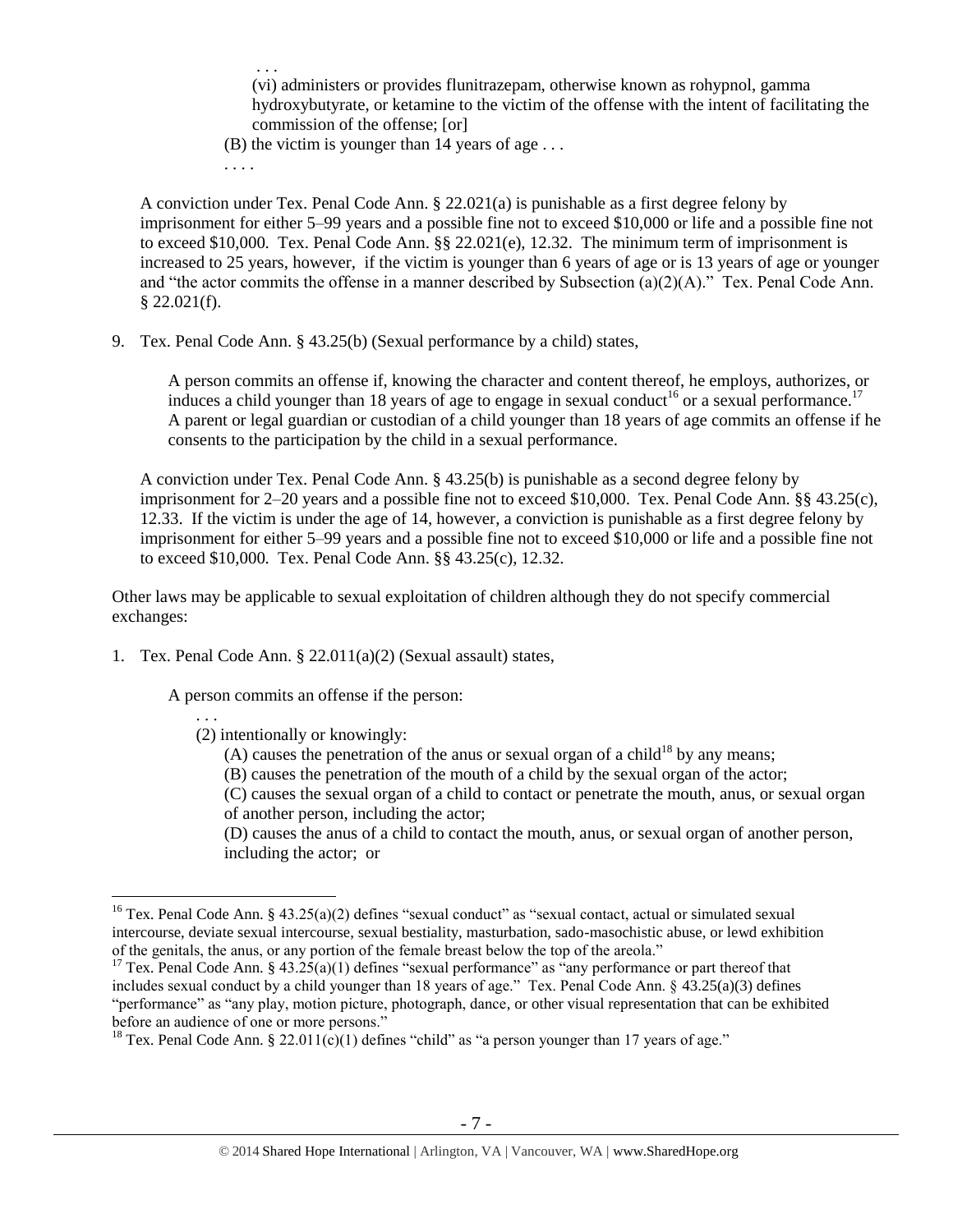(E) causes the mouth of a child to contact the anus or sexual organ of another person, including the actor.

A conviction under Tex. Penal Code Ann. § 22.011(a)(2) is punishable as a second degree felony by imprisonment for 2–20 years and a possible fine not to exceed  $$10,000$ .<sup>19</sup> Tex. Penal Code Ann. §§ 22.011(f), 12.33.

2. Tex. Penal Code Ann. § 21.11(a), (b) (Indecency with a child) provides,

(a) A person commits an offense if, with a child younger than 17 years of age, whether the child is of the same or opposite sex, the person:

(1) engages in sexual contact with the child or causes the child to engage in sexual contact; or (2) with intent to arouse or gratify the sexual desire of any person:

- (A) exposes the person's anus or any part of the person's genitals, knowing the child is present; or
- (B) causes the child to expose the child's anus or any part of the child's genitals.
- (b) It is an affirmative defense to prosecution under this section that the actor:
	- (1) was not more than three years older than the victim and of the opposite sex;
	- (2) did not use duress, force, or a threat against the victim at the time of the offense; and
	- (3) at the time of the offense:

(A) was not required under Chapter 62, Code of Criminal Procedure, to register for life as a sex offender; or

(B) was not a person who under Chapter 62 had a reportable conviction or adjudication for an offense under this section.

A conviction under Tex. Penal Code Ann.  $\S 21.11(a)(1)$  is punishable as a second degree felony by imprisonment for 2–20 years and a possible fine not to exceed \$10,000, while a conviction under Tex. Penal Code Ann. § 21.11(a)(2) is punishable as a third degree felony by imprisonment for  $2-10$  years and a possible fine not to exceed \$10,000. Tex. Penal Code Ann. §§ 21.11(d), 12.33, 12.34.

3. Tex. Penal Code Ann. § 33.021(b), (c) (Online solicitation of a minor) states,

(b) A person who is 17 years of age or older commits an offense if, with the intent to arouse or gratify the sexual desire of any person, the person, over the Internet, by electronic mail or text message or other electronic message service or system, or through a commercial online service, intentionally:

It is an affirmative defense to prosecution under Subsection (a)(2):

 $(1)$ ...

 $\overline{a}$ 

(2) that:

(A) the actor was not more than three years older than the victim and at the time of the offense: (i) was not required under Chapter 62 [Sex offender registration program], Code of Criminal Procedure, to register for life as a sex offender; or

(ii) was not a person who under Chapter 62, Code of Criminal Procedure, had a reportable conviction or adjudication for an offense under this section; and

(B) the victim:

(i) was a child of 14 years of age or older; and

(ii) was not a person whom the actor was prohibited from marrying or purporting to marry or with whom the actor was prohibited from living under the appearance of being married under Section 25.01.

<sup>&</sup>lt;sup>19</sup> Tex. Penal Code Ann. § 22.011(e)(2) provides,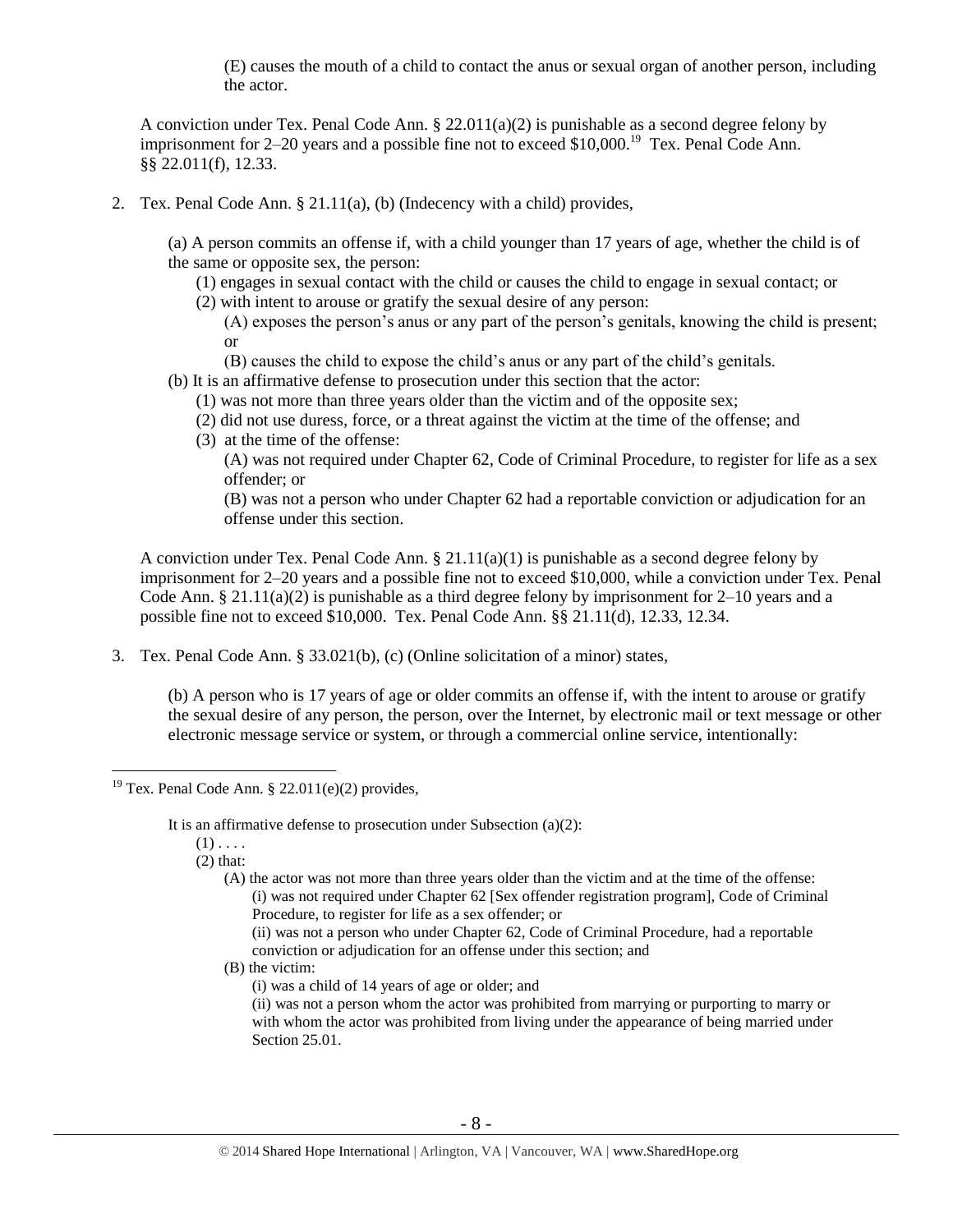<span id="page-8-1"></span><span id="page-8-0"></span>(1) communicates in a sexually explicit<sup>20</sup> manner with a minor;<sup>21</sup> or

(2) distributes sexually explicit material to a minor.

<span id="page-8-3"></span>(c) A person commits an offense if the person, over the Internet, by electronic mail or text message or other electronic message service or system, or through a commercial online service, knowingly solicits a minor to meet another person, including the actor, with the intent that the minor will engage in sexual contact, $^{22}$  sexual intercourse, or deviate sexual intercourse with the actor or another person.

If the victim either represents himself or herself to be 14–16 years of age or the offender believes the victim to be 14–16 years of age, a conviction under Tex. Penal Code Ann. § 33.021(b) is punishable as a third degree felony by imprisonment for 2–10 years and a possible fine not to exceed \$10,000. Tex. Penal Code Ann. §§ 33.021(f), 12.34. If the victim is younger than 14 years of age or the offender believes the victim to be younger than 14 years of age, however, a conviction under Tex. Penal Code Ann. § 33.021(b) is punishable as a second degree felony by imprisonment for 2–20 years and a possible fine not to exceed \$10,000. Tex. Penal Code Ann. §§ 33.021(f), 12.33. A conviction under Tex. Penal Code Ann. §§ 33.021(c) is punishable as a second degree felony by imprisonment for 2–20 years and a possible fine not to exceed \$10,000. Tex. Penal Code Ann. §§ 33.021(f), 12.33.

*1.3 Prostitution statutes refer to the sex trafficking statute to identify the commercially sexually exploited minor as a trafficking victim.* 

Tex. Penal Code Ann. § 43.02(d) (Prostitution) refers to Tex. Penal Code Ann. § 20A.02 (Trafficking of persons) by stating that "[i]t is a defense to prosecution under this section that the actor engaged in the conduct that constitutes the offense because the actor was the victim of conduct that constitutes an offense under Section 20A.02."

*1.4 The state racketeering or gang crimes statute includes sex trafficking and commercial sexual exploitation of children (CSEC) offenses as predicate acts allowing the statute to be used to prosecute trafficking crimes.* 

Sex trafficking enterprises may face prosecution under Texas's laws related to organized criminal activity. Tex. Penal Code Ann. § 71.02(a) (Engaging in organized criminal activity) states, in part,

<span id="page-8-2"></span>A person commits an offense if, with the intent to establish, maintain, or participate in a combination<sup>23</sup>

<sup>23</sup> Pursuant to Tex. Penal Code Ann. § 71.01(a),

<sup>&</sup>lt;sup>20</sup> Pursuant to Tex. Penal Code Ann. § 33.021(a)(3), "Sexually explicit' means any communication, language, or material, including a photographic or video image, that relates to or describes sexual conduct, as defined by Section 43.25." *See supra* note [4](#page-1-1) for the definition of "sexual conduct" according to Tex. Penal Code Ann. § 43.25.

<sup>&</sup>lt;sup>21</sup> Pursuant to Tex. Penal Code Ann. § 33.021(a)(1), "'Minor' means: (A) an individual who represents himself or herself to be younger than 17 years of age; or (B) an individual whom the actor believes to be younger than 17 years of age."

<sup>&</sup>lt;sup>22</sup> Pursuant to Tex. Penal Code Ann. § 33.021(a)(2), "sexual contact" has the same meaning as assigned in Section 21.01. Tex. Penal Code Ann. § 21.01(2) defines "sexual contact" as "any touching of the anus, breast, or any part of the genitals of another person with intent to arouse or gratify the sexual desire of any person."

<sup>(</sup>a) "Combination" means three or more persons who collaborate in carrying on criminal activities, although:

<sup>(1)</sup> participants may not know each other's identity;

<sup>(2)</sup> membership in the combination may change from time to time; and

<sup>(3)</sup> participants may stand in a wholesaler-retailer or other arm's-length relationship in illicit distribution operations.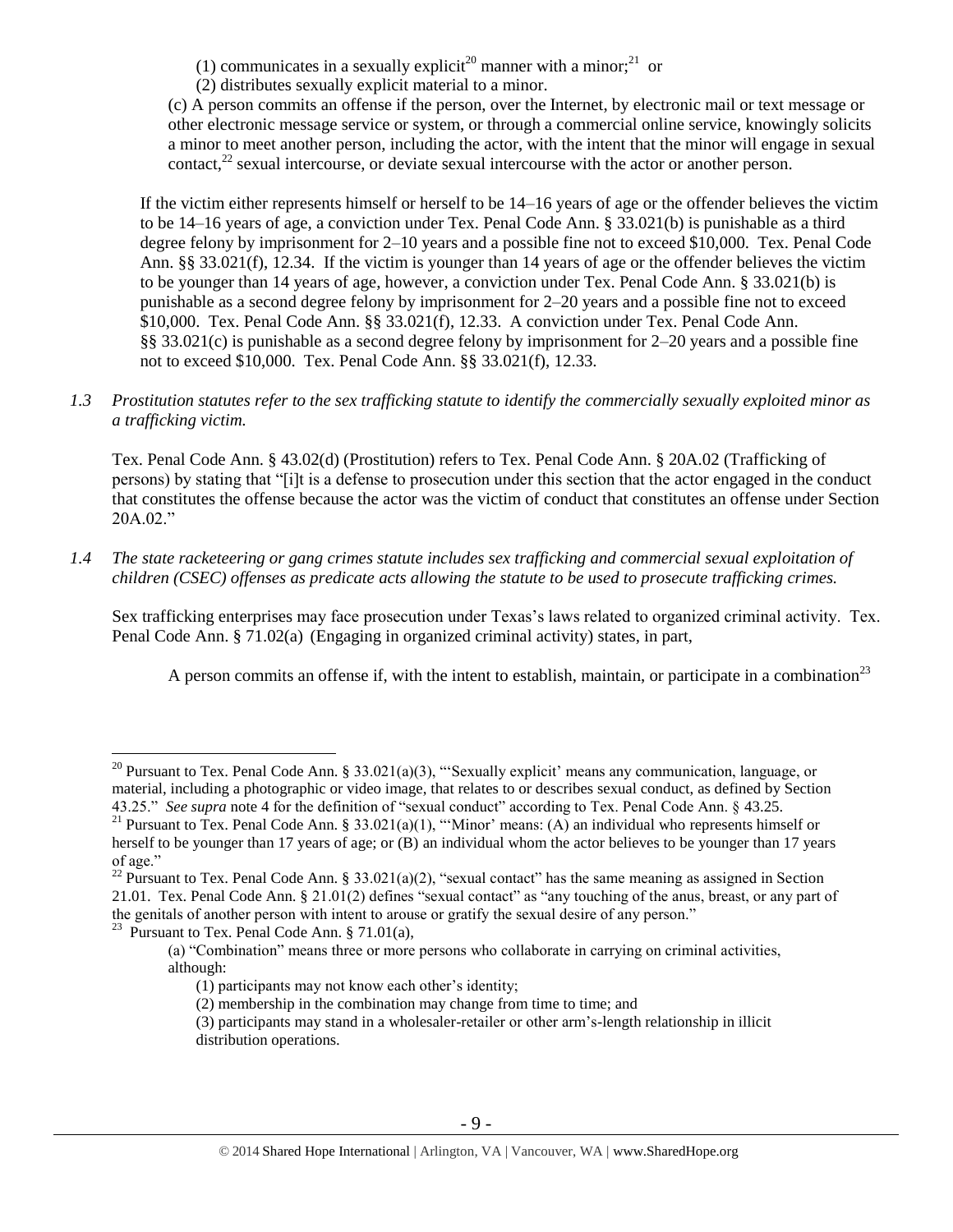or in the profits of a combination or as a member of a criminal street gang,<sup>24</sup> the person commits or conspires to commit one or more of the following:

(1) murder, capital murder, arson, aggravated robbery, robbery, burglary, theft, aggravated kidnapping, kidnapping, aggravated assault, aggravated sexual assault, sexual assault, continuous sexual abuse of young child or children, solicitation of a minor . . .

. . . (3) promotion of prostitution, aggravated promotion of prostitution, or compelling prostitution; . . .

(6) any unlawful wholesale promotion or possession of any obscene material or obscene device with the intent to wholesale promote the same;

(7) any offense under Subchapter B [Obscenity], Chapter 43 [Public indecency], depicting or involving conduct by or directed toward a child younger than 18 years of age;

(12) any offense under Chapter 20A [Trafficking of persons];

. . . . (18) any offense classified as a felony under the Tax Code.

. . .

Based on this definition of criminal activity, acts of commercial sexual exploitation of children and sex trafficking constitute predicate crimes under the racketeering law, making it available for combatting criminal enterprises that engage in domestic minor sex trafficking. Tex. Penal Code Ann. § 71.02(b) further states,

(b) Except as provided in Subsections (c) and (d), an offense under this section is one category higher than the most serious offense listed in Subsection (a) that was committed, and if the most serious offense is a Class A misdemeanor, the offense is a state jail felony, except that the offense is a felony of the first degree punishable by imprisonment in the Texas Department of Criminal Justice for:

(1) life without parole, if the most serious offense is an aggravated sexual assault and if at the time of that offense the defendant is 18 years of age or older and:

(A) the victim of the offense is younger than six years of age;

(B) the victim of the offense is younger than 14 years of age and the actor commits the offense in a manner described by Section 22.021(a)(2)(A); or

(C) the victim of the offense is younger than 17 years of age and suffered serious bodily injury as a result of the offense; or

(2) life or for any term of not more than 99 years or less than 15 years if the most serious offense is an offense punishable as a felony of the first degree, other than an offense described by Subdivision (1).

Texas also has a civil racketeering law targeted at human trafficking operations. Under Tex. Civ. Prac. & Rem. Code Ann § 140.002 (Civil racketeering):

A person or enterprise commits racketeering if, for financial gain, the person or enterprise commits an offense under Chapter 20A, Penal Code (Trafficking of persons), and the offense or an element of the offense:

(1) occurs in more than one county in this state; or

(2) is facilitated by the use of United States mail, e-mail, telephone, facsimile, or a wireless communication from one county in this state to another.

 $2<sup>24</sup>$  *See supra* note [11](#page-4-0) for the definition of "criminal street gang."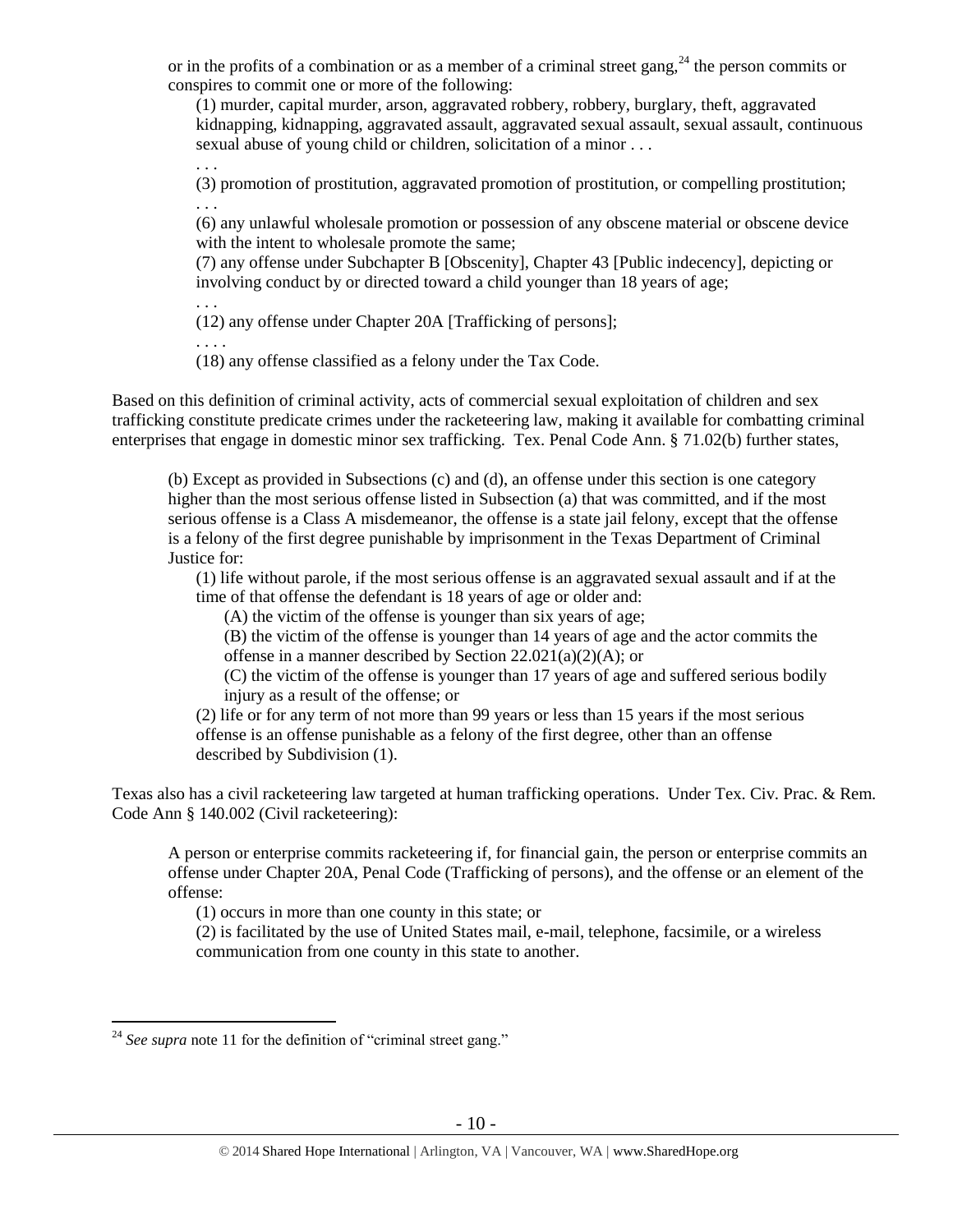The state's remedies against an instance of racketeering under this statute are significant. Under Tex. Civ. Prac. & Rem. Code Ann § 140.004 (Injunctive Relief; Other Remedies):

(a) A court in which a proceeding is brought under this chapter may prevent, restrain, and remedy racketeering by issuing appropriate orders. The orders may include a temporary restraining order, a temporary or permanent injunction, the creation of a receivership, and the enforcement of a constructive trust in connection with any property or other interest, prejudgment writs of attachment under Chapter 61 for the purposes of freezing, preserving, and disgorging assets, or another order for a remedy or restraint the court considers proper.

(b) Following a final determination of liability under this chapter, the court may issue an appropriate order, including an order that:

(1) requires a person to divest any direct or indirect interest in an enterprise;

(2) imposes reasonable restrictions on the future activities or investments of a person that affect the laws of this state, including prohibiting a person from engaging in the type of endeavor or enterprise that gave rise to the racketeering offense, to the extent permitted by the constitutions of this state and the United States;

(3) requires the dissolution or reorganization of an enterprise involved in the suit;

(4) orders the recovery of reasonable fees, expenses, and costs incurred in obtaining injunctive relief or civil remedies or in conducting investigations under this chapter, including court costs, attorney's fees, witness fees, and deposition fees;

(5) orders payment to the state of an amount equal to:

(A) the gain acquired or maintained through racketeering; or

(B) the amount for which a person is liable under this chapter;

(6) orders payment to the state of a civil penalty by a person or enterprise found liable for racketeering, in an amount not to exceed \$250,000 for each separately alleged and proven act of racketeering;

(7) orders payment of damages to the state for racketeering shown to have materially damaged the state; or

(8) orders that property attached under Chapter 61 be used to satisfy an award of the court, including damages, penalties, costs, and fees.

(c) In determining the amount of a civil penalty ordered under Subsection (b)(6), the court shall consider:

(1) the seriousness of the racketeering offense and the consequent financial or personal harm to the state or to any identified victim; and

(2) the duration of the racketeering activity.

(d) If any property attached under Chapter 61 is not necessary to satisfy an award of the court after a finding of liability for racketeering of the person or enterprise having an interest in the property, the court may order that the property be disgorged to the state to the extent of the person's or enterprise's interest. To be disgorged, the property must be acquired or maintained by the person or enterprise through racketeering.

. . . .

(g) This chapter is not intended to provide the exclusive remedy for the activity addressed by this chapter. A proceeding under this chapter may be brought in addition to or in the alternative of any other civil or criminal action available under the laws of this state.

. . . .

Furthermore, any property "used or intended to be used in the commission of" Tex. Penal Code Ann. § 71.02(a) (Engaging in organized criminal activity) is subject to the forfeiture provisions outlined in Tex. Code Crim. Proc. Ann. art. 59.02(a) (Forfeiture of contraband). Tex. Code Crim. Proc. Ann. art. 59.01(2)(B)(xi).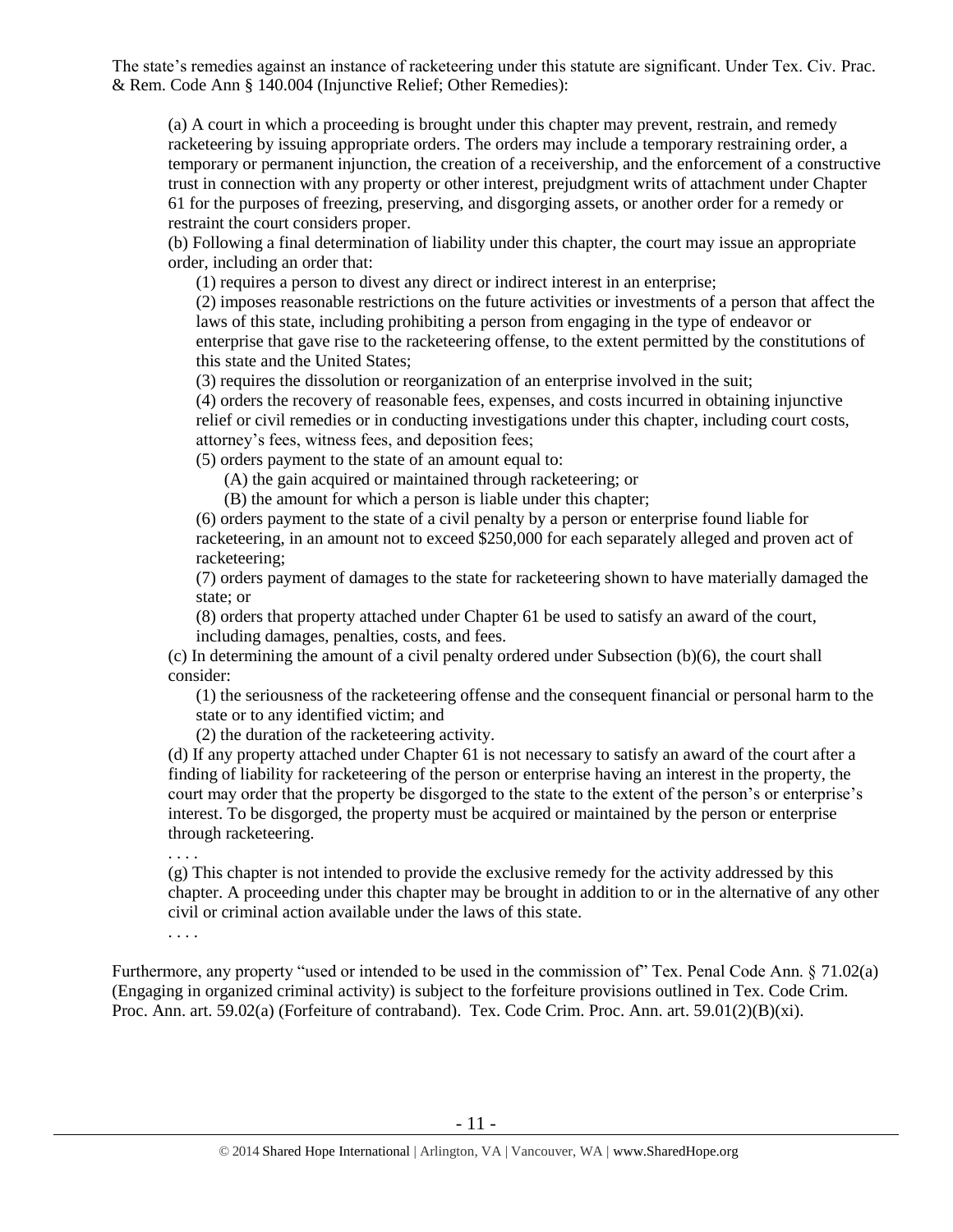Lastly, additional penalties are provided under Tex. Penal Code Ann. § 71.022(a) (Coercing, inducing, or soliciting membership in a criminal street gang) which states,

A person commits an offense if the person knowingly causes, enables, encourages, recruits, or solicits another person to become a member of a criminal street gang which, as a condition of initiation, admission, membership, or continued membership, requires the commission of any conduct which constitutes an offense punishable as a Class A misdemeanor or a felony.

A first conviction under this statute is punishable as a third degree felony by imprisonment for 2–10 years and a possible fine not to exceed \$10,000, while subsequent convictions are punishable as second degree felonies by imprisonment for 2–20 years and a possible fine not to exceed \$10,000. Tex. Penal Code Ann. §§ 71.022(b), (c), 12.34, 12.33.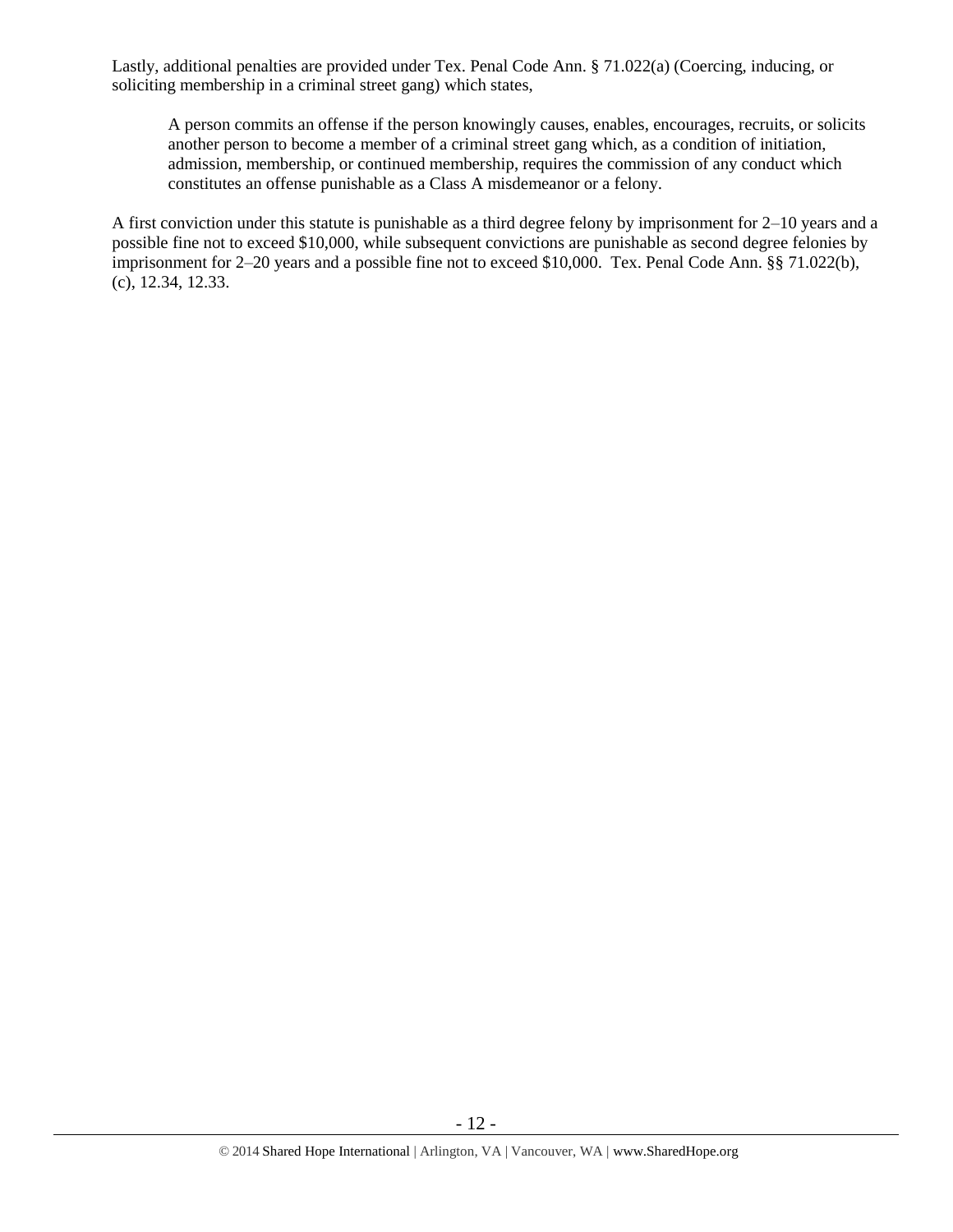#### **FRAMEWORK ISSUE 2: CRIMINAL PROVISIONS FOR DEMAND**

#### *Legal Components:*

- *2.1 The state sex trafficking law can be applied to the buyers of commercial sex acts with a victim of domestic minor sex trafficking.*
- *2.2 Buyers of commercial sex acts with a minor can be prosecuted under commercial sexual exploitation of children (CSEC) laws.*
- *2.3 Solicitation laws differentiate buying sex acts with an adult and buying sex acts with a minor under 18.*
- *2.4 Penalties for buyers of commercial sex acts with minors are as high as federal penalties.*
- *2.5 Using the Internet to lure, entice, or purchase, or attempt to lure, entice, or purchase commercial sex acts with a minor is a separate crime or results in an enhanced penalty for buyers.*
- *2.6 No age mistake defense is permitted for a buyer of commercial sex acts with any minor under 18.*
- *2.7 Base penalties for buying sex acts with a minor under 18 are sufficiently high and not reduced for older minors.*
- *2.8 Financial penalties for buyers of commercial sex acts with minors are sufficiently high to make it difficult for buyers to hide the crime.*
- *2.9 Buying and possessing child pornography carries penalties as high as similar federal offenses.*
- *2.10 Convicted buyers of commercial sex acts with minors and child pornography are required to register as sex offenders.*

\_\_\_\_\_\_\_\_\_\_\_\_\_\_\_\_\_\_\_\_\_\_\_\_\_\_\_\_\_\_\_\_\_\_\_\_\_\_\_\_\_\_\_\_\_\_\_\_\_\_\_\_\_\_\_\_\_\_\_\_\_\_\_\_\_\_\_\_\_\_\_\_\_\_\_\_\_\_\_\_\_\_\_\_\_\_\_\_\_\_\_\_\_\_

## *Legal Analysis:*

*2.1 The state sex trafficking law can be applied to the buyers of commercial sex acts with a victim of domestic minor sex trafficking.*

Tex. Penal Code Ann. § 20A.02(a)(8) (Trafficking of persons) applies to buyers who engage in sexual conduct with a domestic minor sex trafficking victim and expressly applies to a buyer who "engages in sexual conduct with a child trafficked in the manner described in Subdivision (7)." Additionally, Tex. Penal Code Ann. § 20A.03 (Continuous trafficking of persons) could apply to a buyer if the buyer "during a period that is 30 or more days in duration engages two or more times in conduct that constitutes an offense under Section 20A.02."

*2.2 Buyers of commercial sex acts with a minor can be prosecuted under commercial sexual exploitation of children (CSEC) laws.*

Texas's CSEC laws specifically include the crime of buying sex with a minor. Tex. Penal Code Ann. § 43.02(a) (Prostitution) makes it a crime if a person "(1) offers to engage, agrees to engage, or engages in sexual conduct for a fee; or (2) solicits another in a public place to engage with the person in sexual conduct for hire." A conviction under this statute is generally punishable as a Class B misdemeanor by imprisonment in a county jail up to 180 days, a fine not to exceed \$2,000, or both. Tex. Penal Code Ann. §§ 43.02(c), 12.22. If the person solicited is younger than 18 years of age, regardless of whether the actor knows the age of the person solicited, a conviction is punishable as a second degree felony by imprisonment for 2–20 years and a possible fine not to exceed \$10,000. Tex. Penal Code Ann. §§ 43.02(c)(3), 12.33. Pursuant to Tex. Health & Safety Code Ann. § 169.002(b) (Authority to establish program; eligibility), however, a buyer convicted under Tex. Penal Code Ann. § 43.02(a)(2) who has the consent of the prosecuting attorney and does not have a prior conviction under Tex. Penal Code Ann. § 20A.02 (Trafficking of persons), § 43.02 (Prostitution), § 43.03 (Promotion of prostitution), § 43.04 (Aggravated promotion of prostitution), or § 43.05 (Compelling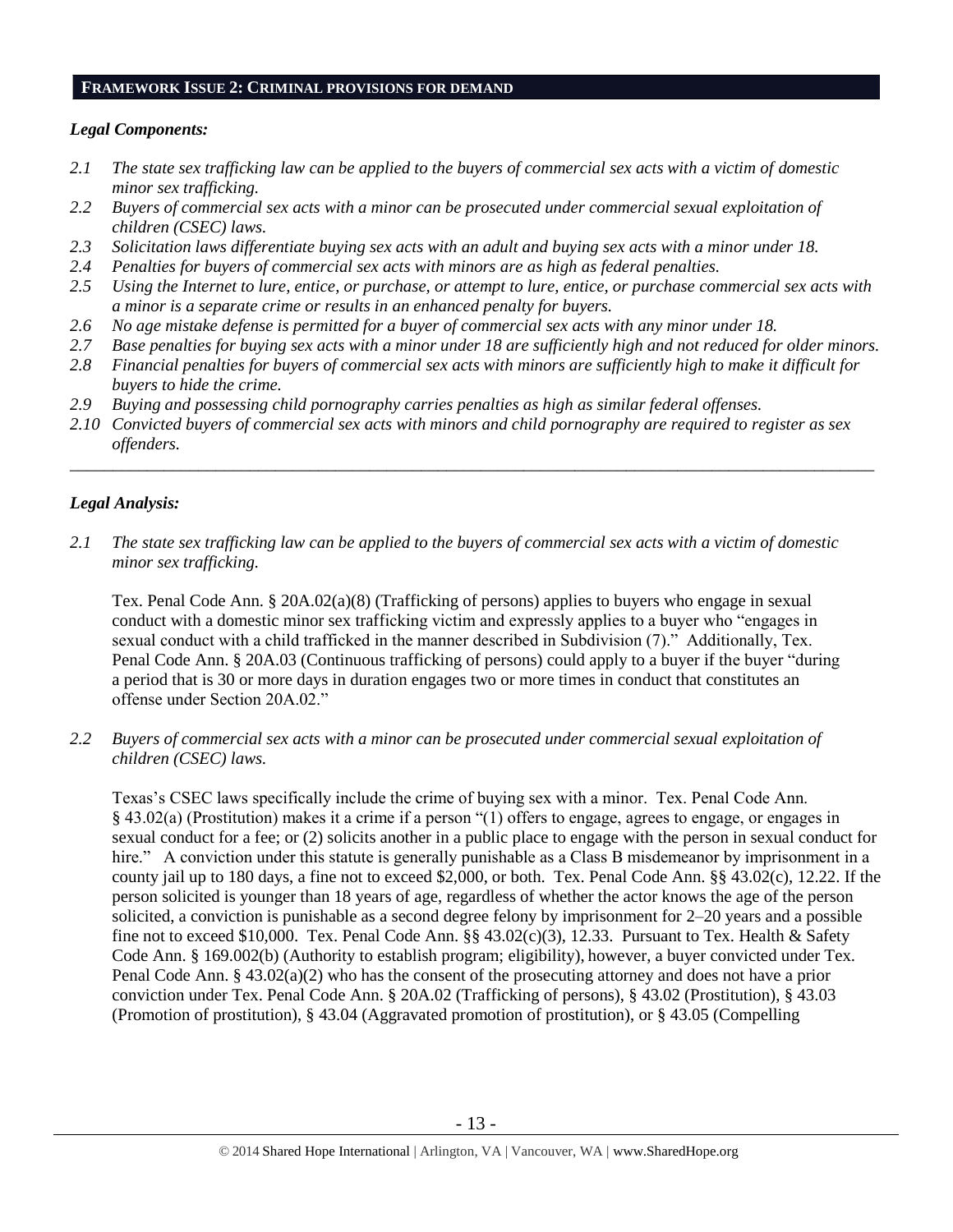prostitution), or certain other offenses, is eligible to participate in a first offender prostitution prevention program. $^{25}$ 

Tex. Penal Code Ann. § 15.031(b) (Criminal solicitation of a minor) makes it illegal if a buyer "by any means requests, commands, or attempts to induce a minor<sup>26</sup> or another whom the person believes to be a minor to engage in specific conduct that, under the circumstances surrounding the actor's conduct as the actor believes them to be, would constitute an offense under" Tex. Penal Code Ann. § 20A.02(a)(8) (Trafficking of persons), § 21.02 (Continuous sexual abuse of young child or children), § 21.11 (Indecency with a child), § 22.011 (Sexual assault), § 22.021 (Aggravated sexual assault), § 43.02 (Prostitution), § 43.05(a)(2) (Compelling prostitution), or § 43.25 (Sexual performance by a child). Pursuant to Tex. Penal Code Ann. § 15.031(e), a conviction under Tex. Penal Code Ann. § 15.031(b) is punishable one category lower than committing the actual offense, but the punishment may be enhanced to the same category as the predicate offense if it is proven that the offender

(1) was at the time of the offense 17 years of age or older and a member of a criminal street gang, as defined by Section 71.01 [Definitions]; $^{27}$  and (2) committed the offense with the intent to:

In this chapter, "first offender prostitution prevention program" means a program that has the following essential characteristics:

(1) the integration of services in the processing of cases in the judicial system;

(2) the use of a nonadversarial approach involving prosecutors and defense attorneys to promote public safety, to reduce the demand for the commercial sex trade and trafficking of persons by educating offenders, and to protect the due process rights of program participants;

(3) early identification and prompt placement of eligible participants in the program;

(4) access to information, counseling, and services relating to sex addiction, sexually transmitted diseases, mental health, and substance abuse;

- (5) a coordinated strategy to govern program responses to participant compliance;
- (6) monitoring and evaluation of program goals and effectiveness;

(7) continuing interdisciplinary education to promote effective program planning, implementation, and operations; and

(8) development of partnerships with public agencies and community organizations.

Tex. Health & Safety Code Ann. § 169.001(b) further explains,

If a defendant successfully completes a first offender prostitution prevention program, regardless of whether the defendant was convicted of the offense for which the defendant entered the program or whether the court deferred further proceedings without entering an adjudication of guilt, after notice to the state and a hearing on whether the defendant is otherwise entitled to the petition, including whether the required time period has elapsed, and whether issuance of the order is in the best interest of justice, the court shall enter an order of nondisclosure under Section 411.081 [Application of Subchapter], Government Code, as if the defendant had received a discharge and dismissal under Section 5(c) [Deferred Adjudication; Community Supervision], Article 42.12 [Community Supervision], Code of Criminal Procedure, with respect to all records and files related to the defendant's arrest for the offense for which the defendant entered the program if the defendant:

(1) has not been previously convicted of a felony offense; and

(2) is not convicted of any other felony offense before the second anniversary of the defendant's successful completion of the program.

<sup>26</sup> *See supra* note [10.](#page-4-1) 

 $\overline{a}$ 

<sup>27</sup> *See supra* note [11.](#page-4-0) 

<sup>&</sup>lt;sup>25</sup> Tex. Health & Safety Code Ann. § 169.001(a) (First offender prostitution prevention program; procedures for certain defendants) states,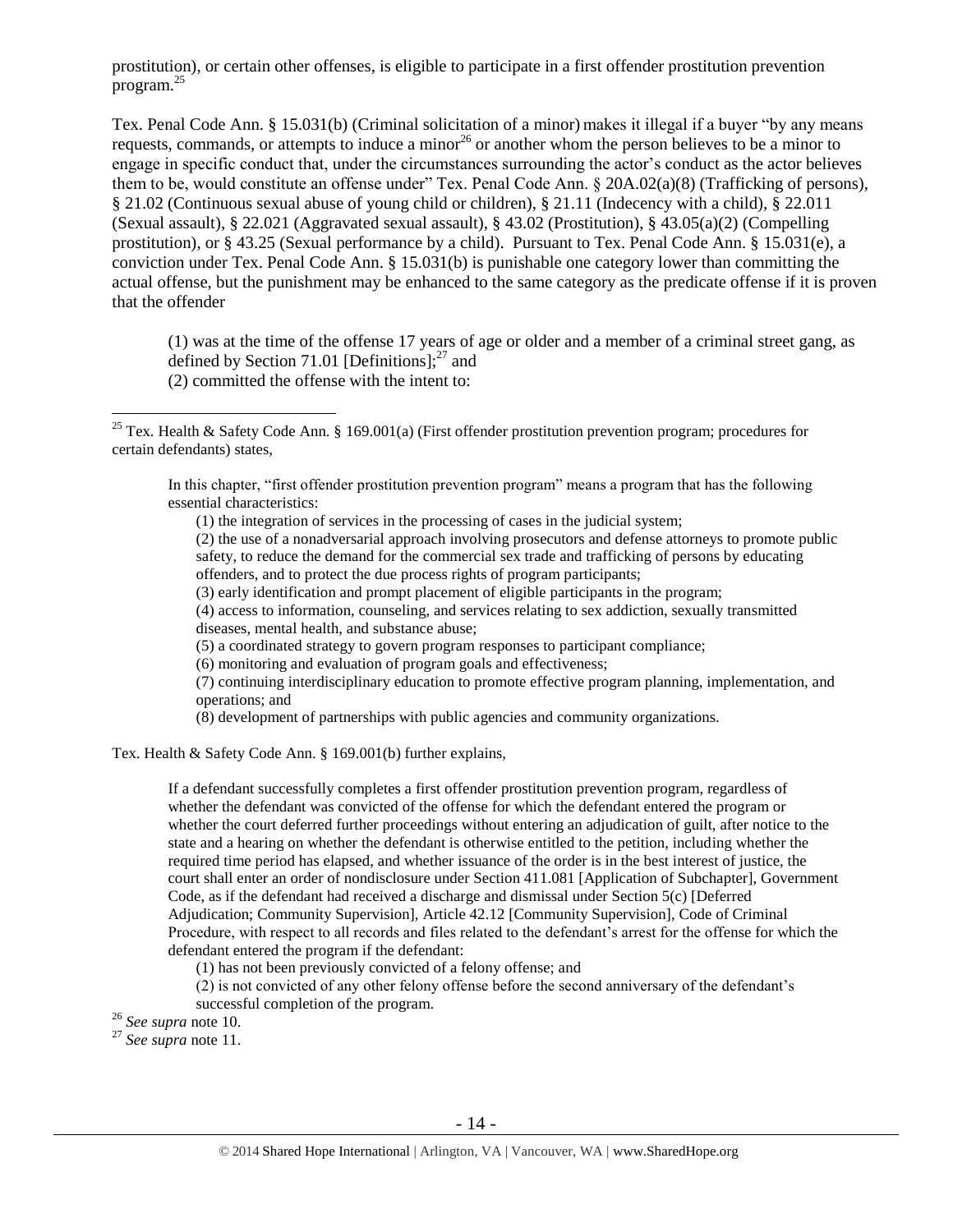- (A) further the criminal activities of the criminal street gang; or
- (B) avoid detection as a member of a criminal street gang.

A buyer may also be convicted under Tex. Penal Code Ann. § 21.02(b) (Continuous sexual abuse of young child or children) if the buyer is at least 17 years of age and commits "two or more acts of sexual abuse<sup>28</sup> [against a child under the age of 14], regardless of whether the acts of sexual abuse are committed against one or more victims" and these acts occur "during a period that is 30 or more days in duration." A conviction under this statute is punishable as a first degree felony by imprisonment for either 25–99 years and a possible fine not to exceed \$10,000 or life and a possible fine not to exceed \$10,000. Tex. Penal Code Ann. §§ 21.02(h), 12.32.

Additionally, buyers may also be convicted under Tex. Penal Code Ann. § 22.021(a) (Aggravated sexual assault)<sup>29</sup> if the buyer either engages in specified sexual conduct with a child under 17 and, among other things, "threatens to cause any person to become the victim of an offense under Section  $20A.02(a)(3)$ ,  $(4)$ ,  $(7)$ , or  $(8)$ [Trafficking of persons]," or engages in specified sexual conduct with a minor under the age of 14. A conviction under Tex. Penal Code Ann. § 22.021(a) is punishable as a first degree felony by imprisonment for either 5–99 years and a possible fine not to exceed \$10,000 or life and a possible fine not to exceed \$10,000. Tex. Penal Code Ann. §§ 22.021(e), 12.32. The minimum term of imprisonment is increased to 25 years, however, if the victim is younger than 6 years of age or is 13 years of age or younger and "the actor commits the offense" by, among other things, threatening "to cause any person to become the victim of an offense under Section 20A.02(a)(3), (4), (7), or (8)." Tex. Penal Code Ann. § 22.021(f).

Tex. Penal Code Ann. § 43.25(b) (Sexual performance by a child) may apply to certain buyers.<sup>30</sup> Tex. Penal Code Ann. § 43.25(b) makes it a crime if a person "induces a child younger than 18 years of age to engage in sexual conduct.<sup>"31</sup> A conviction under Tex. Penal Code Ann. § 43.25(b) is punishable as a second degree felony by imprisonment for 2–20 years and a possible fine not to exceed \$10,000. Tex. Penal Code Ann. §§ 43.25(c), 12.33. If the victim is under the age of 14, however, a conviction is punishable as a first degree felony by imprisonment for either 5–99 years and a possible fine not to exceed \$10,000 or life and a possible fine not to exceed \$10,000. Tex. Penal Code Ann §§ 43.25(c), 12.32.

Lastly, although it is not entirely clear, Tex. Penal Code Ann. § 43.05(a)(2) (Compelling prostitution) may apply to a buyer who knowingly "causes by any means a child younger than 18 years to commit prostitution, regardless of whether the actor knows the age of the child at the time the actor commits the offense."<sup>32</sup> A

 $\overline{a}$ <sup>28</sup> *See supra* Section 1.2 for the definition of "sexual abuse."

<sup>&</sup>lt;sup>29</sup> See supra Section 1.2 for the substantive provisions of Tex. Penal Code Ann. § 22.021(a).

<sup>&</sup>lt;sup>30</sup> The Texas Court of Criminal Appeals has held that a school teacher "induced" a minor pursuant to Tex. Penal Code Ann. § 43.25(b) even though "she was not offered money, grades, or favors in exchange for consenting to oral sex." Dornbusch v. State, 156 S.W.3d 859, 868 (Tex. Crim. App. 2005). The court determined that the teacher's position of authority alone was enough to induce the minor. *Id.* Additionally, the Court stated, "Whether an offense has occurred under section 43.25(b) does not turn on who initially requests sex; it depends on whether an adult knowingly employed, induced, or authorized sexual conduct from a minor." *Id.* at 871. The Court, however, declined to state whether § 43.25(b) would apply if a minor initiated the sexual conduct. *Id.* Therefore, buyers may be convicted under this statute if a court determines that the minor has been "induced" into engaging in sexual conduct by the buyer.

<sup>&</sup>lt;sup>31</sup> See supra note [16](#page-6-0) for the definition of "sexual conduct."

 $32$  Texas case law does not expressly state that Tex. Penal Code Ann. § 43.05(a)(2) (Compelling Prostitution) applies to buyers or patrons of prostitution. However, a Texas Court of Appeals has relied on an interpretation by the Oregon Court of Appeals regarding a similar Oregon compelling prostitution statute. Waggoner v. State, 897 S.W.2d 510, 512 (Tex. Crim. App. 1995) (citing State v. Wood, 579 P.2d 294, 296 (Or. Ct. App. 1978)). In a case decided after *Waggoner*, the Oregon Court of Appeals determined that its compelling prostitution statue did not apply to patrons or buyers. State v. Vargas-Torres, 242 P.3d 619, 626 (Or. Ct. App. 2010). Therefore, since Texas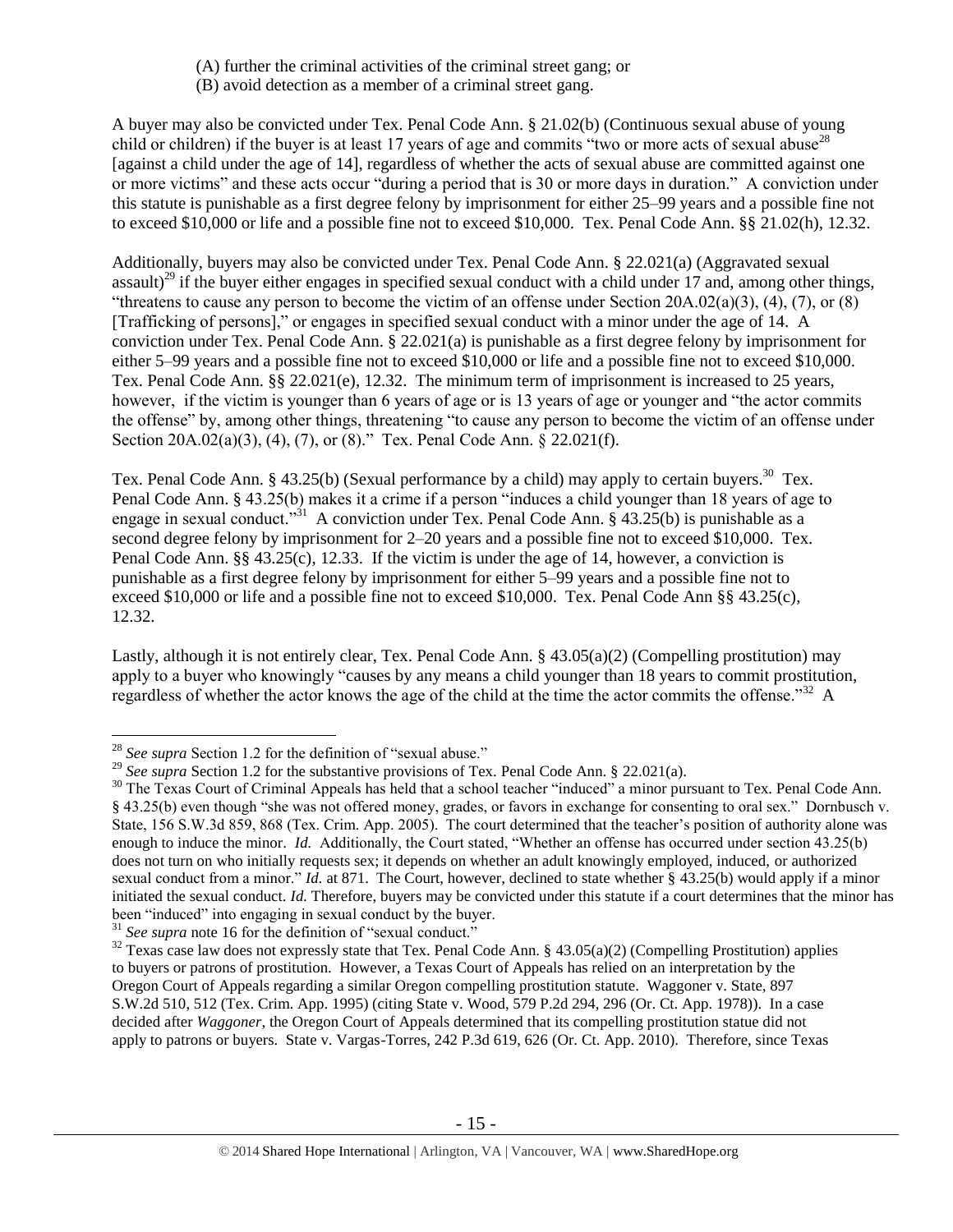conviction under Tex. Penal Code Ann.  $\S 43.05(a)(2)$  is punishable as a first degree felony by imprisonment for either 5–99 years and a possible fine not to exceed \$10,000 or life and a possible fine not to exceed \$10,000. Tex. Penal Code Ann. §§ 43.05(b), 12.32.

Several other sexual offenses may also be used to prosecute buyers of commercial sex acts with a minor but do not specifically prohibit the commercial sexual exploitation of a child, and do not refer to Tex. Penal Code Ann. § 20A.02 (Trafficking of persons).

## *2.3 Solicitation laws differentiate buying sex acts with an adult and buying sex acts with a minor under 18.*

Tex. Penal Code Ann. § 43.02 (Prostitution) imposes heightened penalties if an adult solicits or purchases sex with a minor. A conviction under Tex. Penal Code Ann. § 43.02(a) is generally punishable as a Class B misdemeanor by imprisonment in a county jail up to 180 days, a fine not to exceed \$2,000, or both. Tex. Penal Code Ann. §§ 43.02(c), 12.22. "If the person solicited is younger than 18 years of age, regardless of whether the actor knows the age of the person solicited at the time the actor commits the offense", a conviction is punishable as a second degree felony by imprisonment for 2–20 years and a possible fine not to exceed \$10,000. Tex. Penal Code Ann. §§ 43.02(c)(3),12.33.

#### *2.4 Penalties for buyers of commercial sex acts with minors are as high as federal penalties.*

A first conviction under Tex. Penal Code Ann. § 20A.02(a)(8) (Trafficking of persons) is punishable as a first degree felony by imprisonment "for life or for any term of not more than 99 years or less than 5 years" and a possible fine not to exceed \$10,000, while subsequent convictions are punishable by life imprisonment. Tex. Penal Code Ann. §§ 20A.02(b)(1), 12.32, 12.42(c)(2).<sup>33</sup> A buyer's convicted under Tex. Penal Code Ann. § 43.02(a) (Prostitution), "if the person solicited is younger than 18 years of age, regardless of whether the actor knows the age of the person solicited at the time the actor commits the offense," is punishable as a second degree felony by imprisonment for 2–20 years and a possible fine not to exceed \$10,000. Tex. Penal Code Ann. §§ 43.02(c)(3), 12.33.

Additionally, a buyer's conviction under Tex. Penal Code Ann. § 43.25(b) (Sexual performance by a child) is punishable as a second degree felony by imprisonment for 2–20 years and a possible fine not to exceed \$10,000. Tex. Penal Code Ann. §§ 43.25(c), 12.33. If the victim is under the age of 14, however, a conviction is punishable as a first degree felony by imprisonment for either 5–99 years and a possible fine not to exceed \$10,000 or life and a possible fine not to exceed \$10,000. Tex. Penal Code Ann. §§ 43.25(c), 12.32. A buyer's conviction under Tex. Penal Code Ann. § 21.02(b) (Continuous sexual abuse of young child or children) is punishable as a first degree felony by imprisonment for either 25–99 years and a possible fine not to exceed \$10,000 or life and a possible fine not to exceed \$10,000. Tex. Penal Code Ann. §§ 21.02(h), 12.32. Pursuant to Tex. Penal Code Ann. § 15.031(e), a conviction under Tex. Penal Code Ann. § 15.031(b) (Criminal solicitation of a minor) is punishable one category lower than committing the actual offense, but the punishment may be enhanced to the same category as the predicate offense if certain requirements are satisfied.<sup>34</sup>

A buyer's conviction under Tex. Penal Code Ann. § 22.021(a) (Aggravated sexual assault)<sup>35</sup> is punishable as a first degree felony by imprisonment for either 5–99 years and a possible fine not to exceed \$10,000 or life and a

has previously relied on an opinion issued by an Oregon court interpreting a similar compelling prostitution statute, it is arguable that Texas courts may similarly restrict the applicability of Tex. Penal Code Ann. § 43.05(a)(2) against buyers, just as Oregon restricted the applicability of its prostitution statute against buyers in *Vargas-Torres*. <sup>33</sup> *See supra* note [6.](#page-2-0)

<sup>34</sup> *See supra* Section 1.2 for the substantive provisions of Tex. Penal Code Ann. § 15.031(e).

<sup>&</sup>lt;sup>35</sup> See supra Section 1.2 for the substantive provisions of Tex. Penal Code Ann. § 22.021(a).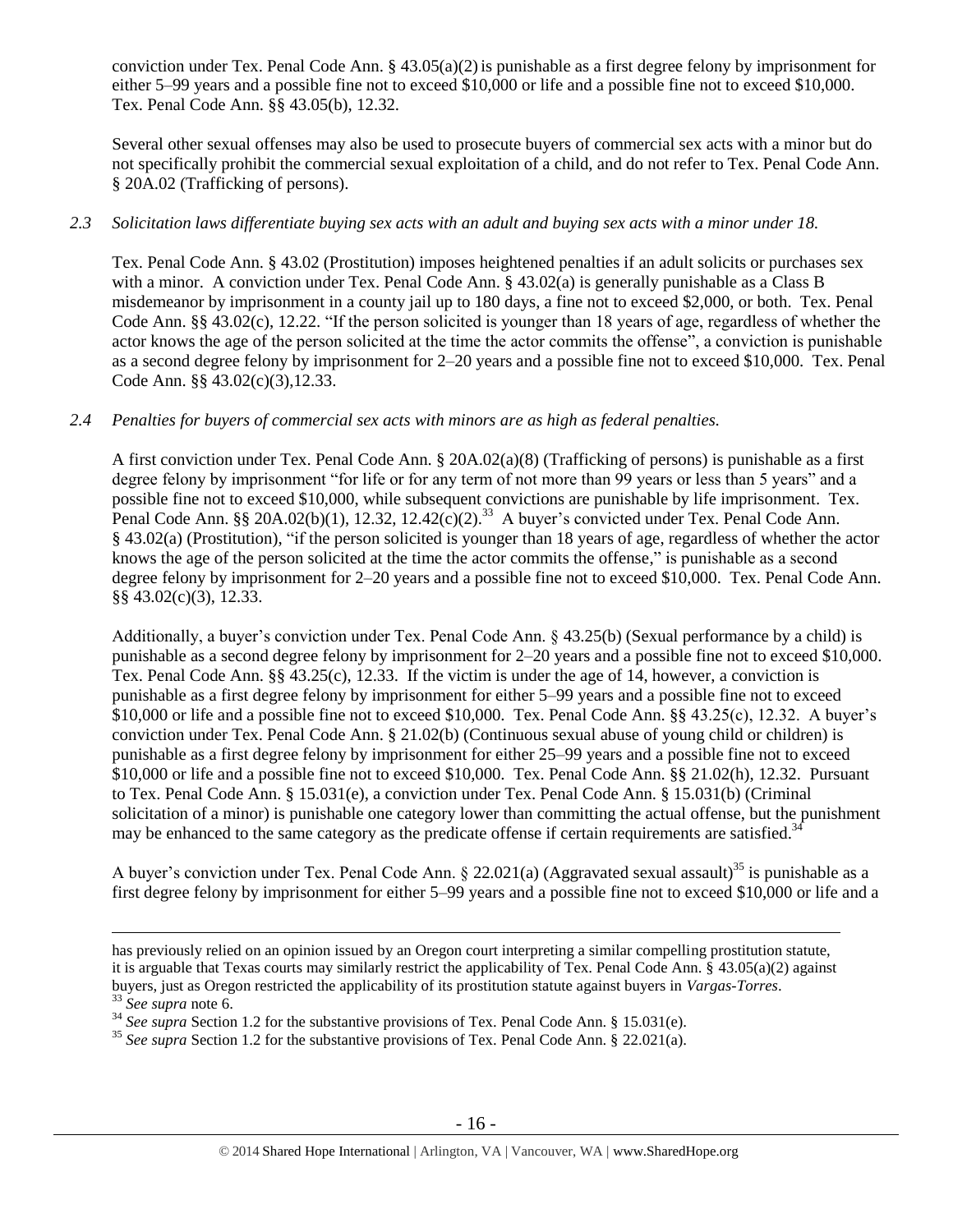possible fine not to exceed \$10,000. Tex. Penal Code Ann. §§ 22.021(e), 12.32. The minimum term of imprisonment is increased to 25 years, however, if the victim is younger than 6 years of age or is 13 years of age or younger and "the actor commits the offense in a manner described by Subsection (a)(2)(A)." Tex. Penal Code Ann. § 22.021(f). Lastly, a buyer convicted under Tex. Penal Code Ann. § 43.05(a)(2) (Compelling prostitution)<sup>36</sup> is guilty of a first degree felony punishable by imprisonment for either  $5-99$  years and a possible fine not to exceed \$10,000 or life and a possible fine not to exceed \$10,000. Tex. Penal Code Ann. §§ 43.05(b), 12.32.

<span id="page-16-0"></span>In comparison, if the victim is under the age of 14, a conviction under the Trafficking Victims Protection Act  $(TVPA)^{37}$  for child sex trafficking is punishable by 15 years to life imprisonment and a fine not to exceed \$250,000. 18 U.S.C. §§ 1591(b)(1),  $3559(a)(1)$ ,  $3571(b)(3)$ . If the victim is between the ages of 14–17, a conviction is punishable by 10 years to life imprisonment and a fine not to exceed \$250,000. 18 U.S.C.  $\S$ § 1591(b)(2), 3559(a)(1), 3571(b)(3). A conviction is punishable by mandatory life imprisonment, however, if the buyer has a prior conviction for a federal sex offense<sup>38</sup> against a minor. 18 U.S.C. § 3559(e)(1). To the extent buyers can be prosecuted under other federal CSEC laws.<sup>39</sup> a conviction is punishable by penalties ranging from a fine not to exceed \$250,000 to life imprisonment and a fine not to exceed  $$250,000.<sup>40</sup>$ 

*2.5 Using the Internet to lure, entice, or purchase, or attempt to lure, entice, or purchase commercial sex acts with a minor is a separate crime or results in an enhanced penalty for buyers.*

Although not expressly commercial, Tex. Penal Code Ann. § 33.021(b), (c) (Online solicitation of a minor) makes it a crime for a person to use the Internet to lure, entice, or recruit commercial sex acts with a minor. Tex. Penal Code Ann. § 33.021(b), (c) states,

<span id="page-16-1"></span>(b) A person who is 17 years of age or older commits an offense if, with the intent to arouse or gratify the sexual desire of any person, the person, over the Internet, by electronic mail or text message or other electronic message service or system, or through a commercial online service, intentionally:

<sup>36</sup> *See supra* Section 2.2 for discussion on whether Tex. Penal Code Ann. § 43.05(a)(2) (Compelling prostitution) is applicable against buyers.

<sup>37</sup> Trafficking Victims Protection Act (TVPA) of 2000, Pub. L. No. 106-386, 114 Stat. 1464, 1466 (codified in scattered sections of 18 and 22 U.S.C.).

<sup>&</sup>lt;sup>38</sup> Pursuant to 18 U.S.C. § 3559(e)(2), "federal sex offense" is defined as

an offense under section 1591 [18 USCS § 1591] (relating to sex trafficking of children), 2241 [18 USCS § 2241] (relating to aggravated sexual abuse), 2242 [18 USCS § 2242] (relating to sexual abuse),  $2244(a)(1)$  [18 USCS §  $2244(a)(1)$ ] (relating to abusive sexual contact),  $2245$  [18 USCS § 2245] (relating to sexual abuse resulting in death), 2251 [18 USCS § 2251] (relating to sexual exploitation of children), 2251A [18 USCS § 2251A] (relating to selling or buying of children), 2422(b) [18 USCS § 2422(b)] (relating to coercion and enticement of a minor into prostitution), or 2423(a) [18 USCS § 2423(a)] (relating to transportation of minors).

 $39$  18 U.S.C. §§ 2251A(b) (Selling or buying of children), 2251(a) (Sexual exploitation of children), 2423(a) (Transportation of a minor with intent for minor to engage in criminal sexual activity), 2422(a) (Coercion and enticement), 2252(a)(2), (a)(4) (Certain activities relating to material involving the sexual exploitation of minors).  $^{40}$  18 U.S.C. §§ 2251A(b) (conviction punishable by imprisonment for 30 years to life and a fine), 2251(e) (conviction punishable by imprisonment for 15–30 years and a fine), 2423(a) (conviction punishable by imprisonment for 10 years to life and a fine), 2422(a) (conviction punishable by a fine, imprisonment up to 20 years, or both),  $2252(a)(2)$ , (4) (stating that a conviction under subsection (a)(2) is punishable by imprisonment for 5–20 years and a fine, while a conviction under subsection (a)(4) is punishable by imprisonment up to 10 years, a fine, or both); *see also* 18 U.S.C. §§ 3559(a)(1) (classifying all of the above listed offenses as felonies), 3571(b)(3) (providing a fine up to \$250,000 for any felony conviction).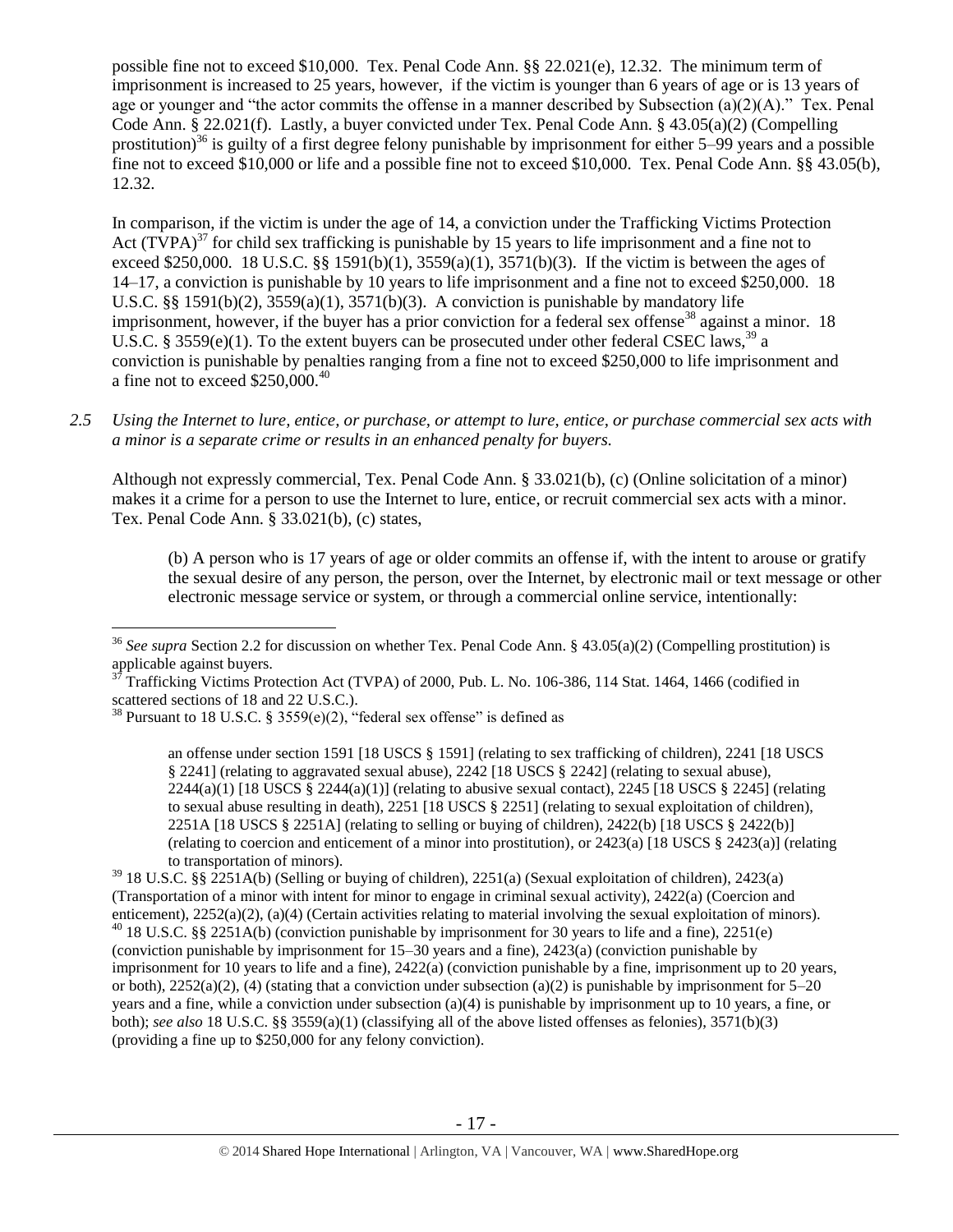(1) communicates in a sexually explicit<sup>41</sup> manner with a minor;<sup>42</sup> or

(2) distributes sexually explicit material to a minor.

(c) A person commits an offense if the person, over the Internet, by electronic mail or text message or other electronic message service or system, or through a commercial online service, knowingly solicits a minor to meet another person, including the actor, with the intent that the minor will engage in sexual contact, sexual intercourse, or deviate sexual intercourse with the actor or another person.

If the victim either represents himself or herself to be 14–16 years of age or the offender believes the victim to be 14–16 years of age, a conviction under Tex. Penal Code Ann. § 33.021(b) is punishable as a third degree felony by imprisonment for 2–10 years and a possible fine not to exceed \$10,000. Tex. Penal Code Ann. §§ 33.021(f), 12.34. If the victim is younger than 14 years of age or the offender believes the victim to be younger than 14 years of age, however, a conviction under Tex. Penal Code Ann. § 33.021(b) is punishable as a second degree felony by imprisonment for 2–20 years and a possible fine not to exceed \$10,000. Tex. Penal Code Ann. §§ 33.021(f), 12.33. A conviction under Tex. Penal Code Ann. §§ 33.021(c) is punishable as a second degree felony by imprisonment for 2–20 years and a possible fine not to exceed \$10,000. Tex. Penal Code Ann. §§ 33.021(f), 12.33.

- 2.5.1 Recommendation: Amend Tex. Penal Code Ann. § 33.021(b), (c) (Online solicitation of a minor) to prohibit use of the Internet to solicit commercial sex acts with any minor under 18 to protect all minor victims of CSEC.
- *2.6 No age mistake defense is permitted for a buyer of commercial sex acts with any minor under 18.*

Tex. Penal Code Ann. § 20A.02(b)(1) (Trafficking of persons) specifically eliminates the use of a mistake of age defense by a defendant charged under Tex. Penal Code Ann. § 20A.02(a)(8), which may include certain buyers.<sup>43</sup> Tex. Penal Code Ann. § 20A.02(b)(1) states, in part,

An offense under this section is a felony of the first degree if:

(1) the applicable conduct constitutes an offense under Subsection (a)(5), (6), (7), or (8), regardless of whether the actor knows the age of the child at the time the actor commits the offense . . .

Tex. Penal Code Ann. § 43.02(c)(3) (Prostitution), specifically prohibits a mistake of age defense stating, that when a person solicits a minor for sex for hire it is "a felony of the second degree if the person solicited is younger than 18 years of age, regardless of whether the actor knows the age of the person solicited at the time the actor commits the offense."

Tex. Penal Code Ann. § 15.031(b) (Criminal solicitation of a minor), § 21.02(b) (Continuous sexual abuse of young child or children), and § 43.25(b) (Sexual performance by a child), however, do not specifically eliminate a mistake of age defense.

*2.7 Base penalties for buying sex acts with a minor under 18 are sufficiently high and not reduced for older minors.*

Tex. Penal Code Ann. § 20A.02(a)(8) (Trafficking of persons) and Tex. Penal Code Ann. § 43.02(a) (Prostitution) do not stagger penalties based on the age of the minor victim. A first conviction under Tex. Penal Code Ann. § 20A.02(a)(8) is punishable as a first degree felony by imprisonment "for life or for any term of not

<sup>41</sup> *See supra* note [20.](#page-8-0) 

<sup>42</sup> *See supra* note [21.](#page-8-1) 

<sup>&</sup>lt;sup>43</sup> See supra Section 2.1 for discussion on how Tex. Penal Code Ann. § 20A.02(a)(7), (8) may be applicable to buyers.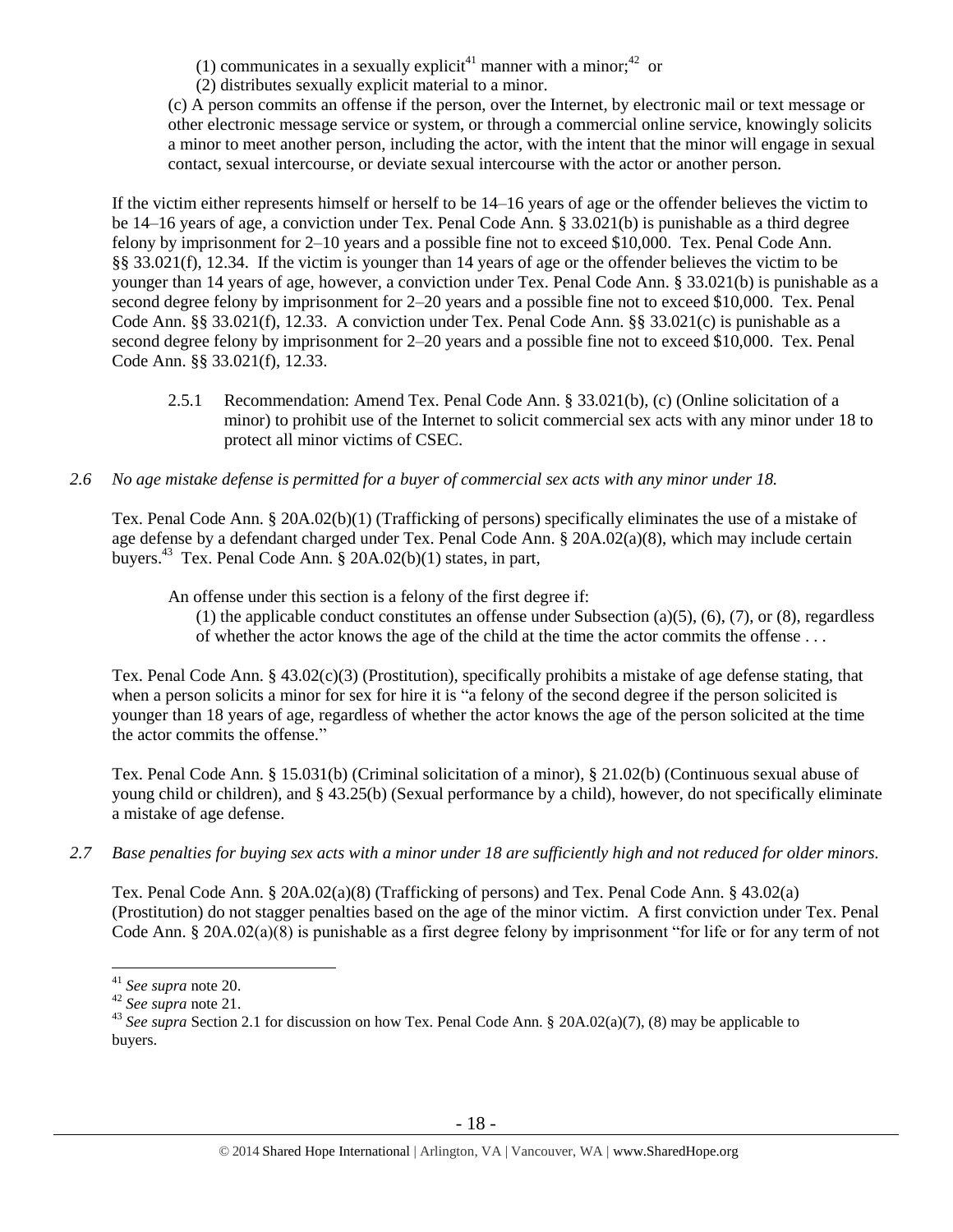more than 99 years or less than 5 years" and a possible fine not to exceed \$10,000, while subsequent convictions are punishable by life imprisonment and a possible fine not to exceed \$10,000. Tex. Penal Code Ann. §§ 20A.02(b)(1), 12.32, 12.42(c)(2).<sup>44</sup> "If the person solicited is younger than 18 years of age, regardless of whether the actor knows the age of the person solicited at the time the actor commits the offense," a conviction under Tex. Penal Code Ann. § 43.02(a) (Prostitution) is punishable as a second degree felony by imprisonment for 2–20 years and a possible fine not to exceed \$10,000. Tex. Penal Code Ann. §§ 43.02(c)(3), 12.33.

Some of Texas' CSEC laws, however, do stagger penalties based on the age of the minor-victim. Tex. Penal Code Ann. § 15.031(f) (Criminal solicitation of a minor) defines "minor" as a person younger than 17 years of age. Pursuant to Tex. Penal Code Ann. § 15.031(e), a conviction under Tex. Penal Code Ann. § 15.031(b) is punishable one category lower than committing the actual offense, but the punishment may be enhanced to the same category as the predicate offense if certain requirements are satisfied. Thus, if the predicate offense has penalties staggered based on the victim's age, then the penalties pursuant Tex. Penal Code Ann. § 15.031(e) will also be staggered based on age.

Tex. Penal Code Ann. § 21.02 (Continuous sexual abuse of young child or children) and § 22.021 (Aggravated sexual assault) only apply if the victim is a minor under the age of  $14^{45}$  leaving minors between the ages of 14– 17 unprotected. Convictions under Tex. Penal Code Ann. § 21.02(b), (c) and § 22.021(a) are punishable as first degree felonies by life or 25–99 years imprisonment and a possible fine up to \$10,000. Tex. Penal Code Ann. §§ 21.02(h), 22.021(e), 12.32.

Tex. Penal Code Ann. § 43.25(b) (Sexual performance by a child) enhances the penalty for younger minor victims, but still provides a substantial base penalty applicable to offenses against older minor victims. If the minor-victim is under the age of 18, a violation of Tex. Penal Code Ann. § 43.25(b) is punishable as a second degree felony by imprisonment for 2–20 years and a possible fine not to exceed \$10,000, and if the minorvictim is under the age of 14, a conviction is punishable as a first degree felony by imprisonment for either 5–99 years and a possible fine not to exceed \$10,000 or life and a possible fine not to exceed \$10,000. Tex. Penal Code Ann. §§ 43.25(c), 12.33, 12.32.

*2.8 Financial penalties for buyers of commercial sex acts with minors are sufficiently high to make it difficult for buyers to hide the crime.* 

Pursuant to Tex. Penal Code Ann. §§ 12.32–.34, all felony convictions are subject to a possible fine not to exceed \$10,000. Therefore, a buyer convicted under Tex. Penal Code Ann. § 20A.02(a)(8) (Trafficking of persons), § 43.02(c) (Prostitution), § 21.02(b) (Continuous sexual abuse of young child or children), § 22.021(a) (Aggravated sexual assault), § 43.25(b) (Sexual performance by a child), or § 15.031(b) (Criminal solicitation of a minor) is subject to a possible fine not to exceed \$10,000. Tex. Penal Code Ann. §§ 20A.02(b)(1), 43.02(c)(3), 21.02(h), 22.021(e), 43.25(c).

Pursuant to Tex. Code Crim. Proc. Ann. art. 42.0372 (Mandatory restitution for child victims of trafficking of persons or compelling prostitution), buyers convicted under Tex. Penal Code Ann. § 20A.02(a)(8) (Trafficking of persons) are required to make restitution to their victims. Tex. Code Crim. Proc. Ann. art. 42.0372 states,

(a) The court shall order a defendant convicted of an offense under Section 20A.02 [Trafficking of persons] or 43.05(a)(2) [Compelling prostitution], Penal Code, to pay restitution in an amount equal to

<sup>44</sup> *See supra* note [6.](#page-2-0)

<sup>&</sup>lt;sup>45</sup> Tex. Penal Code Ann. § 22.021 does include minors under the age of 17 in certain instances, but it is highly unlikely that these instances are applicable to buyers.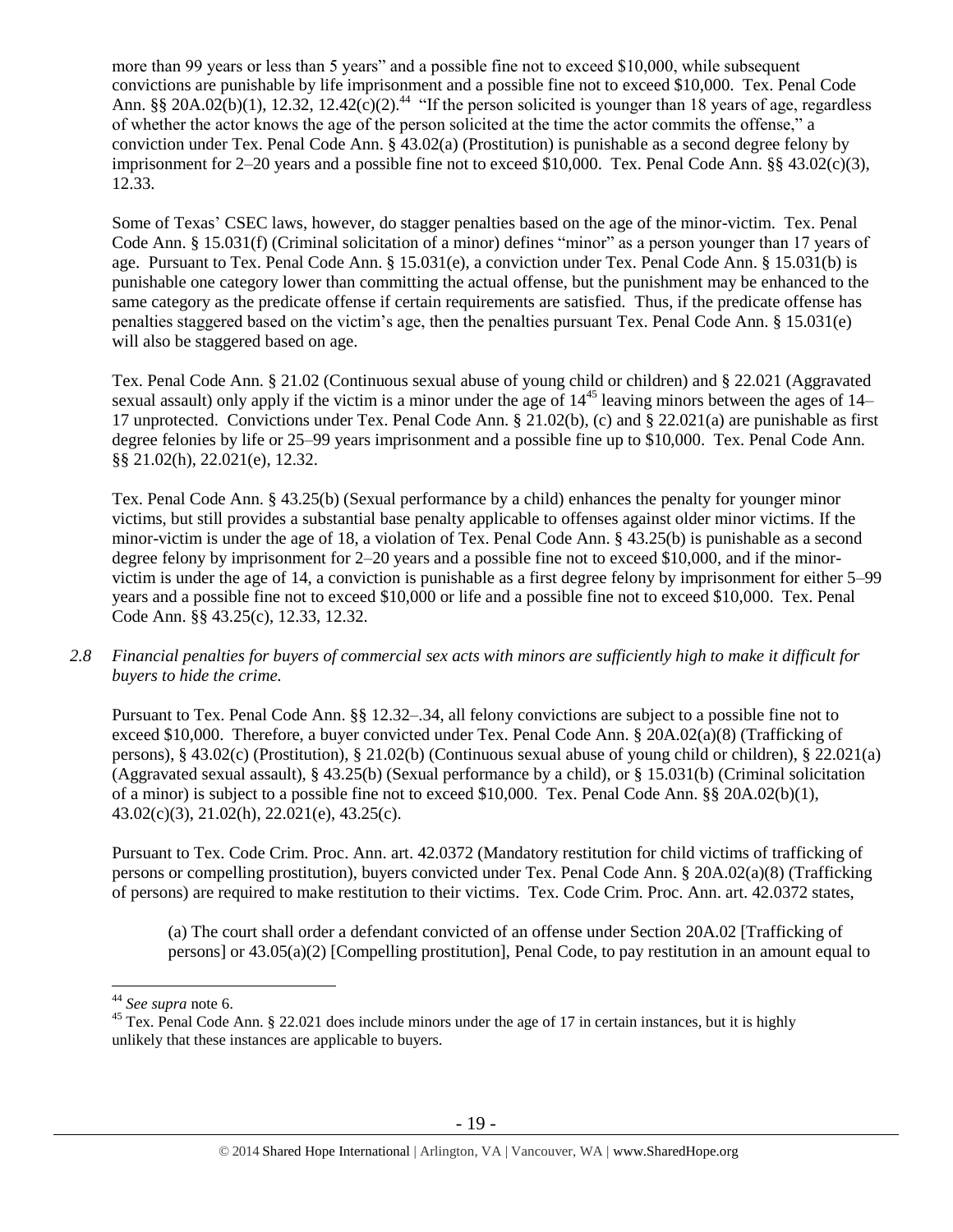the cost of necessary rehabilitation, including medical, psychiatric, and psychological care and treatment, for any victim of the offense who is younger than 18 years of age. (b) The court shall, after considering the financial circumstances of the defendant, specify in a restitution order issued under Subsection (a) the manner in which the defendant must pay the restitution. (c) A restitution order issued under subsection (a) may be enforced by the state, or by a victim named in the order to receive the restitution, in the same manner as a judgment in a civil action. (d) The court may hold a hearing, make findings of fact, and amend a restitution order issued under Subsection (a) if the defendant fails to pay the victim name in the order in the manner specified by the court.

Buyers convicted of other crimes may also be required to make restitution at the discretion of the court, pursuant to Tex. Code Crim. Proc. Ann. art. 42.037(a), (b) (Restitution), which states,

(a) In addition to any fine authorized by law, the court that sentences a defendant convicted of an offense may order the defendant to make restitution to any victim of the offense or to the compensation to victims of crime fund established under Subchapter B [Crime Victims' Compensation], Chapter 56 [Rights of Crime Victims], to the extent that fund has paid compensation to or on behalf of the victim. . . .

(b)(1) If the offense results in damage to or loss or destruction of property of a victim of the offense, the court may order the defendant:

(A) to return the property to the owner of the property or someone designated by the owner; or

(B) if return of the property is impossible or impractical or is an inadequate remedy, to pay an amount equal to the greater of:

(i) the value of the property on the date of the damage, loss, or destruction; or

(ii) the value of the property on the date of sentencing, less the value of any part of the property that is returned on the date the property is returned.

(2) If the offense results in personal injury to a victim, the court may order the defendant to make restitution to:

(A) the victim for any expenses incurred by the victim as a result of the offense; or

(B) the compensation to victims of crime fund to the extent that fund has paid compensation to or on behalf of the victim.

. . . .

Additionally, buyers may be subject to criminal asset forfeiture. Pursuant to Tex. Code Crim. Proc. Ann. art. 59.02(a) "(a) Property that is contraband is subject to seizure and forfeiture under this chapter." Tex. Code Crim. Proc. Ann. art. 59.01(2) states,

(2) "Contraband" means property of any nature, including real, personal, tangible, or intangible, that is: (A) used in the commission of:

(i) any first or second degree felony under the Penal Code;

(ii) any felony under Section 15.031(b) [Criminal solicitation of a minor], 20.05 [Smuggling of persons], 21.11 [Indecency with a child], 38.04 [Evading arrest or detention], or Chapter 43 [Public indecency], 20A [Trafficking of persons], 29 [Robbery], 30 [Burglary and criminal trespass], 31 [Theft], 32 [Fraud], 33 [Computer crimes] [which includes Tex. Penal Code Ann. § 33.021 (Online Solicitation of a Minor)], 33A [Telecommunications crimes], or 35 [Insurance fraud], Penal Code;

. . . . . . . .

(C) the proceeds gained from the commission of a felony listed in Paragraph  $(A) \dots$  of this subdivision . . .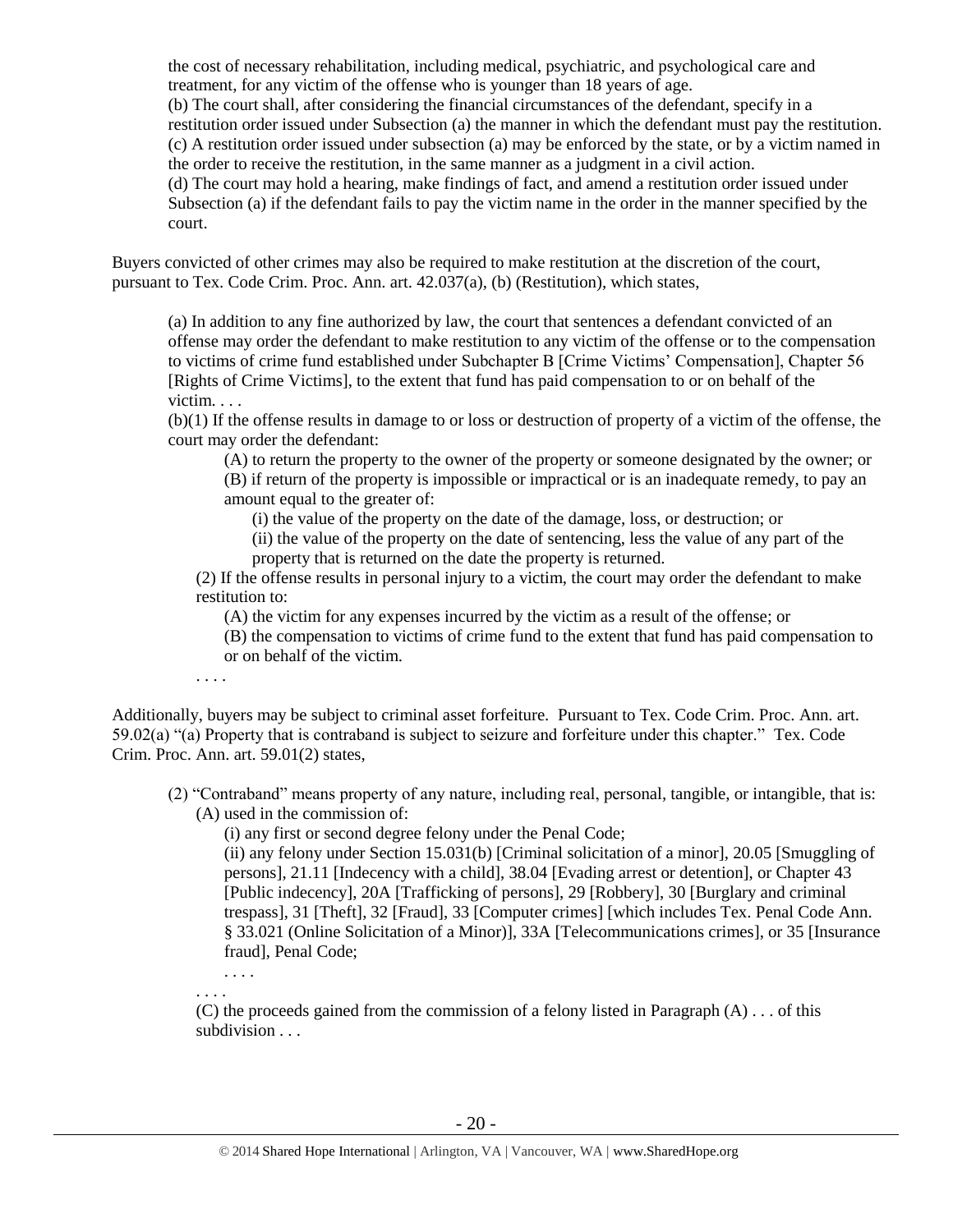(D) acquired with proceeds gained from the commission of a felony listed in Paragraph (A) . . . of this subdivision  $\ldots$ 

. . .

(F) used to facilitate or intended to be used to facilitate the commission of a felony under Section 20A.02 [Trafficking of Persons] or Chapter 43, Penal Code.

Tex. Code Crim. Proc. Ann. art. 59.03 (Seizure of contraband) governs the seizure of forfeitable property and states, in relevant part:

(a) Property subject to forfeiture under this chapter, other than property described by Article 59.12, may be seized by any peace officer under authority of a search warrant.

(b) Seizure of property subject to forfeiture may be made without warrant if:

(1) the owner, operator, or agent in charge of the property knowingly consents;

(2) the seizure is incident to a search to which the owner, operator, or agent in charge of the property knowingly consents;

(3) the property subject to seizure has been the subject of a prior judgment in favor of the state in a forfeiture proceeding under this chapter; or

(4) the seizure was incident to a lawful arrest, lawful search, or lawful search incident to arrest.

Additionally, Tex. Code Crim. Proc. Ann. art. 18.18(a) (Disposition of gambling paraphernalia, prohibited weapon, criminal instrument, and other contraband) provides for the destruction or forfeiture of, among other things, any "obscene device or material" or "child pornography" for any offense that involves an obscene device or material or child pornography.

*2.9 Buying and possessing child pornography carries penalties as high as similar federal offenses.*

Tex. Penal Code Ann. § 43.26(a) (Possession or promotion of child pornography) makes it illegal for a person to possess child pornography. Tex. Penal Code Ann. § 43.26(a) states,

A person commits an offense if:

<span id="page-20-0"></span>(1) the person knowingly or intentionally possesses, or knowingly or intentionally accesses with o view, visual material<sup>46</sup> that visually depicts a child younger than 18 years of age at the time the image of the child was made who is engaging in sexual conduct,<sup>47</sup>including a child who engages in sexual conduct as a victim of an offense under Section 20A.02(a)(5), (6), (7), or (8) [Trafficking of Persons]; and

(2) the person knows that the material depicts the child as described by Subdivision (1).

A conviction under Tex. Penal Code Ann. § 43.26(a) is punishable as a third degree felony by imprisonment for  $2-10$  years<sup>48</sup> and a possible fine not to exceed \$10,000. Tex. Penal Code Ann. §§ 43.26(d), 12.34. A defendant convicted of multiple accounts of possession of child pornography may serve more than ten years, if the

(B) any disk, diskette, or other physical medium that allows an image to be displayed on a computer or other video screen and any image transmitted to a computer or other video screen by telephone line, cable, satellite transmission, or other method.

<sup>48</sup> See supra note [5.](#page-1-0)

<sup>&</sup>lt;sup>46</sup> Tex. Penal Code Ann. § 43.26(b)(3) defines "visual material" as

<sup>(</sup>A) any film, photograph, videotape, negative, or slide or any photographic reproduction that contains or incorporates in any manner any film, photograph, videotape, negative, or slide; or

<sup>&</sup>lt;sup>47</sup> Tex. Penal Code Ann. § 43.26(b)(2) defines "sexual conduct" as having "the meaning assigned by Section 43.25." *See supra* note [4](#page-1-1) for the applicable definition of "sexual conduct."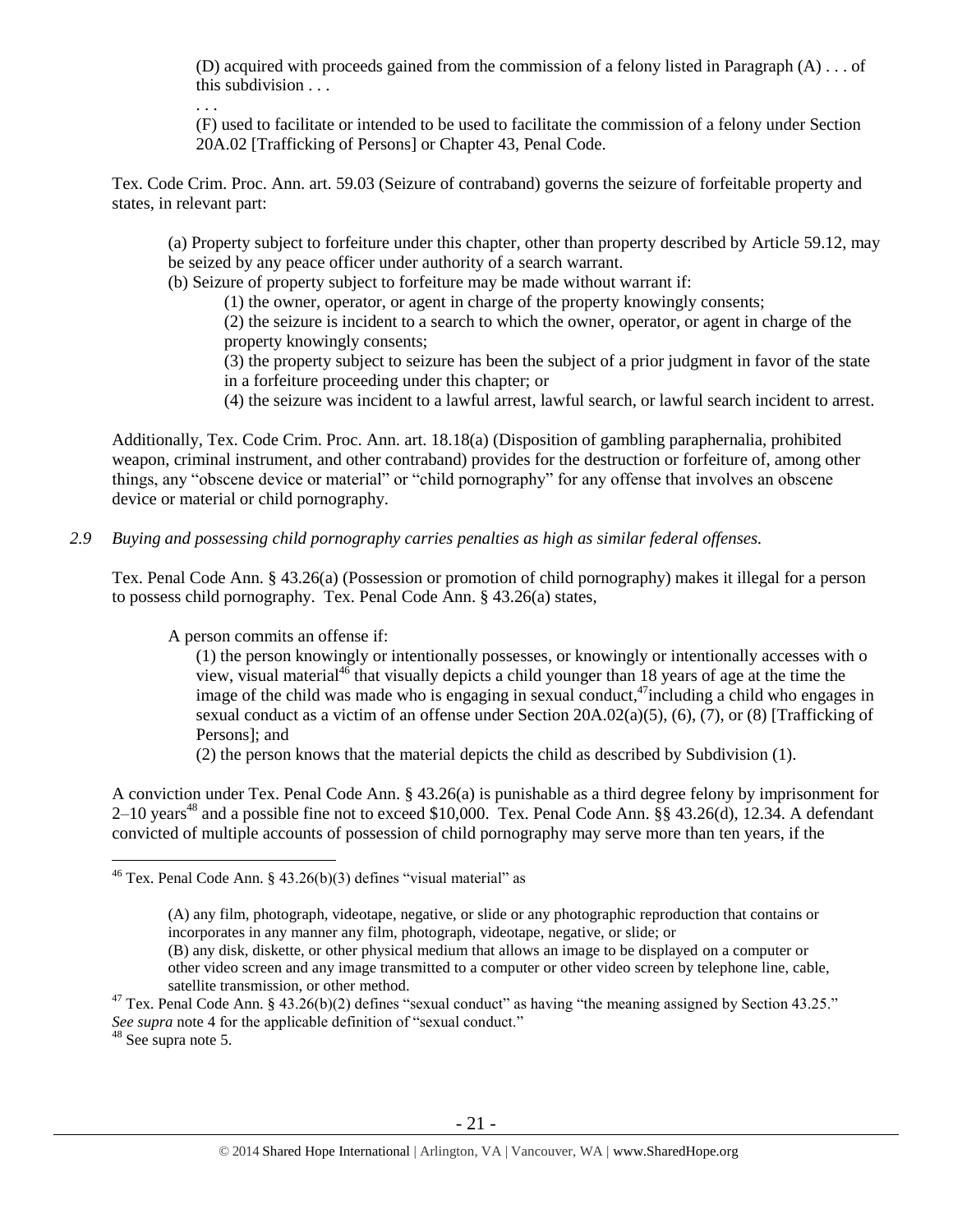sentencing court exercises its option to impose consecutive, rather than concurrent sentences. Under Tex. Penal Code Ann. §3.03(b), "If the accused is found guilty of more than one offense arising out of the same criminal episode, the sentences may run concurrently or consecutively" for violations of Tex. Penal Code Ann. §43.26. Tex. Penal Code Ann. §3.03(b)(3).

In comparison, a federal conviction for possession of child pornography<sup>49</sup> is generally punishable by imprisonment for 5–20 years and a fine not to exceed  $$250,000$ .<sup>50</sup> Subsequent convictions, however, are punishable by imprisonment up to 40 years and a fine not to exceed  $$250,000$ .<sup>51</sup>

2.9.1 Recommendation: Increase the penalties for possessing child pornography under Tex. Penal Code Ann. § 43.26(a) to be comparable to the federal penalties.

#### *2.10 Convicted buyers of commercial sex acts with minors and child pornography are required to register as sex offenders.*

Tex. Code Crim. Proc. Ann. art. 62.051(a) (Registration: general) states, "A person who has a reportable conviction or adjudication . . . shall register . . . with the local law enforcement authority in any municipality where the person resides or intends to reside for more than seven days." Pursuant to Tex. Code Crim. Proc. Ann. art. 62.001(5)(A), (B), (J), (K) (Definitions), the definition of "reportable conviction or adjudication" expressly includes convictions under Tex. Penal Code Ann. § 20A.02(a)(8) (Trafficking of persons), § 21.02 (Continuous sexual abuse of young child or children), § 22.021(a) (Aggravated sexual assault), § 43.26 (Possession or promotion of child pornography), § 43.25(b) (Sexual performance by a child), or § 33.021(b), (c) (Online solicitation of a minor). Convictions under Tex. Penal Code Ann. § 43.02 (Prostitution) or § 15.031(b) (Criminal solicitation of a minor), however, are not included within the definition of "reportable conviction or adjudication," and, therefore, do not require registration.

Tex. Code Crim. Proc. Ann. art. 62.101(a)(2) (Expiration of duty to register) further imposes a lifetime registration requirement on offenders convicted under Tex. Penal Ann. Code § 20A.02(a)(8).

 $\overline{a}$  $^{49}$  18 U.S.C. §§ 2252(a)(2), (a)(4) (Certain activities relating to material involving the sexual exploitation of minors),  $2252A(a)(2)$ –(3) (Certain activities relating to material constituting or containing child pornography), 1466A(a), (b) (Obscene visual representations of the sexual abuse of children).

<sup>&</sup>lt;sup>50</sup> 18 U.S.C. §§ 2252(b) (stating that a conviction under subsection (a)(2) is punishable by imprisonment for 5–20 years and a fine, while a conviction under subsection (a)(4) is punishable by imprisonment up to 10 years, a fine, or both), 2252A(b)(1) (a conviction is punishable by imprisonment for 5–20 years and a fine), 1466A(a), (b) (stating that a conviction under subsection (a) is "subject to the penalties provided in section  $2252A(b)(1)$ ," imprisonment for 5–20 years and a fine, while a conviction under subsection (b) is "subject to the penalties provided in section 2252A(b)(2)," imprisonment up to 10 years, a fine, or both); *see also* 18 U.S.C. §§ 3559(a)(1) (classifying all of the above listed offenses as felonies), 3571(b)(3) (providing a fine up to \$250,000 for any felony conviction).

 $51$  18 U.S.C. §§ 2252(b) (stating if a person has a prior conviction under subsection (a)(2), or a list of other statutes, a conviction is punishable by a fine and imprisonment for 15–40 years, but if a person has a prior conviction under subsection (a)(4), or a list of other statutes, a conviction is punishable by a fine and imprisonment for  $10-20$  years),  $2252A(b)(1)$  (stating if a person has a prior conviction under subsection (a)(2), (a)(3), or a list of other statutes, a conviction is punishable by a fine and imprisonment for  $15-40$  years),  $1466A(a)$ , (b) (stating that the penalty scheme for section 2252A(b) applies); *see also* 18 U.S.C. §§ 3559(a)(1) (classifying all of the above listed offenses as felonies), 3571(b)(3) (providing a fine up to \$250,000 for any felony conviction).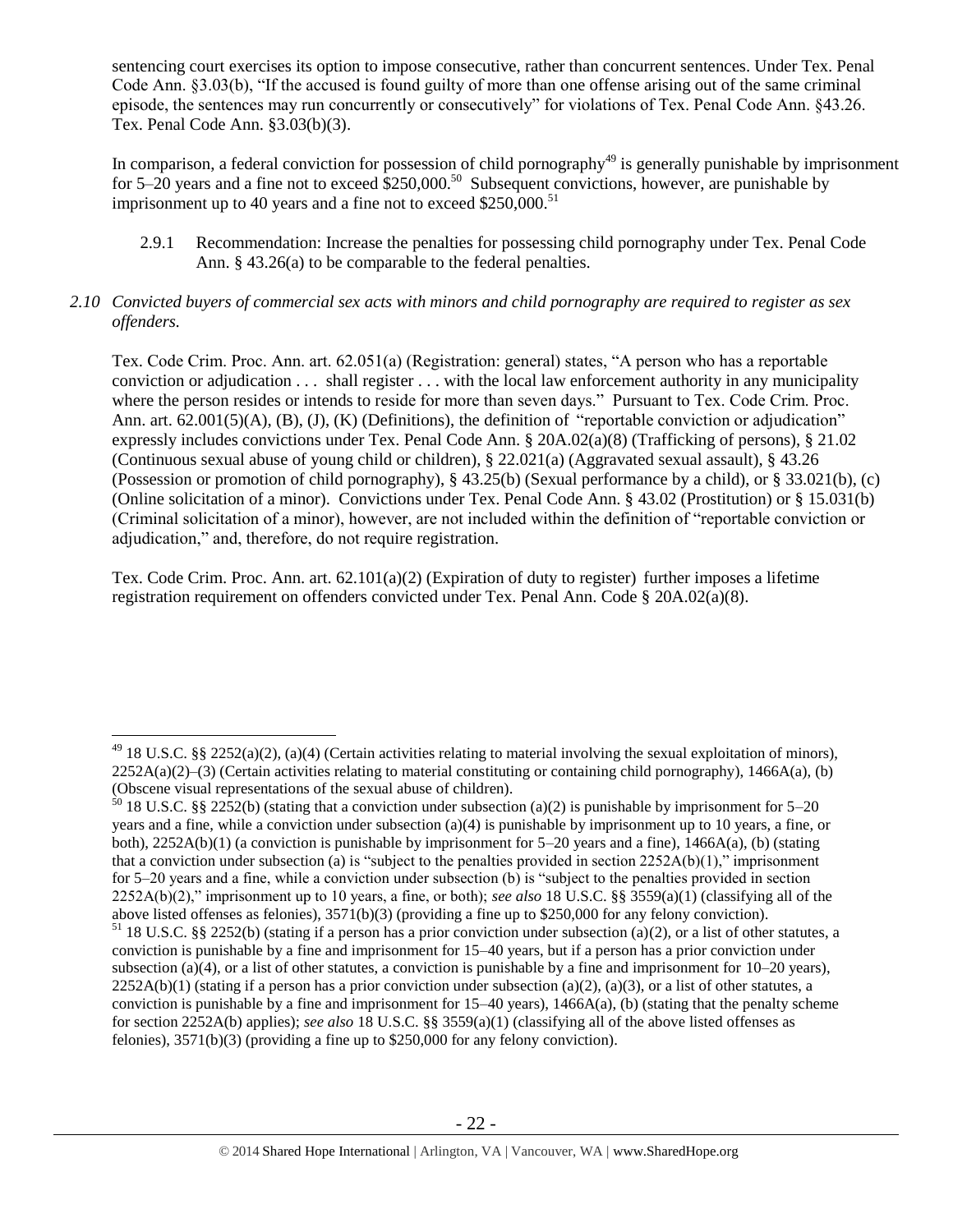#### **FRAMEWORK ISSUE 3: CRIMINAL PROVISIONS FOR TRAFFICKERS**

#### *Legal Components:*

- *3.1 Penalties for trafficking a child for sexual exploitation are as high as federal penalties.*
- *3.2 Creating and distributing child pornography carries penalties as high as similar federal offenses.*
- *3.3 Using the Internet to lure, entice, recruit or sell commercial sex acts with a minor is a separate crime or results in an enhanced penalty for traffickers.*
- *3.4 Financial penalties for traffickers, including asset forfeiture, are sufficiently high.*
- *3.5 Convicted traffickers are required to register as sex offenders.*
- *3.6 Laws relating to termination of parental rights for certain offenses include sex trafficking or commercial sexual exploitation of children (CSEC) offenses in order to remove the children of traffickers from their control and potential exploitation.*

\_\_\_\_\_\_\_\_\_\_\_\_\_\_\_\_\_\_\_\_\_\_\_\_\_\_\_\_\_\_\_\_\_\_\_\_\_\_\_\_\_\_\_\_\_\_\_\_\_\_\_\_\_\_\_\_\_\_\_\_\_\_\_\_\_\_\_\_\_\_\_\_\_\_\_\_\_\_\_\_\_\_\_\_\_\_\_\_\_\_\_\_\_\_

#### *Legal Analysis:*

*3.1 Penalties for trafficking a child for sexual exploitation are as high as federal penalties.* 

Tex. Penal Code Ann. § 20A.02(b)(1) (Trafficking of persons) imposes enhanced penalties for the sex trafficking of a minor under Tex. Penal Code Ann.  $\S$  20A.02(a)(7), (8).<sup>52</sup> A first conviction under Tex. Penal Code Ann. § 20A.02(a) is generally punishable as a second degree felony by imprisonment for 2–20 years and a possible fine not to exceed \$10,000. Tex. Penal Code Ann. §§ 20A.02(b)(1), 12.33. A first conviction under Tex. Penal Code Ann. § 20A.02(a)(7) or § 20A.02(a)(8), however, is punishable as a first degree felony by imprisonment "for life or for any term of not more than 99 years or less than 5 years" and a possible fine not to exceed \$10,000, while subsequent convictions are punishable by life imprisonment and a possible fine not to exceed \$10,000. Tex. Penal Code Ann. §§ 20A.02(b)(1), 12.32, 12.42(c)(2).<sup>53</sup> Additionally, a trafficker who "during a period that is 30 or more days in duration, . . . engages two or more times in conduct that constitutes an offense under Section 20A.02 [Trafficking of persons]," may be convicted under Tex. Penal Code Ann. § 20A.03 (Continuous trafficking of persons).<sup>54</sup> A conviction under Tex. Penal Code Ann. § 20A.03 is punishable as a first degree felony by imprisonment for either 25–99 years and a possible fine not to exceed  $$10,000$  or life and a possible fine not to exceed  $$10,000$ .<sup>55</sup> Tex. Penal Code Ann. §§ 20A.03(e), 12.32.

Several of Texas's CSEC laws may also be used to convict traffickers. A trafficker's conviction under Tex. Penal Code Ann. § 43.05(a)(2) (Compelling prostitution)<sup>56</sup> is punishable as a first degree felony by imprisonment for either 5–99 years and a possible fine not to exceed \$10,000 or life and a possible fine not to exceed \$10,000. Tex. Penal Code Ann. §§ 43.05(b), 12.32. Tex. Penal Code Ann. § 43.03 (Prostitution of Prostitution), punishes soliciting "another to engage in sexual conduct with another person for compensation" as a second degree felony if the prostituted person is a minor, "regardless of whether the actor knows the age of the person at the time the actor commits the offense." Tex. Penal Code Ann. § 43.03(a), (b). Traffickers may also be convicted under Tex. Penal Code Ann. § 15.031(b) (Criminal solicitation of a minor),<sup>57</sup> which, pursuant to Tex. Penal Code Ann. § 15.031(e), is punishable one category lower than committing the actual offense, but

<sup>52</sup> *See supra* Section 1.1 for the provisions of Tex. Penal Code Ann. § 20A.02(a)(7), (8).

<sup>53</sup> *See supra* note [6.](#page-2-0)

<sup>54</sup> *See supra* Section 1.1 for the provisions of Tex. Penal Code Ann. § 20A.03.

<sup>55</sup> *See supra* note [8.](#page-2-1)

<sup>56</sup> *See supra* Section 1.2 for the provisions of Tex. Penal Code Ann. § 43.05(a)(2).

<sup>57</sup> *See supra* Section 1.2 for the provisions of Tex. Penal Code Ann. § 15.031(b).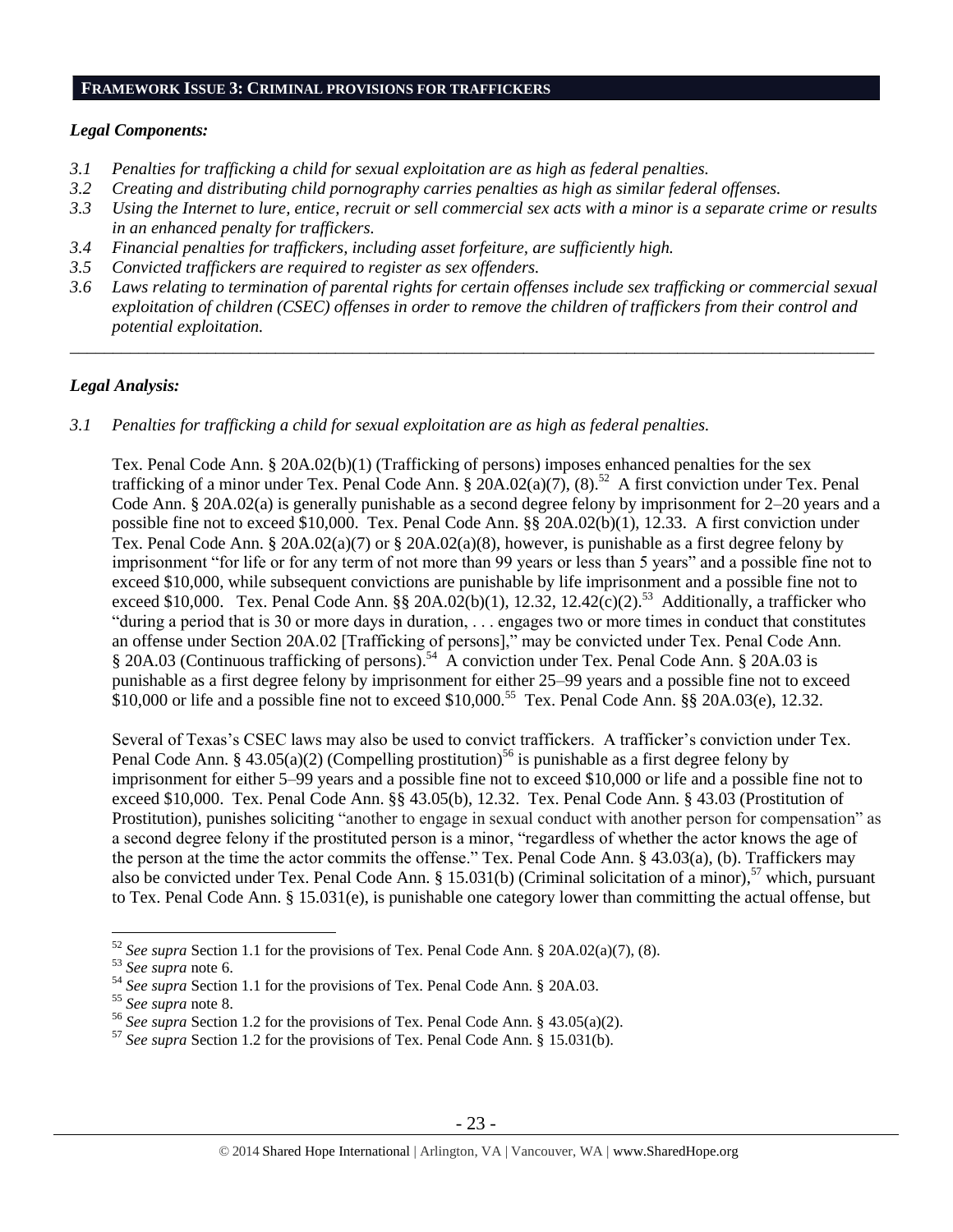the punishment may be enhanced to the same category as the predicate offense if certain requirements are satisfied.<sup>58</sup>

A trafficker who "employs, authorizes, or induces a child to work . . . in a sexually oriented commercial activity; or . . . in any place of business permitting, requesting, or requiring a child to work nude or topless" may be convicted under Tex. Penal Code Ann. § 43.251 (Employment harmful to children).<sup>59</sup> A conviction under Tex. Penal Code Ann. § 43.251(b) is punishable as either a first or second degree felony. Pursuant to Tex. Penal Code Ann. § 43.251(c), a conviction is punishable as a second degree felony by imprisonment for 2–20 years and a fine not to exceed \$10,000, but if the child is a minor under the age of 14, a conviction is punishable as a first degree felony by imprisonment for either 5–99 years and a possible fine not to exceed \$10,000 or life and a possible fine not to exceed \$10,000. Tex. Penal Code Ann. §§ 43.251(c), 12.33, 12.32.

A trafficker's conviction under Tex. Penal Code Ann. § 43.25(b) (Sexual performance by a child)<sup>60</sup> is punishable as a second degree felony by imprisonment for 2–20 years and a possible fine not to exceed \$10,000. Tex. Penal Code Ann. §§ 43.25(c), 12.33. If the victim is under the age of 14, however, a conviction is punishable as a first degree felony by imprisonment for either 5–99 years and a possible fine not to exceed \$10,000 or life and a possible fine not to exceed \$10,000. Tex. Penal Code Ann. §§ 43.25(c), 12.32.

Additionally, traffickers may face prosecution under Texas's laws related to organized criminal activity. Tex. Penal Code Ann. § 71.02(a) (Engaging in organized criminal activity) states, in part,

A person commits an offense if, with the intent to establish, maintain, or participate in a combination<sup>61</sup> or in the profits of a combination or as a member of a criminal street gang, $62$  the person commits or conspires to commit one or more of the following:

(1) murder, capital murder, arson, aggravated robbery, robbery, burglary, theft, aggravated kidnapping, kidnapping, aggravated assault, aggravated sexual assault, sexual assault, continuous sexual abuse of young child or children, solicitation of a minor, . . .

(3) promotion of prostitution, aggravated promotion of prostitution, or compelling prostitution; . . .

(6) any unlawful wholesale promotion or possession of any obscene material or obscene device with the intent to wholesale promote the same;

(7) any offense under Subchapter B [Obscenity], Chapter 43 [Public indecency], depicting or involving conduct by or directed toward a child younger than 18 years of age;

(12) any offense under Chapter 20A [Trafficking of persons];

. . . . (18) any offense classified as a felony under the Tax Code.

Tex. Penal Code Ann. § 71.02(b) states,

. . .

. . .

b) Except as provided in Subsections (c) and (d), an offense under this section is one category higher than the most serious offense listed in Subsection (a) that was committed, and if the most serious offense is a Class A misdemeanor, the offense is a state jail felony, except that the offense

<sup>58</sup> *See supra* Section 1.2 for the substantive provisions of Tex. Penal Code Ann. § 15.031(e).

 $59$  Section 1.2 for the provisions of Tex. Penal Code Ann. § 43.251.

<sup>60</sup> *See supra* Section 1.2 for the provisions of Tex. Penal Code Ann. § 43.25(b).

<sup>61</sup> *See supra* note [23.](#page-8-2)

<sup>62</sup> *See supra* note [11.](#page-4-0)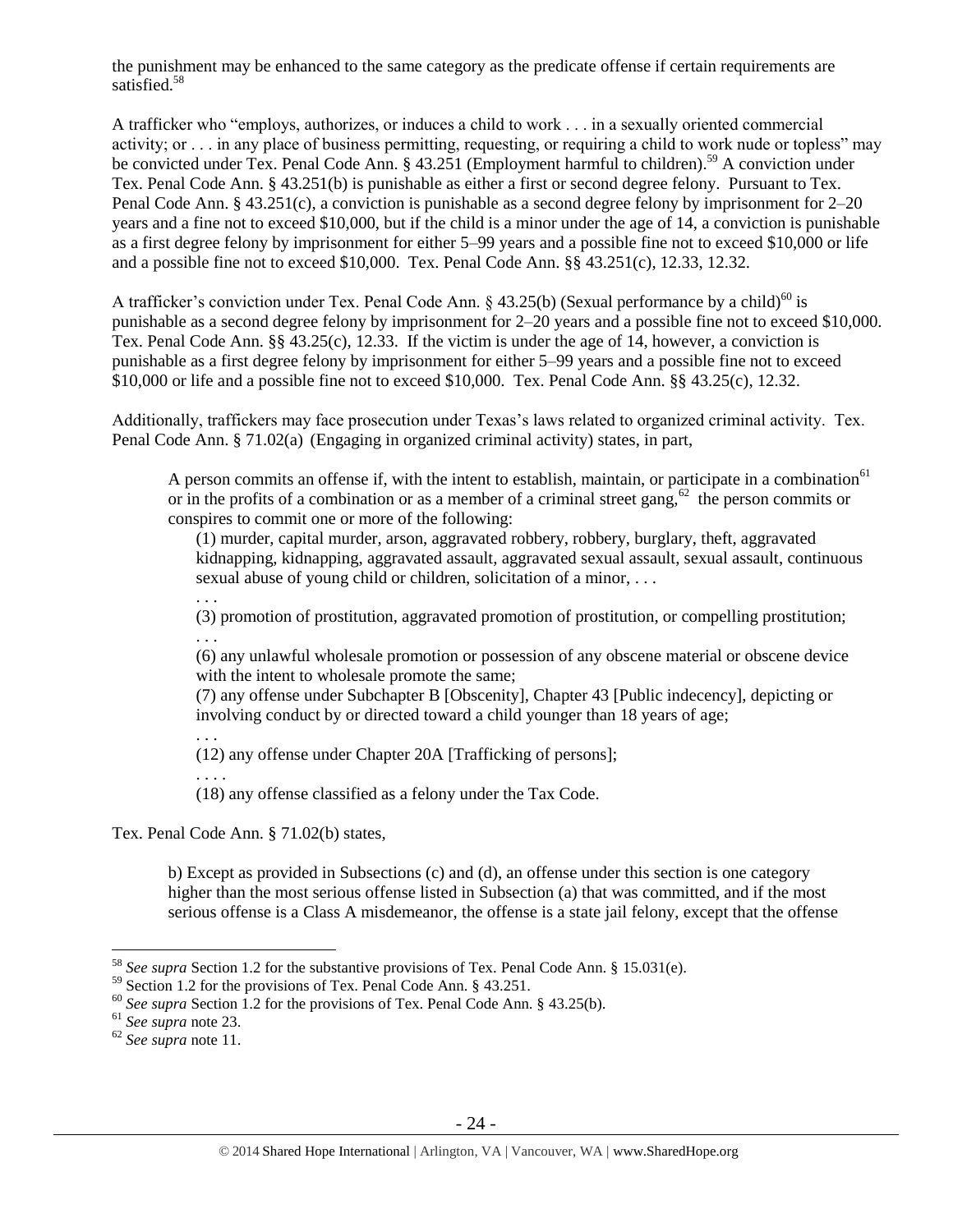is a felony of the first degree punishable by imprisonment in the Texas Department of Criminal Justice for:

(1) life without parole, if the most serious offense is an aggravated sexual assault and if at the time of that offense the defendant is 18 years of age or older and:

(A) the victim of the offense is younger than six years of age;

(B) the victim of the offense is younger than 14 years of age and the actor commits the offense in a manner described by Section 22.021(a)(2)(A); or

(C) the victim of the offense is younger than 17 years of age and suffered serious bodily injury as a result of the offense; or

(2) life or for any term of not more than 99 years or less than 15 years if the most serious offense is an offense punishable as a felony of the first degree, other than an offense described by Subdivision (1).

Traffickers commit an offense under Tex. Penal Code Ann. § 43.04(a) (Aggravated promotion of prostitution) when "he knowingly owns, invests in, finances, controls, supervises, or manages a prostitution enterprise that uses two or more prostitutes." This offense is a first degree felony when "the prostitution enterprise uses as a prostitute one or more persons younger than 18 years of age, regardless of whether the actor knows the age of the person at the time the actor commits the offense." Tex. Penal Code Ann.  $\S$  43.04(b).

In comparison, if the victim is under the age of 14, a conviction under the Trafficking Victims Protection Act  $(TVPA)<sup>63</sup>$  for child sex trafficking is punishable by 15 years to life imprisonment and a fine not to exceed \$250,000. 18 U.S.C. §§ 1591(b)(1), 3559(a)(1), 3571(b)(3). If the victim is between the ages of 14–17, a conviction is punishable by 10 years to life imprisonment and a fine not to exceed \$250,000. 18 U.S.C. §§ 1591(b)(2), 3559(a)(1), 3571(b)(3). A conviction is punishable by mandatory life imprisonment, however, if the trafficker has a prior conviction for a federal sex offense<sup>64</sup> against a minor.

#### *3.2 Creating and distributing child pornography carries penalties as high as similar federal offenses.*

Tex. Penal Code Ann. § 43.25(b) (Sexual performance by a child) prohibits the creation of child pornography by making it a crime if a trafficker "employs, authorizes, or induces a child younger than 18 years of age to engage in sexual conduct<sup>65</sup> or a sexual performance."<sup>66</sup> A conviction under Tex. Penal Code Ann. § 43.25(b) is punishable as a second degree felony by imprisonment for 2–20 years and a possible fine not to exceed \$10,000. Tex. Penal Code Ann. §§ 43.25(c), 12.33. If the victim is under the age of 14, however, a conviction is punishable as a first degree felony by imprisonment for either 5–99 years and a possible fine not to exceed \$10,000 or life and a possible fine not to exceed \$10,000. Tex. Penal Code Ann. §§ 43.25(c), 12.32. Tex. Penal Code Ann. § 43.25(d) further provides, "A person commits an offense if, knowing the character and content of the material, he produces,  $67$  directs, or promotes $68$  a performance that includes sexual conduct by a child younger than 18 years of age." A conviction under Tex. Penal Code Ann. § 43.25(d) is punishable as a third degree felony by imprisonment for 2–10 years and a possible fine up to \$10,000, but if the victim is under the age of 14, a conviction is punishable as a second degree felony by imprisonment for 2–20 years and a possible fine not to exceed \$10,000. Tex. Penal Code Ann. §§ 43.25(e), 12.34, 12.33.

<span id="page-24-0"></span><sup>63</sup> *See supra* note [37.](#page-16-0)

<sup>64</sup> *See supra* note [38.](#page-16-1)

<sup>65</sup> *See supra* note [16.](#page-6-0) 

<sup>66</sup> *See supra* note [17.](#page-6-1) 

 $67$  Pursuant to Tex. Penal Code Ann. § 43.25(a)(4), "Produce' with respect to a sexual performance includes any conduct that directly contributes to the creation or manufacture of the sexual performance."

 $68$  Tex. Penal Code Ann. § 43.25(a)(5) defines "promote" as "to procure, manufacture, issue, sell, give, provide, lend, mail, deliver, transfer, transmit, publish, distribute, circulate, disseminate, present, exhibit, or advertise or to offer or agree to do any of the above."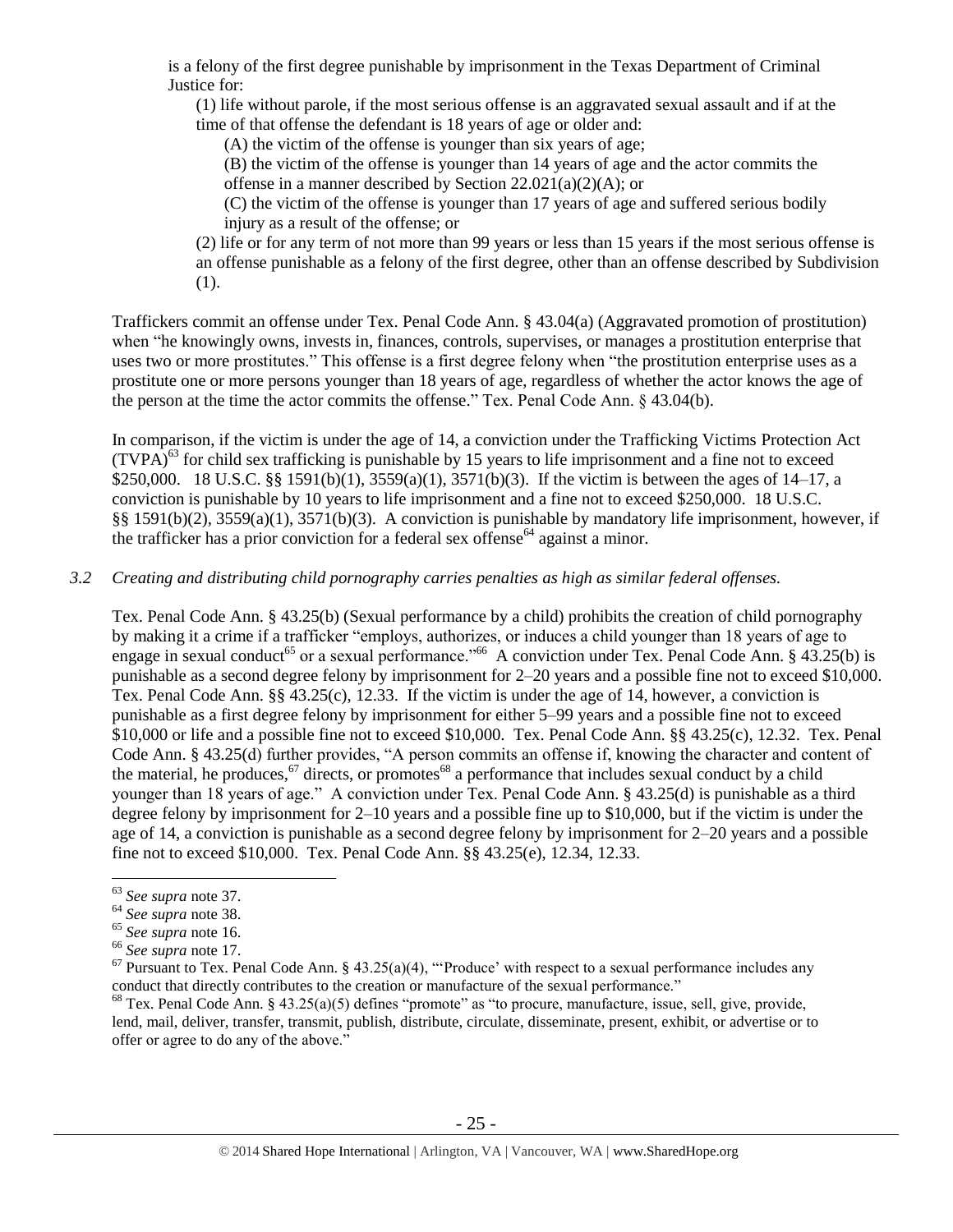Additionally, Tex. Penal Code Ann. § 43.26 (Possession or promotion of child pornography) makes it a crime for a person to promote child pornography. Tex. Penal Code Ann. § 43.26(e), (f) states,

(e) A person commits an offense if:

 $(1)$  the person knowingly or intentionally promotes<sup>69</sup> or possesses with intent to promote material described by Subsection (a)(1);<sup>70</sup> and

(2) the person knows that the material depicts the child as described by Subsection (a)(1). (f) A person who possesses visual material<sup>71</sup> that contains six or more identical visual depictions of a child as described by Subsection (a)(1) is presumed to possess the material with the intent to promote the material.

A conviction under Tex. Penal Code Ann. § 43.26(e) is punishable as a second degree felony by imprisonment for 2–20 years and a possible fine not to exceed \$10,000. Tex. Penal Code Ann. §§ 43.26(g), 12.33.

In comparison, if the victim is under the age of 14, a conviction under the TVPA for child sex trafficking is punishable by 15 years to life imprisonment and a fine not to exceed \$250,000. 18 U.S.C. §§ 1591(b)(1),  $3559(a)(1)$ ,  $3571(b)(3)$ . If the victim is between the ages of  $14-17$ , a conviction is punishable by 10 years to life imprisonment and a fine not to exceed \$250,000. 18 U.S.C. §§ 1591(b)(2), 3559(a)(1), 3571(b)(3). A conviction is punishable by mandatory life imprisonment, however, if the trafficker has a prior conviction for a federal sex offense<sup>72</sup> against a minor. Additionally, a federal conviction for distribution of child pornography<sup>73</sup> is generally punishable by imprisonment for  $5-20$  years and a fine not to exceed \$250,000.<sup>74</sup> Subsequent convictions, however, are punishable by imprisonment up to 40 years and a fine not to exceed \$250,000.<sup>75</sup>

*3.3 Using the Internet to lure, entice, recruit or sell commercial sex acts with a minor is a separate crime or results in an enhanced penalty for traffickers.*

Although not expressly commercial, Tex. Penal Code Ann. § 33.021(c) (Online solicitation of a minor) makes it illegal for a trafficker to use the Internet to lure, entice, or recruit commercial sex acts with a minor. Tex. Penal Code Ann. § 33.021(c) provides,

<sup>69</sup> Tex. Penal Code Ann. § 43.26(b)(1) defines "promote" as having "the meaning assigned by Section 43.25." *See supra* note [68](#page-24-0) for the applicable definition of "promote."

<sup>&</sup>lt;sup>70</sup> See supra Section 2.9 for the substantive provisions of Tex. Penal Code Ann. § 43.26(a).

<sup>71</sup> *See supra* note [46.](#page-20-0)

<sup>72</sup> *See supra* note [38.](#page-16-1) 

<sup>&</sup>lt;sup>73</sup> 18 U.S.C. §§ 2252(a)(1), (a)(2), (a)(3) (Certain activities relating to material involving the sexual exploitation of minors),  $2252A(a)(2)$ , (a)(3) (Certain activities relating to material constituting or containing child pornography), 1466A(a) (Obscene visual representations of the sexual abuse of children).

<sup>&</sup>lt;sup>74</sup> 18 U.S.C. §§ 2252(b) (stating that a conviction under subsection (a)(1), (a)(2), or (a)(3) is punishable by imprisonment for  $5-20$  years and a fine),  $2252A(b)(1)$  (a conviction is punishable by imprisonment for  $5-20$  years and a fine), 1466A(a), (b) (stating that a conviction under subsection (a) is "subject to the penalties provided in section 2252A(b)(1)," imprisonment for 5–20 years and a fine, while a conviction under subsection (b) is "subject to the penalties provided in section 2252A(b)(2)," imprisonment up to 10 years, a fine, or both); *see also* 18 U.S.C. §§ 3559(a)(1) (classifying all of the above listed offenses as felonies),  $3571(b)(3)$  (providing a fine up to \$250,000 for any felony conviction).

<sup>&</sup>lt;sup>75</sup> 18 U.S.C. §§ 2252(b) (stating if a person has a prior conviction under subsection (a)(1), (a)(2), or (a)(3) or a list of other statutes, a conviction is punishable by a fine and imprisonment for 15–40 years), 2252A(b)(1) (stating if a person has a prior conviction under subsection (a)(2), (a)(3), or a list of other statutes, a conviction is punishable by a fine and imprisonment for  $15-40$  years),  $1466A(a)$ , (b) (stating that the penalty scheme for section  $2252A(b)$ applies); *see also* 18 U.S.C. §§ 3559(a)(1) (classifying all of the above listed offenses as felonies), 3571(b)(3) (providing a fine up to \$250,000 for any felony conviction).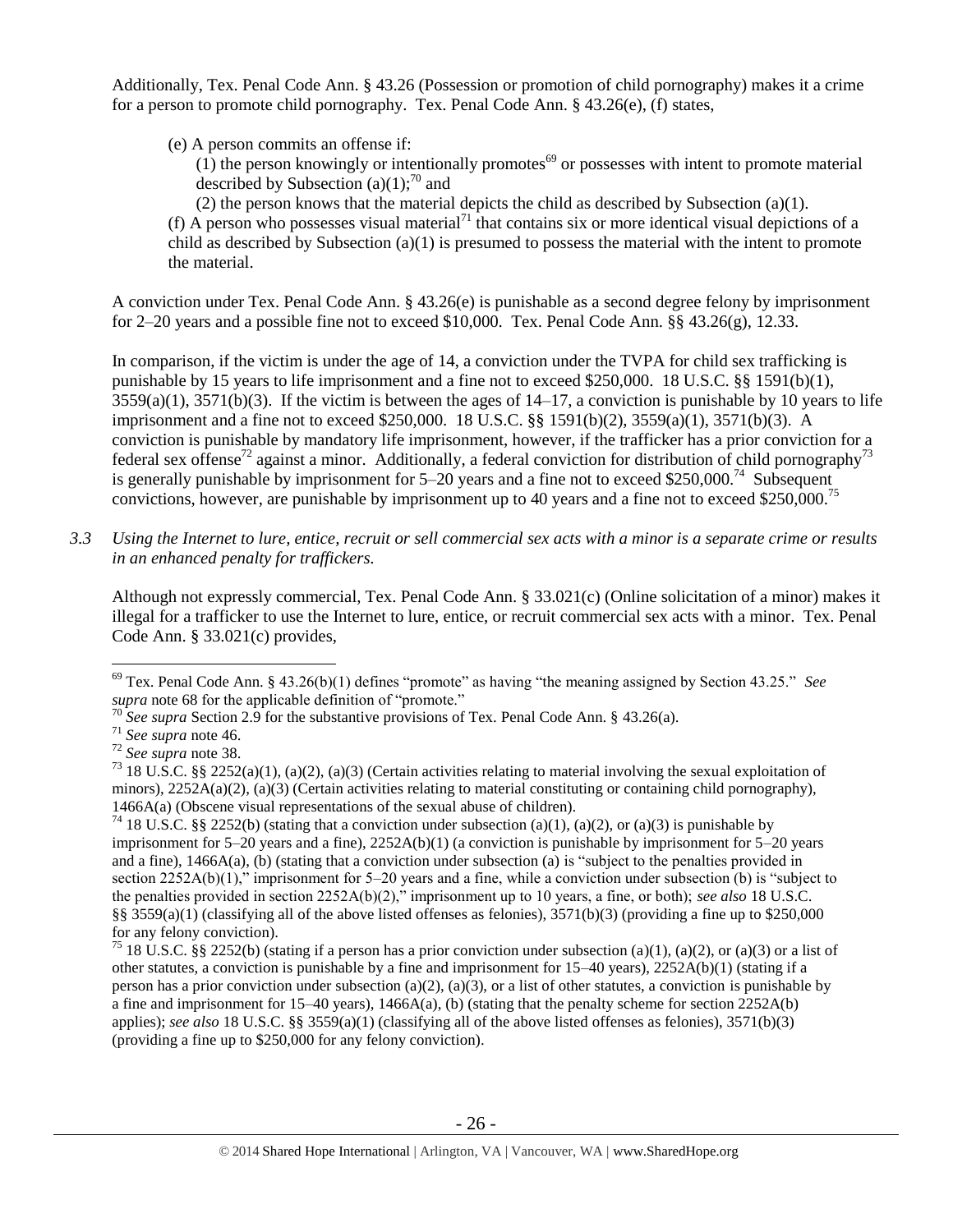A person commits an offense if the person, over the Internet, by electronic mail or text message or other electronic message service or system, or through a commercial online service, knowingly solicits a minor<sup>76</sup> to meet another person, including the actor, with the intent that the minor will engage in sexual contact,<sup>77</sup> sexual intercourse, or deviate sexual intercourse with the actor or another person.

A conviction under Tex. Penal Code Ann. §§ 33.021(c) is punishable as a second degree felony by imprisonment for 2–20 years and a possible fine not to exceed \$10,000. Tex. Penal Code Ann. §§ 33.021(f), 12.33.

3.3.1 Recommendation: Amend Tex. Penal Code Ann. § 33.021(b), (c) (Online solicitation of a minor) to prohibit use of the Internet to solicit commercial sex acts with any minor under 18 to protect all minor victims of CSEC and sex trafficking offenses.

#### *3.4 Financial penalties for traffickers, including asset forfeiture, are sufficiently high.*

Pursuant to Tex. Penal Code Ann. §§ 12.32–.34, all felony convictions are subject to a possible fine not to exceed \$10,000. Therefore, a trafficker convicted under Tex. Penal Code Ann. § 20A.02(a)(7), (8) (Trafficking of persons), § 20A.03 (Continuous trafficking of persons), § 43.03 (Promotion of Prostitution, where the prostituted person is a minor), §§ 43.04 (Aggravated Promotion of Prostitution, where the prostituted person is a minor) § 43.05(a)(2) (Compelling prostitution), § 15.031(b) (Criminal solicitation of a minor), § 43.251 (Employment harmful to children), § 43.25(b) (Sexual performance by a child), § 71.02 (Engaging in organized criminal activity), or § 71.022(a) (Coercing, inducing, or soliciting membership in a criminal street gang) is subject to a possible fine not to exceed \$10,000. Tex. Penal Code Ann. §§ 20A.02(b)(1), 20A.03(e), 43.05(b), 15.031(e), 43.251(c), 43.25(e), 71.02(b), 71.022(b).

Pursuant to Tex. Code Crim. Proc. Ann. art. 42.0372 (Mandatory restitution for child victims of trafficking of persons or compelling prostitution), traffickers convicted under Tex. Penal Code Ann. § 20A.02 (Trafficking of persons) or § 43.05(a)(2) (Compelling prostitution) are required to make restitution to their victims. Tex. Code Crim. Proc. Ann. art. 42.0372 states,

(a) The court shall order a defendant convicted of an offense under Section 20A.02 [Trafficking of persons] or 43.05(a)(2) [Compelling prostitution], Penal Code, to pay restitution in an amount equal to the cost of necessary rehabilitation, including medical, psychiatric, and psychological care and treatment, for any victim of the offense who is younger than 18 years of age. (b) The court shall, after considering the financial circumstances of the defendant, specify in a

restitution order issued under Subsection (a) the manner in which the defendant must pay the restitution. (c) A restitution order issued under subsection (a) may be enforced by the state, or by a victim named in the order to receive the restitution, in the same manner as a judgment in a civil action.

(d) The court may hold a hearing, make findings of fact, and amend a restitution order issued under Subsection (a) if the defendant fails to pay the victim name in the order in the manner specified by the court.

Traffickers convicted of other crimes may also be required to make restitution at the discretion of the court, pursuant to Tex. Code Crim. Proc. Ann. art. 42.037(a), (b) (Restitution), which states,

<sup>76</sup> *See supra* note [21.](#page-8-1) 

<sup>77</sup> *See supra* note [22.](#page-8-3)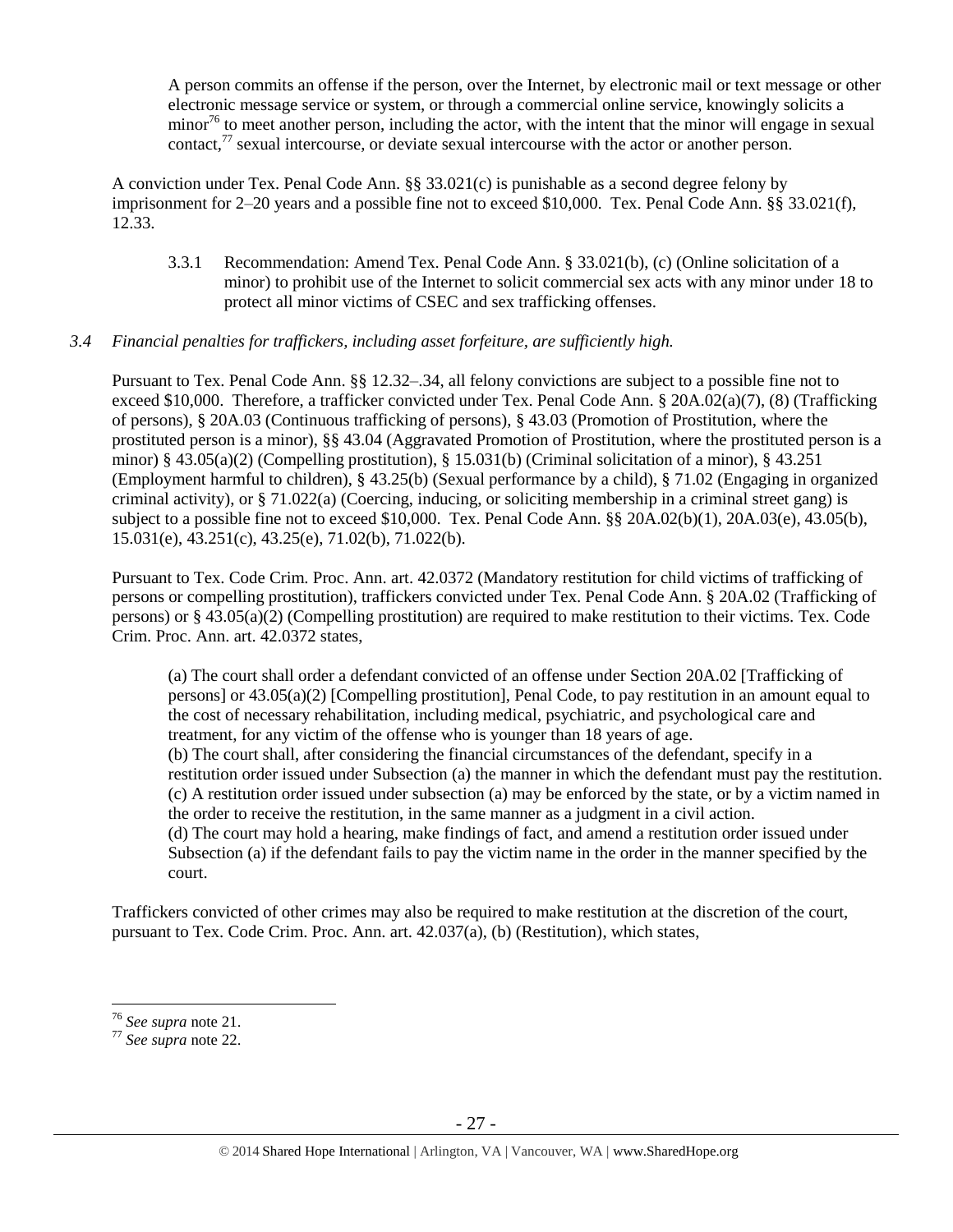(a) In addition to any fine authorized by law, the court that sentences a defendant convicted of an offense may order the defendant to make restitution to any victim of the offense or to the compensation to victims of crime fund established under Subchapter B [Crime Victims' Compensation], Chapter 56 [Rights of Crime Victims], to the extent that fund has paid compensation to or on behalf of the victim. . . .

(b)(1) If the offense results in damage to or loss or destruction of property of a victim of the offense, the court may order the defendant:

(A) to return the property to the owner of the property or someone designated by the owner; or

(B) if return of the property is impossible or impractical or is an inadequate remedy, to pay an amount equal to the greater of:

(i) the value of the property on the date of the damage, loss, or destruction; or

(ii) the value of the property on the date of sentencing, less the value of any part of the property that is returned on the date the property is returned.

(2) If the offense results in personal injury to a victim, the court may order the defendant to make restitution to:

(A) the victim for any expenses incurred by the victim as a result of the offense; or

(B) the compensation to victims of crime fund to the extent that fund has paid compensation to or on behalf of the victim.

. . . .

Additionally, traffickers are subject to criminal asset forfeiture. Tex. Code Crim. Proc. Ann. art. 59.02(a) (Forfeiture of contraband) states, "Property that is contraband is subject to seizure and forfeiture under this chapter." Tex. Code Crim. Proc. Ann. art. 59.01(2) (Definition)<sup>78</sup> states,

(2) "Contraband" means property of any nature, including real, personal, tangible, or intangible, that is: (A) used in the commission of:

(i) any first or second degree felony under the Penal Code;

(ii) any felony under Section 15.031(b) [Criminal solicitation of a minor], 20.05 [Smuggling of persons], 21.11 [Indecency with a child] . . . or Chapter 43 [Public indecency], 20A [Trafficking of persons] . . . 33 [Computer crimes] [which includes Tex. Penal Code Ann. § 33.021 (Online Solicitation of a Minor)]

. . . . . . . .

. . .

 $\overline{a}$ 

(C) the proceeds gained from the commission of a felony listed in Paragraph (A) or (B) of this subdivision, a misdemeanor listed in Paragraph  $(B)(vii)$ ,  $(ix)$ ,  $(x)$ ,  $(x)$  of this subdivision, or a crime of violence;

(D) acquired with proceeds gained from the commission of a felony listed in Paragraph (A) or (B) of this subdivision, a misdemeanor listed in Paragraph  $(B)(vii)$ ,  $(ix)$ ,  $(x)$ , or  $(xi)$  of this subdivision, or a crime of violence;

(F) used to facilitate or intended to be used to facilitate the commission of a felony under Section 20A.02 [Trafficking of Persons] or Chapter 43, Penal Code.

Tex. Code Crim. Proc. Ann. art. 59.03 (Seizure of contraband) governs the seizure of forfeitable property and states, in relevant part:

(a) Property subject to forfeiture under this chapter, other than property described by Article 59.12, may be seized by any peace officer under authority of a search warrant.

(b) Seizure of property subject to forfeiture may be made without warrant if:

<sup>78</sup> *See supra* section 2.8 for the provisions of Tex. Code Crim. Proc. Ann. art. 59.01(2).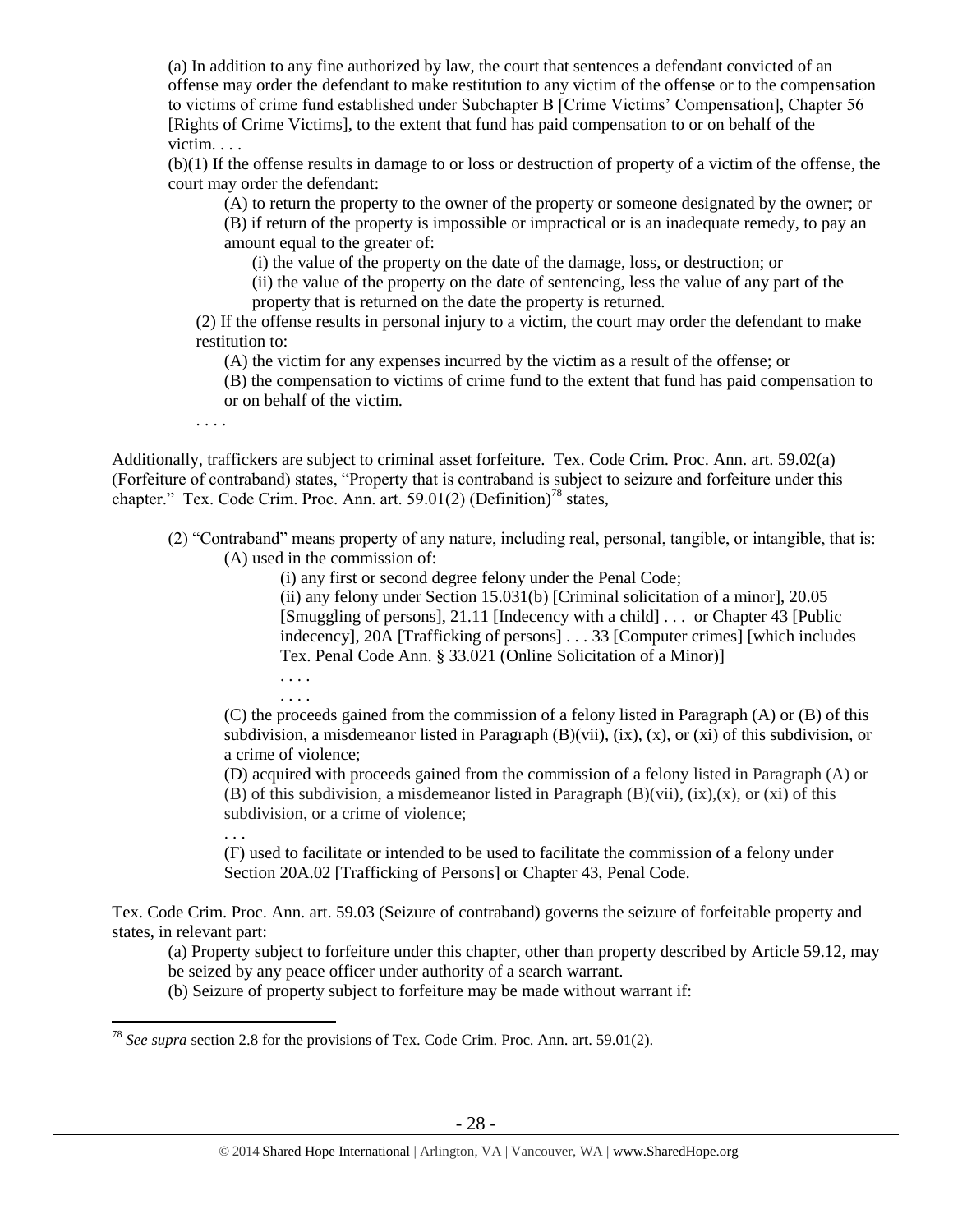(1) the owner, operator, or agent in charge of the property knowingly consents;

(2) the seizure is incident to a search to which the owner, operator, or agent in charge of the property knowingly consents;

(3) the property subject to seizure has been the subject of a prior judgment in favor of the state in a forfeiture proceeding under this chapter; or

(4) the seizure was incident to a lawful arrest, lawful search, or lawful search incident to arrest.

Tex. Code Crim. Proc. Ann. art. 18.18(a) (Disposition of gambling paraphernalia, prohibited weapon, criminal instrument, and other contraband) provides for the destruction or forfeiture of, among other things, any "obscene device or material" or "child pornography" for any offense that involves an "obscene device or material" or child pornography.

Additionally, Tex. Civ. Prac. & Rem. Code Ann. § 125.002(b) (Suit to abate common nuisance; bond) authorizes a person to "bring a suit [to enjoin and abate a common nuisance] against any person who maintains, owns, uses, or is a party to the use of a place for purposes constituting a nuisance under this subchapter and may bring an action in rem against the place itself." Tex. Civ. Prac. & Rem. Code Ann.  $§ 125.0015(a)$  (Common nuisance) states,

A person who maintains a place to which persons habitually go for the following purposes and who knowingly tolerates the activity and furthermore fails to make reasonable attempts to abate the activity maintains a common nuisance:

. . . (6) prostitution, promotion of prostitution, or aggravated promotion of prostitution as prohibited by the Penal Code; (7) compelling prostitution as prohibited by the Penal Code; . . . (19) trafficking of persons described by Section 20A.02, Penal Code; . . . .

Under Tex. Civ. Prac. & Rem. Code Ann. § 125.002(f-1),

If the defendant required to execute the bond is a hotel, motel, or similar establishment that rents overnight lodging to the public and the alleged common nuisance is under Section 125.0015(a)(6) or (7) [Common nuisance], the bond must also be conditioned that the defendant will, in each of the defendant's lodging units on the premises that are the subject of the suit, post in a conspicuous place near the room rate information required to be posted under Section 2155.001 [Room rate information], Occupations Code, an operating toll-free telephone number of a nationally recognized information and referral hotline for victims of human trafficking.

## *3.5 Convicted traffickers are required to register as sex offenders.*

Tex. Code Crim. Proc. Ann. art. 62.051(a) (Registration: general) states, "A person who has a reportable conviction or adjudication . . . shall register . . . with the local law enforcement authority in any municipality where the person resides or intends to reside for more than seven days." Pursuant to Tex. Code Crim. Proc. Ann. art. 62.001(5)(B), (J), (K) (Definitions), the definition of "reportable conviction or adjudication" expressly includes convictions under Tex. Pen. Code Ann. § 20A.02(a)(7), (8) (Trafficking of persons), § 43.05 (Compelling prostitution), § 43.26 (Possession or promotion of child pornography), § 43.25(b) (Sexual performance by a child), or § 33.021(b), (c) (Online solicitation of a minor). However, convictions under Tex. Penal Code Ann. § 20A.03 (Continuous trafficking of persons), § 15.031(b) (Criminal solicitation of a minor), § 43.251 (Employment harmful to children), § 71.02 (Engaging in organized criminal activity), and § 71.022(a)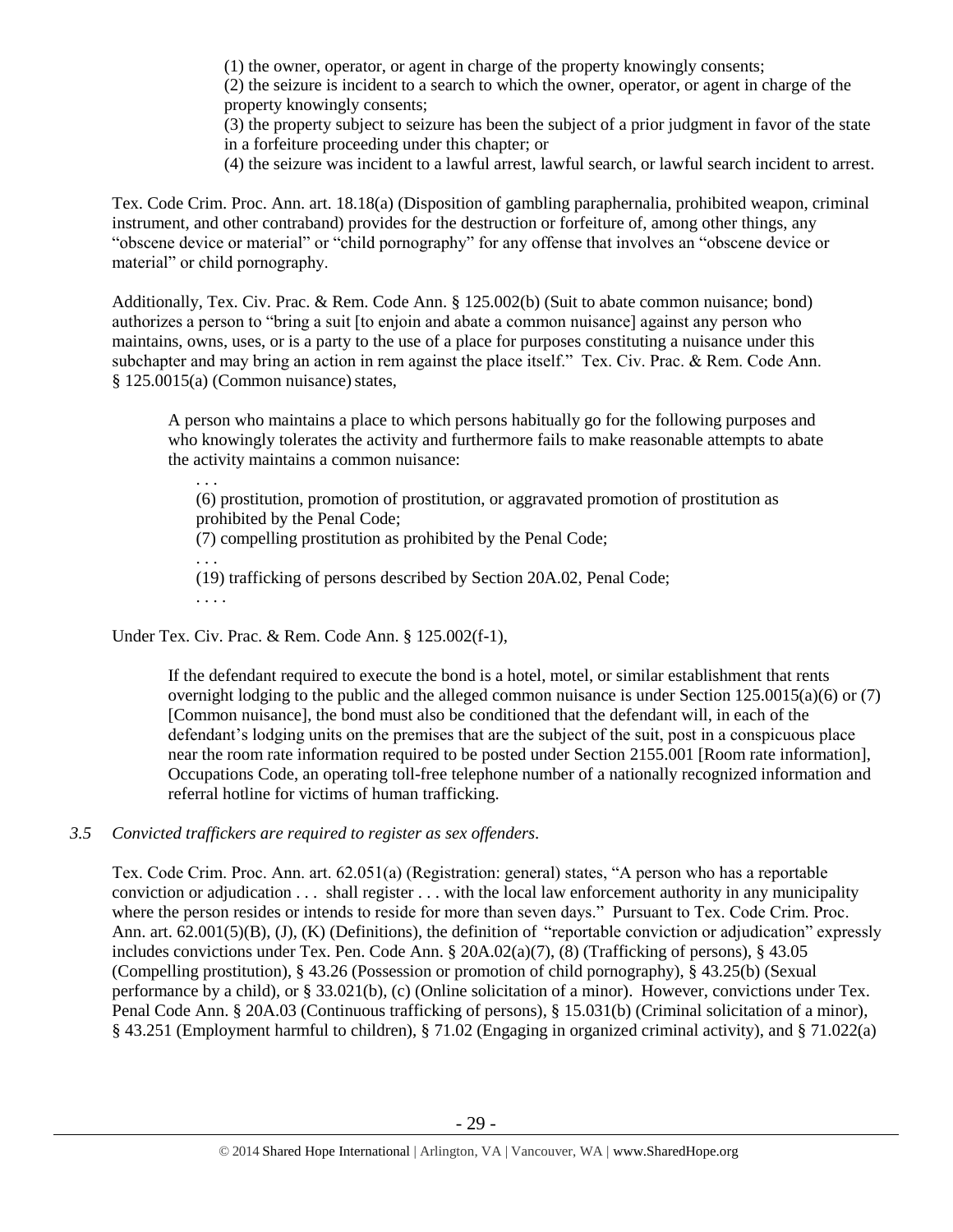(Coercing, inducing, or soliciting membership in a criminal street gang) are not included within the definition of "reportable conviction or adjudication," and, therefore, do not require registration.

Tex. Code Crim. Proc. art. 62.101(a)(2) (Expiration of duty to register) further imposes a lifetime registration requirement on offenders convicted under Tex. Penal Code Ann. § 20A.02(a)(7) or (8).

*3.6 Laws relating to termination of parental rights for certain offenses include sex trafficking or commercial sexual exploitation of children (CSEC) offenses in order to remove the children of traffickers from their control and potential exploitation.* 

Tex. Fam. Code Ann. § 161.001(1)(L)(xv), (xvi) (Involuntary termination of parent-child relationship) expressly includes convictions under Tex. Penal Code Ann. § 20(a)(7), (8) (Trafficking of persons) and § 43.05(a)(2) (Compelling prostitution) as grounds for terminating parental rights. Specifically, Tex. Fam. Code Ann. § 161.001(1)(L), (2) states,

The court may order termination of the parent-child relationship if the court finds by clear and convincing evidence:

(1) that the parent has:

. . .

(L) been convicted or has been placed on community supervision, including deferred adjudication community supervision, for being criminally responsible for the death or serious injury of a child under the following . . . Penal Code sections:

. . . (iv) Section 21.11 (indecency with a child);

. . . (vi) Section 22.011 (sexual assault);

. . .

(viii) Section 22.021 (aggravated sexual assault);

. . . (xii) Section 43.25 (sexual performance by a child);

(xiii) Section 43.26 (possession or promotion of child pornography);

(xiv) Section 21.02 (continuous sexual abuse of young child or children);

(xv) Section  $20A.02(a)(7)$  or  $(8)$  (trafficking of persons); and

 $(xvi)$  Section 43.05(a)(2) (compelling prostitution);

. . . and

(2) that termination is in the best interest of the child.

Additionally, Tex. Fam. Code Ann. § 262.2015(a), (b)(3)(N), (b)(3)(O) (Aggravated circumstances) allows the court to waive the requirement regarding making reasonable efforts to return a child to the child's parents and instead schedule a permanency hearing and a trial on the merits if the court determines that the child's "parent has engaged in conduct against the child that would constitute an offense under" Tex. Penal Code Ann. § 20A.02 (Trafficking of persons) or § 43.05(a)(2) (Compelling prostitution), among other offenses.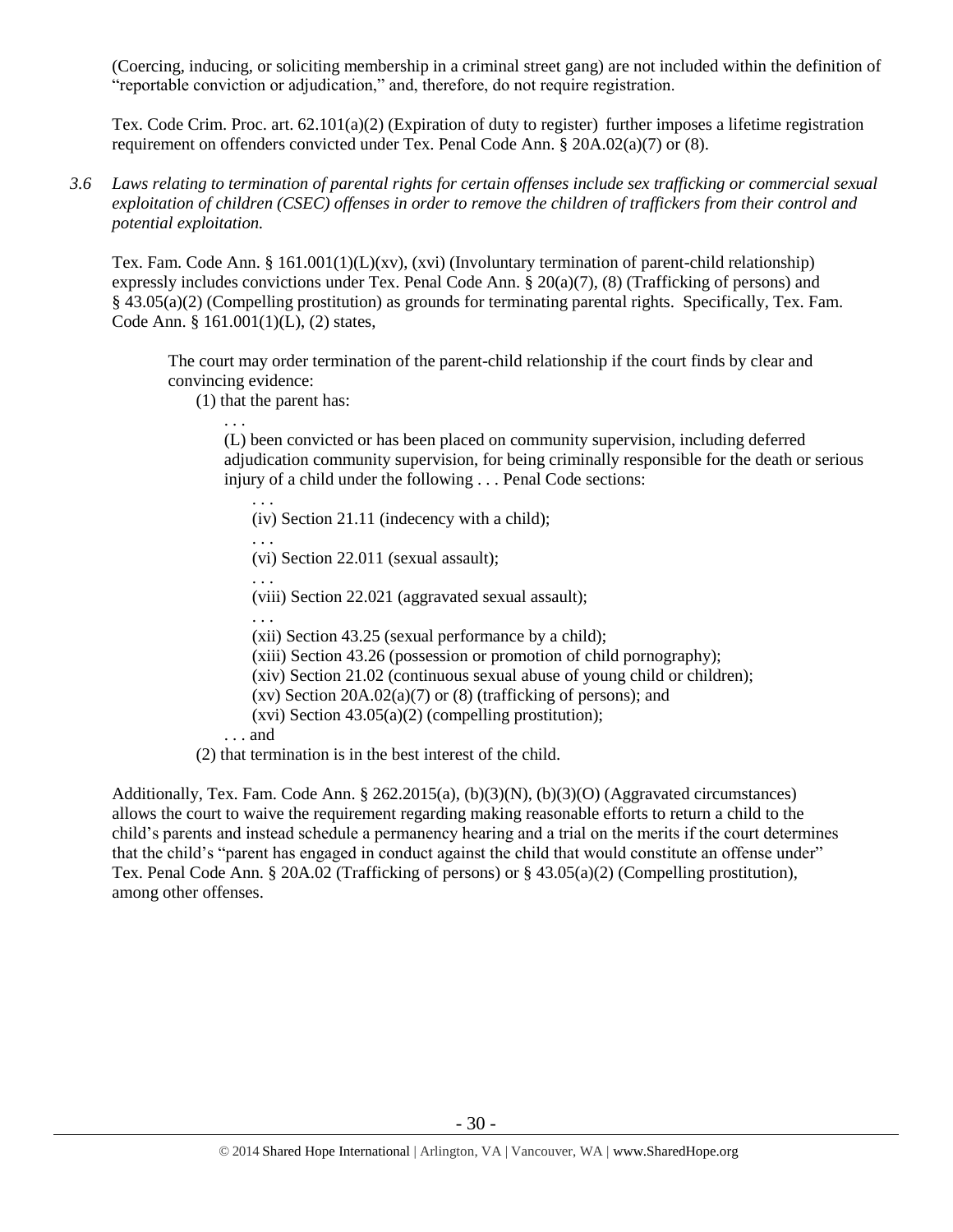#### **FRAMEWORK ISSUE 4: CRIMINAL PROVISIONS FOR FACILITATORS**

#### *Legal Components:*

- *4.1 The acts of assisting, enabling, or financially benefitting from child sex trafficking are included as criminal offenses in the state sex trafficking statute.*
- *4.2 Financial penalties, including asset forfeiture laws, are in place for those who benefit financially from or aid and assist in committing domestic minor sex trafficking.*

\_\_\_\_\_\_\_\_\_\_\_\_\_\_\_\_\_\_\_\_\_\_\_\_\_\_\_\_\_\_\_\_\_\_\_\_\_\_\_\_\_\_\_\_\_\_\_\_\_\_\_\_\_\_\_\_\_\_\_\_\_\_\_\_\_\_\_\_\_\_\_\_\_\_\_\_\_\_\_\_\_\_\_\_\_\_\_\_\_\_\_\_\_\_

- *4.3 Promoting and selling child sex tourism is illegal.*
- *4.4 Promoting and selling child pornography is illegal.*

#### *Legal Analysis:*

*4.1 The acts of assisting, enabling, or financially benefitting from child sex trafficking are included as criminal offenses in the state sex trafficking statute.*

Tex. Penal Code Ann. § 20A.02(a)(8) (Trafficking of persons) makes it a crime if a person "receives a benefit from participating in a venture that involves an activity described by Subdivision  $(7)$ ."<sup>79</sup> A first conviction under Tex. Penal Code Ann. § 20A.02(a) is generally punishable as a second degree felony by imprisonment for 2–20 years and a possible fine not to exceed \$10,000. Tex. Penal Code Ann. §§ 20A.02(b)(1), 12.33. A first conviction under Tex. Penal Code Ann. §  $20A.02(a)(8)$ , however, is punishable as a first degree felony by imprisonment "for life or for any term of not more than 99 years or less than 5 years" and a possible fine not to exceed \$10,000, while subsequent convictions are punishable by life imprisonment and a possible fine not to exceed \$10,000. Tex. Penal Code Ann. §§ 20A.02(b)(1), 12.32, 12.42(c)(2).<sup>80</sup> Additionally, a facilitator who, "during a period that is 30 or more days in duration, . . . engages two or more times in conduct that constitutes an offense under Section 20A.02," may be convicted under Tex. Penal Code Ann. § 20A.03 (Continuous trafficking of persons).<sup>81</sup> A conviction under Tex. Penal Code Ann. § 20A.03 is punishable as a first degree felony by imprisonment for 25–99 years and a possible fine not to exceed \$10,000, or life and a possible fine not to exceed \$10,000.<sup>82</sup> Tex. Penal Code Ann. §§ 20A.03(e), 12.32.

Texas's CSEC laws do not expressly prohibit conduct that is generally indicative of facilitators, except that a facilitator may be convicted under Tex. Penal Code Ann. § 43.25(d) (Sexual performance by a child) if the facilitator "promotes<sup>83</sup> a performance<sup>84</sup> that includes sexual conduct<sup>85</sup> by a child younger than 18 years of age." A conviction under Tex. Penal Code Ann. § 43.25(d) is punishable as a third degree felony by imprisonment for 2–10 years and a possible fine up to \$10,000, but if the victim is under the age of 14, a conviction is punishable as a second degree felony by imprisonment for 2–20 years and a possible fine not to exceed \$10,000. Tex. Penal Code Ann. §§ 43.25(e), 12.34, 12.33.

<sup>79</sup> *See supra* Section 1.1 for the provisions of Tex. Penal Code Ann. § 20A.02(a)(7), (8).

<sup>80</sup> *See supra* note [6.](#page-2-0)

<sup>&</sup>lt;sup>81</sup> See supra Section 1.1 for the provisions of Tex. Penal Code Ann. § 20A.03.

<sup>82</sup> *See supra* note [8.](#page-2-1)

<sup>83</sup> *See supra* note [68.](#page-24-0) 

<sup>&</sup>lt;sup>84</sup> See supra note [17](#page-6-1) for the definition of "performance."

<sup>&</sup>lt;sup>85</sup> See supra note [16](#page-6-0) for the definition of "sexual conduct."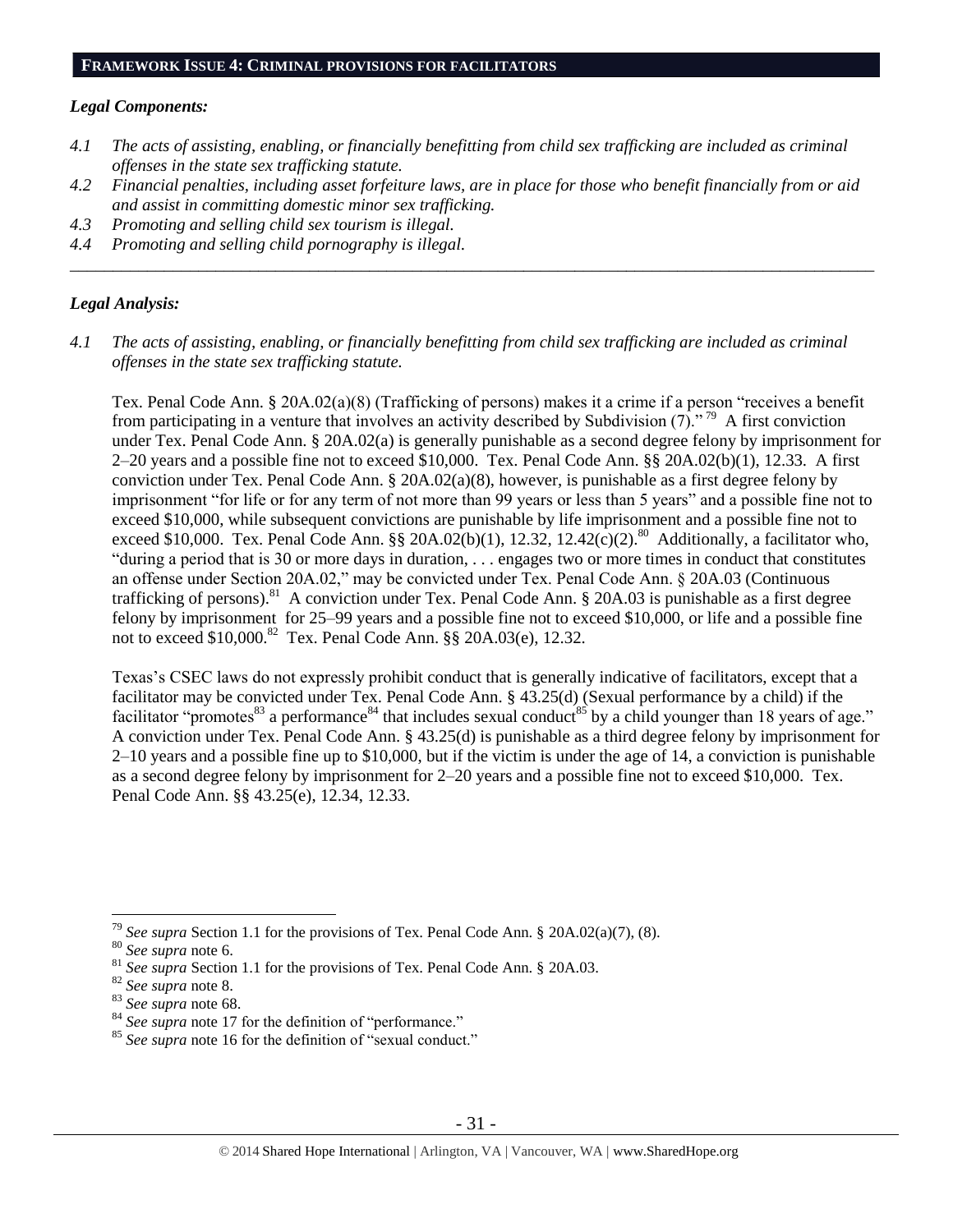*4.2 Financial penalties, including asset forfeiture laws, are in place for those who benefit financially from or aid and assist in committing domestic minor sex trafficking.*

Pursuant to Tex. Penal Code Ann. §§ 12.32–.34, all felony convictions are subject to a possible fine not to exceed \$10,000. Therefore, a facilitator convicted under Tex. Penal Code Ann. § 20A.02(8) (Trafficking of persons), § 20A.03 (Continuous trafficking of persons), § 43.25(d) (Sexual performance by a child), or § 71.02(a) (Engaging in organized criminal activity) is subject to a possible fine not to exceed \$10,000. Tex. Penal Code Ann. §§ 20A.02(b)(1), 20A.03(e), 43.25(e), 71.02(b).

Pursuant to Tex. Code Crim. Proc. Ann. art. 42.0372 (Mandatory restitution for child victims of trafficking of persons or compelling prostitution), facilitators convicted under Tex. Penal Code Ann. § 20A.02 (Trafficking of persons) are required to make restitution to their victims. Tex. Code Crim. Proc. Ann. art. 42.0372 states,

(a) The court shall order a defendant convicted of an offense under Section 20A.02 [Trafficking of persons] or 43.05(a)(2) [Compelling prostitution], Penal Code, to pay restitution in an amount equal to the cost of necessary rehabilitation, including medical, psychiatric, and psychological care and treatment, for any victim of the offense who is younger than 18 years of age. (b) The court shall, after considering the financial circumstances of the defendant, specify in a restitution order issued under Subsection (a) the manner in which the defendant must pay the restitution. (c) A restitution order issued under subsection (a) may be enforced by the state, or by a victim named in the order to receive the restitution, in the same manner as a judgment in a civil action. (d) The court may hold a hearing, make findings of fact, and amend a restitution order issued under Subsection (a) if the defendant fails to pay the victim name in the order in the manner specified by the court.

Facilitators convicted of other crimes may also be required to make restitution pursuant to Tex. Code Crim. Proc. Ann. art. 42.037(a), (b) (Restitution), which states

(a) In addition to any fine authorized by law, the court that sentences a defendant convicted of an offense may order the defendant to make restitution to any victim of the offense or to the compensation to victims of crime fund established under Subchapter B [Crime Victims' Compensation], Chapter 56 [Rights of Crime Victims], to the extent that fund has paid compensation to or on behalf of the victim. . . .

(b)(1) If the offense results in damage to or loss or destruction of property of a victim of the offense, the court may order the defendant:

(A) to return the property to the owner of the property or someone designated by the owner; or (B) if return of the property is impossible or impractical or is an inadequate remedy, to pay an amount equal to the greater of:

(i) the value of the property on the date of the damage, loss, or destruction; or

(ii) the value of the property on the date of sentencing, less the value of any part of the property that is returned on the date the property is returned.

(2) If the offense results in personal injury to a victim, the court may order the defendant to make restitution to:

(A) the victim for any expenses incurred by the victim as a result of the offense; or (B) the compensation to victims of crime fund to the extent that fund has paid compensation to or on behalf of the victim.

. . . .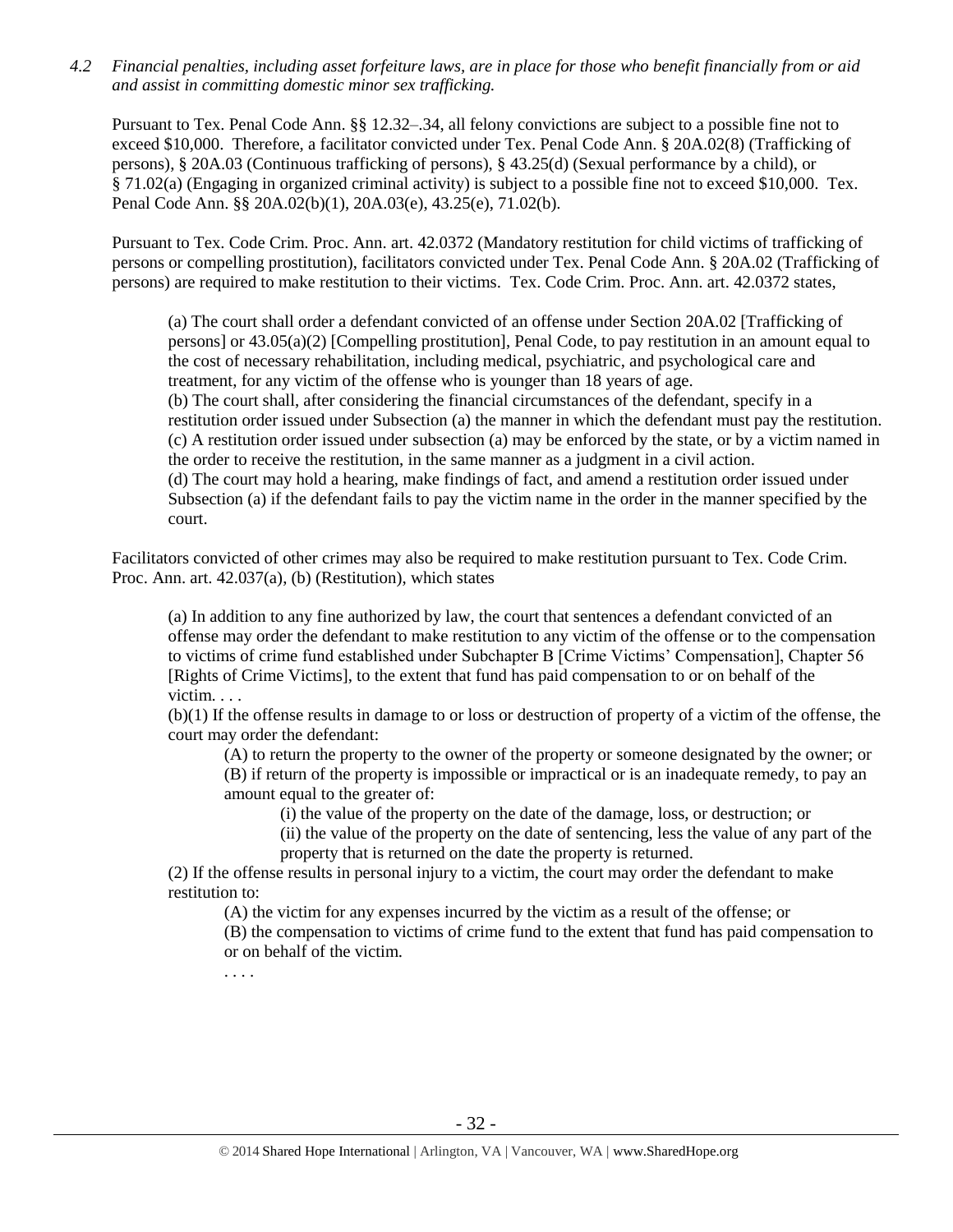Additionally, facilitators are subject to criminal asset forfeiture. Tex. Code Crim. Proc. Ann. art. 59.02(a) (Forfeiture of contraband) states, "Property that is contraband is subject to seizure and forfeiture under this chapter." Tex. Code Crim. Proc. Ann. art. 59.01(2) (Definitions) states

(2) "Contraband" means property of any nature, including real, personal, tangible, or intangible, that is: (A) used in the commission of:

(i) any first or second degree felony under the Penal Code;

(ii) any felony under Section 15.031(b) [Criminal solicitation of a minor], 20.05 [Smuggling of persons], 21.11 [Indecency with a child], 38.04 [Evading arrest or detention], or Chapter 43 [Public indecency], 20A [Trafficking of persons], 29 [Robbery], 30 [Burglary and criminal trespass], 31 [Theft], 32 [Fraud], 33 [Computer crimes] [which includes Tex. Penal Code Ann. § 33.021 (Online Solicitation of a Minor)], 33A [Telecommunications crimes], or 35 [Insurance fraud], Penal Code;

. . . . . .

> (C) the proceeds gained from the commission of a felony listed in Paragraph (A) or (B) of this subdivision, a misdemeanor listed in Paragraph  $(B)(vii)$ ,  $(ix)$ ,  $(x)$ ,  $(x)$  of this subdivision, or a crime of violence;

> (D) acquired with proceeds gained from the commission of a felony listed in Paragraph (A) or (B) of this subdivision, a misdemeanor listed in Paragraph  $(B)(vii)$ ,  $(ix)$ ,  $(x)$ , or  $(xi)$  of this subdivision, or a crime of violence;

. . . (F) used to facilitate or intended to be used to facilitate the commission of a felony under Section 20A.02 [Trafficking of Persons] or Chapter 43, Penal Code.

Tex. Code Crim. Proc. Ann. art. 59.03 (Seizure of contraband) governs the seizure of forfeitable property and states, in relevant part:

(a) Property subject to forfeiture under this chapter, other than property described by Article 59.12, may be seized by any peace officer under authority of a search warrant.

(b) Seizure of property subject to forfeiture may be made without warrant if:

(1) the owner, operator, or agent in charge of the property knowingly consents;

(2) the seizure is incident to a search to which the owner, operator, or agent in charge of the property knowingly consents;

(3) the property subject to seizure has been the subject of a prior judgment in favor of the state in a forfeiture proceeding under this chapter; or

(4) the seizure was incident to a lawful arrest, lawful search, or lawful search incident to arrest.

Additionally, Tex. Civ. Prac. & Rem. Code Ann. § 125.002(b) (Suit to abate common nuisance; bond) authorizes a person to "bring a suit [to enjoin and abate a common nuisance] against any person who maintains, owns, uses, or is a party to the use of a place for purposes constituting a nuisance under this subchapter and may bring an action in rem against the place itself." Tex. Civ. Prac. & Rem. Code Ann.  $§ 125.0015(a)$  (Common nuisance) states,

A person who maintains a place to which persons habitually go for the following purposes and who knowingly tolerates the activity and furthermore fails to make reasonable attempts to abate the activity maintains a common nuisance: . . .

(6) prostitution, promotion of prostitution, or aggravated promotion of prostitution as prohibited by the Penal Code;

(7) compelling prostitution as prohibited by the Penal Code;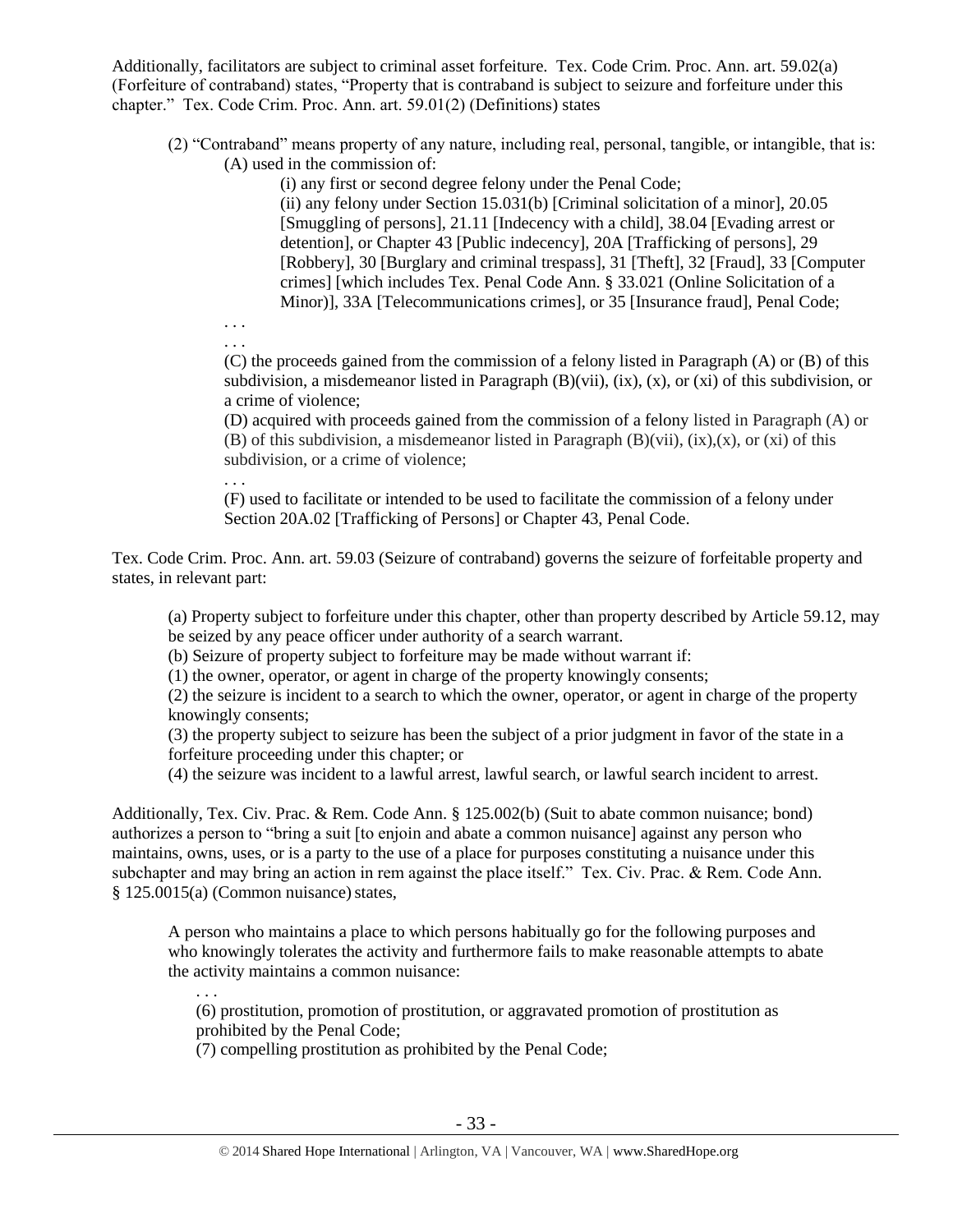. . . (19) trafficking of persons described by Section 20A.02, Penal Code; . . . .

Under Tex. Civ. Prac. & Rem. Code Ann. § 125.002(f-1),

If the defendant required to execute the bond is a hotel, motel, or similar establishment that rents overnight lodging to the public and the alleged common nuisance is under Section 125.0015(a)(6) or (7) [Common Nuisance], the bond must also be conditioned that the defendant will, in each of the defendant's lodging units on the premises that are the subject of the suit, post in a conspicuous place near the room rate information required to be posted under Section 2155.001 [Room Rate Information], Occupations Code, an operating toll-free telephone number of a nationally recognized information and referral hotline for victims of human trafficking.

*4.3 Promoting and selling child sex tourism is illegal.*

Texas has no specific provision prohibiting the promoting or selling of child sex tourism in Texas.

- 4.3.1 Recommendation: Enact a law that prohibits selling or offering to sell travel services in Texas that include or facilitate travel for the purpose of engaging in commercial sexual exploitation of a minor either in or outside of Texas.
- *4.4 Promoting and selling child pornography is illegal.*

Tex. Penal Code Ann. § 43.25(d) (Sexual performance by a child) makes it a crime if a person "knowing the character and content of the material, ... promotes<sup>86</sup> a performance<sup>87</sup> that includes sexual conduct<sup>88</sup> by a child younger than 18 years of age." A conviction under Tex. Penal Code Ann. § 43.25(d) is punishable as a third degree felony by imprisonment for 2–10 years and a possible fine up to \$10,000, but if the victim is under the age of 14, a conviction is punishable as a second degree felony by imprisonment for 2–20 years and a possible fine not to exceed \$10,000. Tex. Penal Code Ann. §§ 43.25(e), 12.34, 12.33.

Additionally, Tex. Penal Code Ann. § 43.26(e), (f) (Possession or promotion of child pornography)<sup>89</sup> specifically prohibits the promotion<sup>90</sup> of child pornography. A conviction under Tex. Penal Code Ann. § 43.26(e) is punishable as a second degree felony by imprisonment for 2–20 years and a possible fine not to exceed \$10,000. Tex. Penal Code Ann. §§ 43.26(g), 12.33.

<sup>86</sup> *See supra* note [68.](#page-24-0) 

<sup>&</sup>lt;sup>87</sup> See supra note [17](#page-6-1) for the definition of "performance."

<sup>&</sup>lt;sup>88</sup> See supra note [16](#page-6-0) for the definition of "sexual conduct."

<sup>89</sup> *See supra* Section 3.2 for the provisions of Tex. Penal Code Ann. § 43.26(e), (f).

<sup>90</sup> *See supra* note [68](#page-24-0) for the applicable definition of "promote."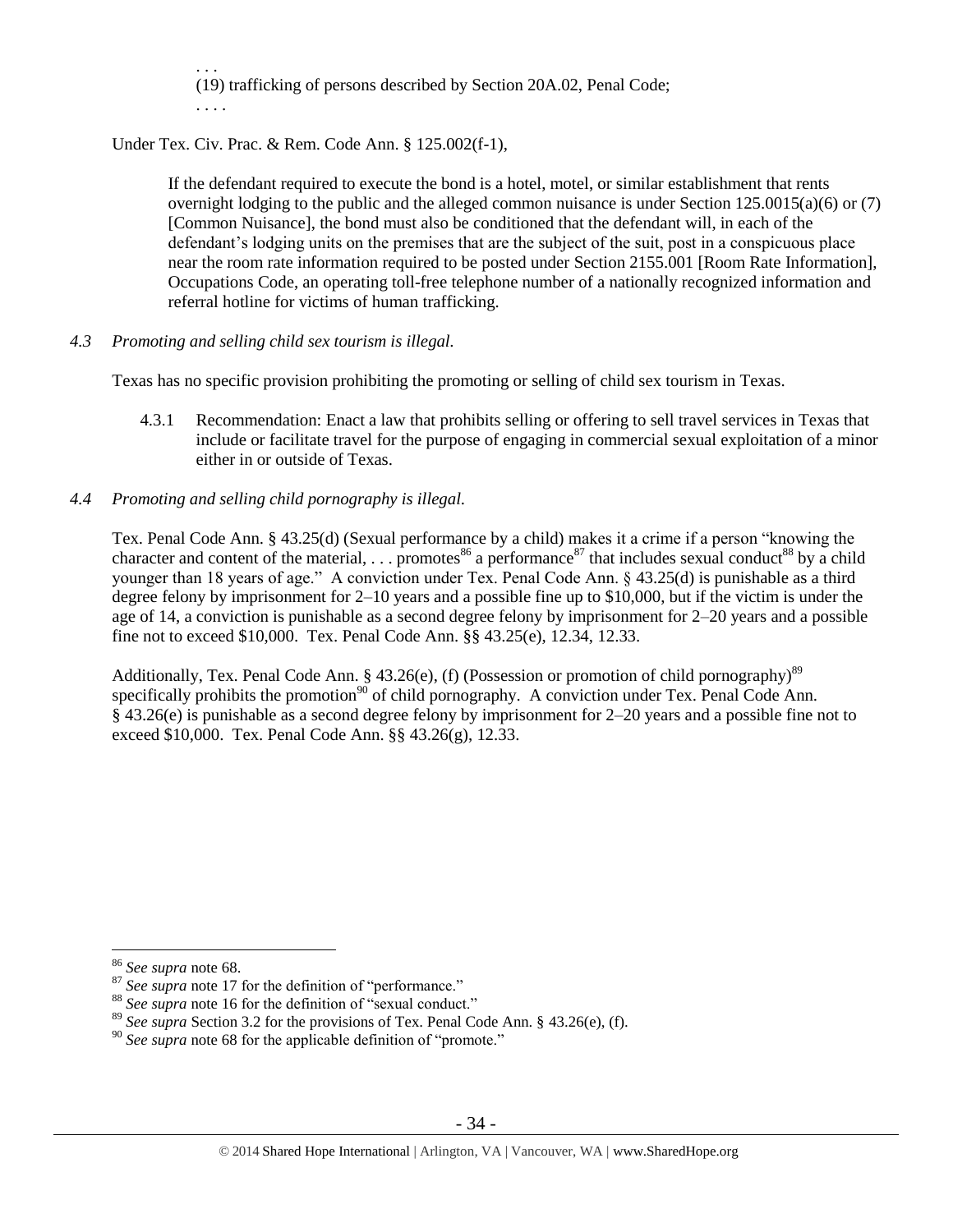#### **FRAMEWORK ISSUE 5: CRIMINAL PROVISIONS FOR CHILD VICTIMS**

#### *Legal Components:*

- *5.1 Statutorily-mandated victim services define "victim" to specifically include victims of domestic minor sex trafficking or commercial sexual exploitation of children (CSEC) to ensure prompt identification and access to victims' rights and services.*
- *5.2 The state sex trafficking statute expressly prohibits a defendant from raising consent of the minor to the commercial sex acts as a defense.*
- *5.3 Prostitution laws apply only to adults, making minors under 18 specifically immune from this offense.*
- *5.4 Child victims of sex trafficking or commercial sexual exploitation are provided with a child protection response, including specialized shelter and services, and are not detained in juvenile detention facilities.*
- *5.5 Commercial sexual exploitation is identified as a type of abuse and neglect within child protection statutes.*
- *5.6 The definition of "caregiver" (or similar term) in the child welfare statutes is broad enough to include a trafficker who has custody or control of a child in order to bring a trafficked child into protection of child protective services.*
- *5.7 Crime victims' compensation is specifically available to a child victim of sex trafficking or commercial sexual exploitation of children (CSEC) without regard to ineligibility factors.*
- *5.8 Victim-friendly procedures and protections are provided in the trial process for minors under 18.*
- *5.9 Expungement or sealing of juvenile delinquency records resulting from arrests or adjudications for prostitution-related offenses committed as a result of, or in the course of, the commercial sexual exploitation of a minor is available within a reasonable time after turning 18.*
- *5.10 Victim restitution and civil remedies for victims of domestic minor sex trafficking or commercial sexual exploitation of children (CSEC) are authorized by law.*
- *5.11 Statutes of limitations for civil and criminal actions for child sex trafficking or commercial sexual exploitation of children (CSEC) offenses are eliminated or lengthened sufficiently to allow prosecutors and victims a realistic opportunity to pursue criminal action and legal remedies.*

\_\_\_\_\_\_\_\_\_\_\_\_\_\_\_\_\_\_\_\_\_\_\_\_\_\_\_\_\_\_\_\_\_\_\_\_\_\_\_\_\_\_\_\_\_\_\_\_\_\_\_\_\_\_\_\_\_\_\_\_\_\_\_\_\_\_\_\_\_\_\_\_\_\_\_\_\_\_\_\_\_\_\_\_\_\_\_\_\_\_\_\_\_\_

## *Legal Analysis:*

*5.1 Statutorily-mandated victim services define "victim" to specifically include victims of domestic minor sex trafficking or commercial sexual exploitation of children (CSEC) to ensure prompt identification and access to victims' rights and services.* 

Tex. Code Crim. Proc. Ann. art. 56.01(3) (Definitions), which provides definitions applicable to Chapter 56 (Rights of crime victims), expressly includes a trafficking victim within its definition of "victim." Specifically, Tex. Code Crim. Proc. Ann. art. 56.01(3) states, "'Victim' means a person who is the victim of the offense of sexual assault, kidnapping, aggravated robbery, trafficking of persons, or injury to a child, elderly individual, or disabled individual or who has suffered personal injury or death as a result of the criminal conduct of another."

Additionally, Tex. Code Crim. Proc. Ann. art. 56.32(a) (Definitions), which provides definitions regarding crime victims' compensation, also defines "victim." While the definition of "victim" in Tex. Code Crim. Proc. Ann. art. 56.32(a)(11), does not specifically reference domestic minor sex trafficking victims. Tex. Code Crim. Proc. Ann. art. 56.32(a)(11)(A) states,

- (11) "Victim" means, except as provided by Subsection (c):
	- (A) an individual who:

(i) suffers personal injury or death as a result of criminally injurious conduct or as a result of actions taken by the individual as an intervenor, if the conduct or actions occurred in this state; and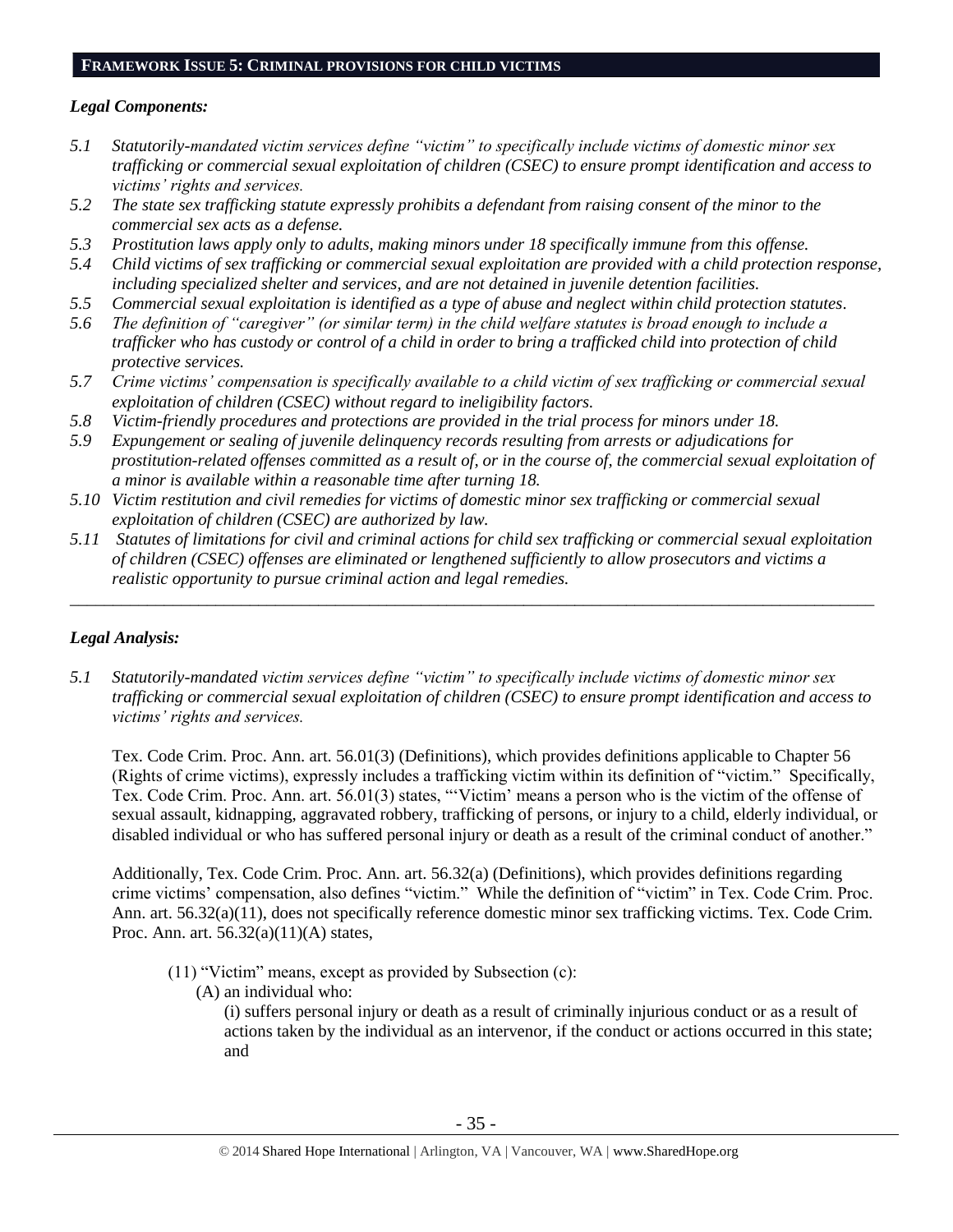(ii) is a resident of this state, another state of the United States, the District of Columbia, the Commonwealth of Puerto Rico, or a possession or territory of the United States.

However, Tex. Code Crim. Proc. Ann. art. 56.32(a)(14) implies that victims of human trafficking will be eligible for crime victims compensation. The statute defines trafficking of persons as "any offense that results in a person engaging in forced labor or services and that may be prosecuted under Section 20A.02 [Trafficking of Persons], 20A.03 [Continuous Trafficking of Persons], 43.03 [Promotion of Prostitution], 43.04 [Aggravated Promotion of Prostitution], 43.05 [Compelling Prostitution], 43.25 [Sexual Performance by a Child], 43.251 [Employment Harmful to Children], or 43.26 [Possession or Promotion of Child Pornography], Penal Code." Tex. Code Crim. Proc. Ann. art. 56.42(d) states that in addition to generally available forms of crime victims compensation, human trafficking victims who were victimized where they live are also eligible for \$2,000 for relocation expenses as well as \$1,800 for housing rental expenses.

Further, Tex. Code Crim. Proc. Ann. art. 56.42(d) specifically lists victims eligible for compensation as "a victim of family violence, a victim of trafficking of persons, or a victim of sexual assault who is assaulted in the victim's place of residence."

*5.2 The state sex trafficking statute expressly prohibits a defendant from raising consent of the minor to the commercial sex acts as a defense.*

Tex. Penal Code Ann. § 20A.02 (Trafficking of persons) and § 20A.03 (Continuous trafficking of persons) do not expressly prohibit a minor's consent as a defense to the crime. Additionally, Texas's CSEC laws are not abundantly clear regarding whether a consent defense may apply.

For example, Tex. Penal Code Ann. § 43.05(a)(2) (Compelling prostitution), § 43.02(a)(2) (Prostitution), § 15.031(b) (Criminal solicitation of a minor), and § 43.251(b) (Employment harmful to children) are silent regarding the effect of the consent of the minor to a commercial sex act. Several of the other CSEC laws, however, include defenses that rest, to some degree, on the issue of consent. For instance, Tex. Penal Code Ann. § 33.021(e) (Online solicitation of a minor) states, "It is a defense to prosecution under this section that at the time conduct described by Subsection (b) or (c) was committed: . . . (2) the actor was not more than three years older than the minor and the minor consented to the conduct." Lastly, although Tex. Penal Code Ann.  $\S$  22.021(a) (Aggravated sexual assault)<sup>91</sup> states that in order for a crime to be committed it must occur "without" that person's consent," Tex. Penal Code Ann. § 22.021(b), the minor-specific provision, does not include this language, and, thus, it is arguable that a consent defense is inapplicable if the crime is against a minor under the age of  $17.^{92}$ 

5.2.1 Recommendation: Amend the human trafficking and CSEC laws to expressly provide that a minor's consent to commercial sex acts is not a defense to the crime.

In re B.W., 313 S.W.3d 818, 821 (Tex. 2010) (citations omitted).

<sup>91</sup> *See supra* Section 1.2 for the substantive provisions of Tex. Penal Code Ann. § 22.021.

 $92$  In discussing the issue regarding a minor's consent, however, the Texas Supreme Court has stated,

In enacting the sexual assault statute, section 22.011 of the Texas Penal Code, the Legislature made it a crime to intentionally or knowingly have non-consensual sex with an adult, or sex under any circumstances with a child (a person under seventeen). There are defenses available if the child is at least fourteen, such as when the accused is no more than three years older than the child, or when the accused is the child's spouse. In those instances, the child's subjective agreement or assent becomes the main issue in determining whether or not a crime has been committed. There are no such defenses, however, when the child is under fourteen, irrespective of the child's purported willingness. Thus, in Texas, "a child under fourteen cannot legally consent to sex."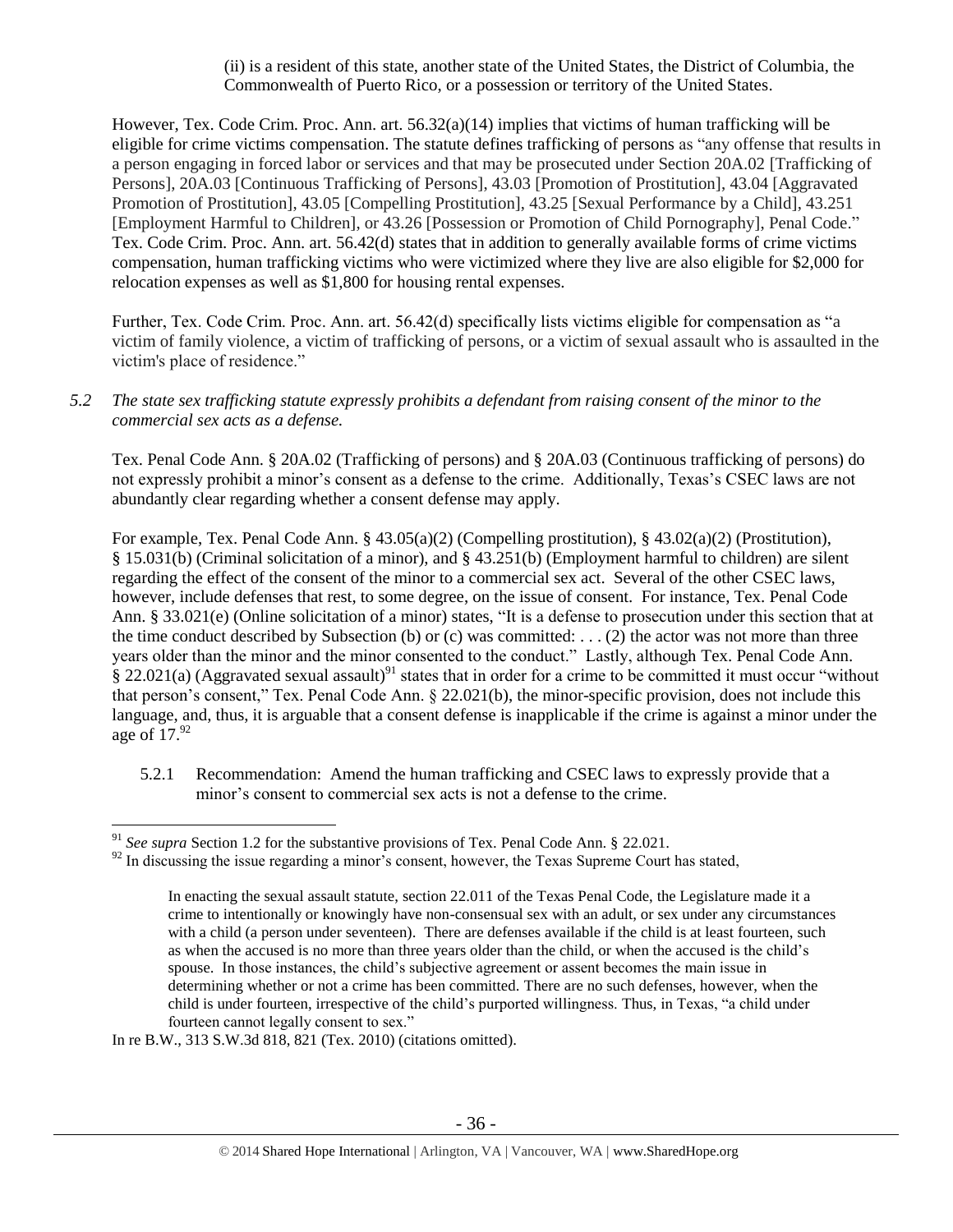*5.3 Prostitution laws apply only to adults, making minors under 18 specifically immune from this offense.*

Although there is nothing in Tex. Penal Code Ann. § 43.02 (Prostitution) that completely protects sex trafficked minors from being prosecuted under Tex. Penal Code Ann. § 43.02, Tex. Penal Code Ann. § 43.02(d) provides "a defense to prosecution under this section that the actor engaged in the conduct that constitutes the offense because the actor was the victim of conduct that constitutes an offense under Section 20A.02 [Trafficking of persons]." Tex. Penal Code Ann. § 43.02(d) grants a commercially sexually exploited child a defense to prosecution for such an offense where the minor can prove that she was a victim of Tex. Penal Code Ann.  $\bar{\text{8}}$  20A.02.<sup>93</sup>

- 5.3.1 Recommendation: Amend Tex. Penal Code Ann. § 43.02 (Prostitution) to specify that the offense of prostitution is inapplicable to minors under 18 years of age.
- *5.4 Child victims of sex trafficking or commercial sexual exploitation are provided with a child protection response, including specialized shelter and services, and are not detained in juvenile detention facilities.*

# **Child Identified as Abused/Neglected**

Pursuant to Tex. Fam. Code Ann. § 261.001(1), a sexually exploited child is likely to be identified as abused or neglected. If a child is identified as abused or neglected under Tex. Fam. Code Ann. § 261.001(1), the definition of "custodian" under Tex. Fam. Code Ann. § 51.02(3) is sufficiently broad to involve Child Protective Services in investigations where the child is in the custody or control of a non-family trafficker.

# *I. Initial Custody*

a. Authority for initial custody

Tex. Fam. Code Ann. § 261.301(a) (Investigation of report) states, in part, that "[w]ith assistance from the appropriate state or local law enforcement agency as provided by this section, the [Department of Family and Protective Services] or designated agency shall make a prompt and thorough investigation of a report of child abuse or neglect allegedly committed by a person responsible for a child's care, custody, or welfare."<sup>94</sup> Pursuant

The statute proscribing prostitution is found in the Texas Penal Code, which does not generally apply to juveniles under the age of seventeen. Instead, the Legislature made a blanket adoption of the Penal Code into the Texas Family Code, which provides that the juvenile justice courts have jurisdiction in all cases involving delinquent conduct of children between the ages of ten and seventeen. The Family Code defines "[d]elinquent conduct" as "conduct, other than a traffic offense, that violates a penal law of this state or of the United States punishable by imprisonment or by confinement in jail." One of the purposes of placing such jurisdiction in civil courts under the Family Code is to "provide for the care, the protection, and the wholesome moral, mental, and physical development of children coming within its provisions."

In re B.W., 313 S.W.3d 818, 819–20 (Tex. 2010) (citations omitted).

 $94$  Tex. Fam. Code Ann. § 261.001(5) (Definitions) defines "person responsible for a child's care, custody, or welfare" as

a person who traditionally is responsible for a child's care, custody, or welfare, including:

- (A) a parent, guardian, managing or possessory conservator, or foster parent of the child;
- (B) a member of the child's family or household as defined by Chapter 71 [Definitions];

 $\overline{a}$  $93$  In discussing the applicability of Tex. Penal Code Ann. § 43.02 (Prostitution) against minors under the age of 17, the Texas Supreme Court recently stated,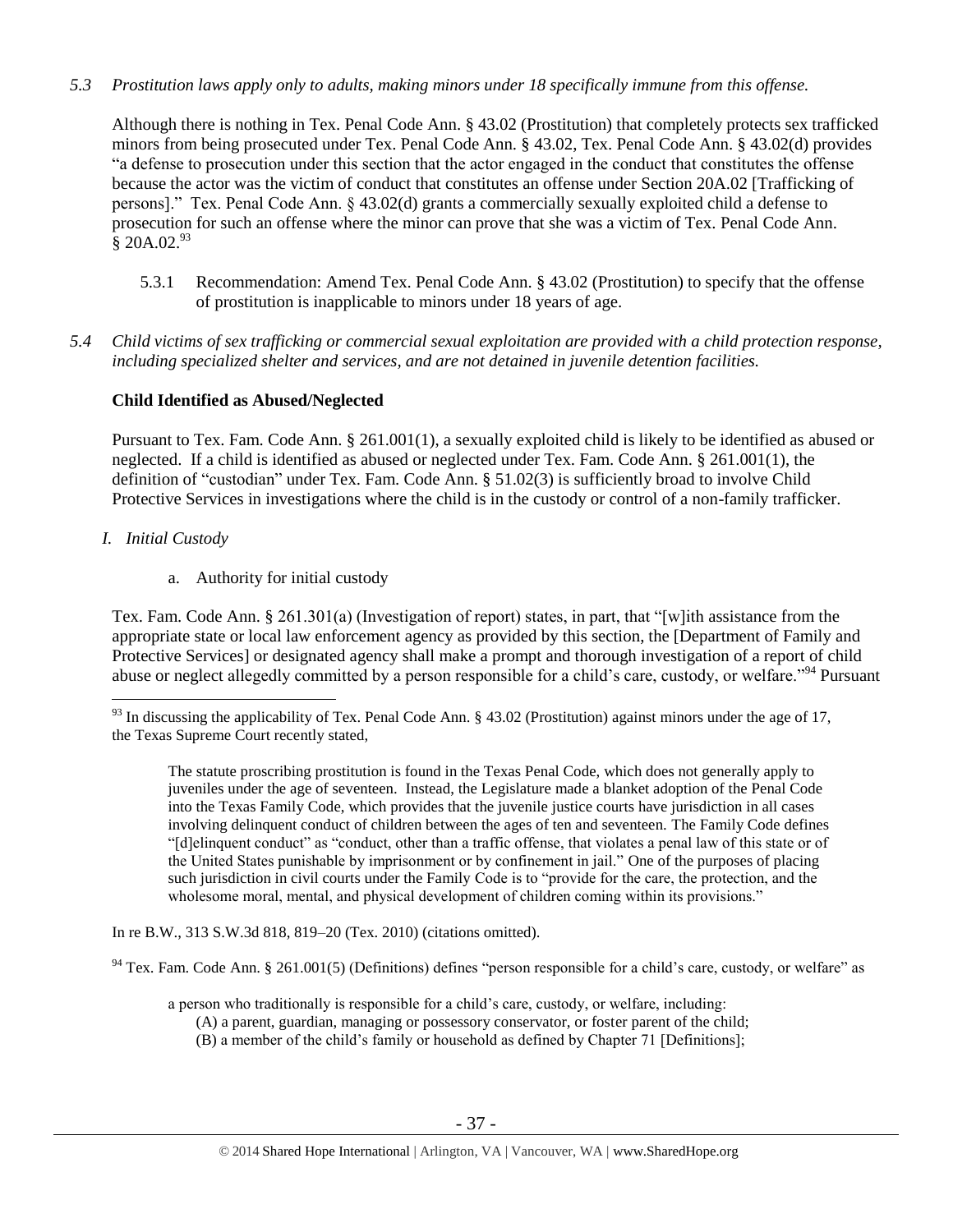to Tex. Fam. Code Ann. § 261.301(c), however, "The department is not required to investigate a report that alleges child abuse or neglect by a person other than a person responsible for a child's care, custody, or welfare. The appropriate state or local law enforcement agency shall investigate that report if the agency determines an investigation should be conducted."

Pursuant to Tex. Fam. Code Ann. § 262.101 (Filing petition before taking possession of child), a child may be taken into custody without prior notice or a hearing under certain circumstances. Tex. Fam. Code Ann. § 262.101 states,

An original suit filed by a governmental entity that requests permission to take possession of a child without prior notice and a hearing must be supported by an affidavit sworn to by a person with personal knowledge and stating facts sufficient to satisfy a person of ordinary prudence and caution that:

(1) there is an immediate danger to the physical health or safety of the child or the child has been a victim of neglect or sexual abuse and that continuation in the home would be contrary to the child's welfare;

(2) there is no time, consistent with the physical health or safety of the child, for a full adversary hearing under Subchapter C; and

(3) reasonable efforts, consistent with the circumstances and providing for the safety of the child, were made to prevent or eliminate the need for the removal of the child.

Tex. Fam. Code Ann. § 262.102(a) (Emergency order authorizing possession of child) explains,

(a) Before a court may, without prior notice and a hearing, issue a temporary restraining order or attachment of a child in a suit brought by a governmental entity, the court must find that:

(1) there is an immediate danger to the physical health<sup>95</sup> or safety of the child or the child has been a victim of neglect or sexual abuse and that continuation in the home would be contrary to the child's welfare;

(2) there is no time, consistent with the physical health or safety of the child and the nature of the emergency, for a full adversary hearing under Subchapter C; and

(3) reasonable efforts, consistent with the circumstances and providing for the safety of the child, were made to prevent or eliminate the need for removal of the child.

If the court determines that "child abuse or neglect has occurred and that the child requires protection from family violence by a member of the child's family or household, the court shall render a temporary order under Chapter 71 for the protection of the child." Tex. Fam. Code Ann. § 262.102(c).

Under Tex. Fam. Code Ann. § 262.104(a) (Taking possession of a child in emergency without a court order), however, "If there is no time to obtain a temporary restraining order or attachment before taking possession of a

> (C) a person with whom the child's parent cohabits; . . . .

Tex. Fam. Code Ann. § 71.005 (Household) defines "household" as "a unit composed of persons living together in the same dwelling, without regard to whether they are related to each other." <sup>95</sup> Tex. Fam. Code Ann. § 262.102(b) states,

In determining whether there is an immediate danger to the physical health or safety of a child, the court may consider whether the child's household includes a person who has:

(1) abused or neglected another child in a manner that caused serious injury to or the death of the other child; or

(2) sexually abused another child.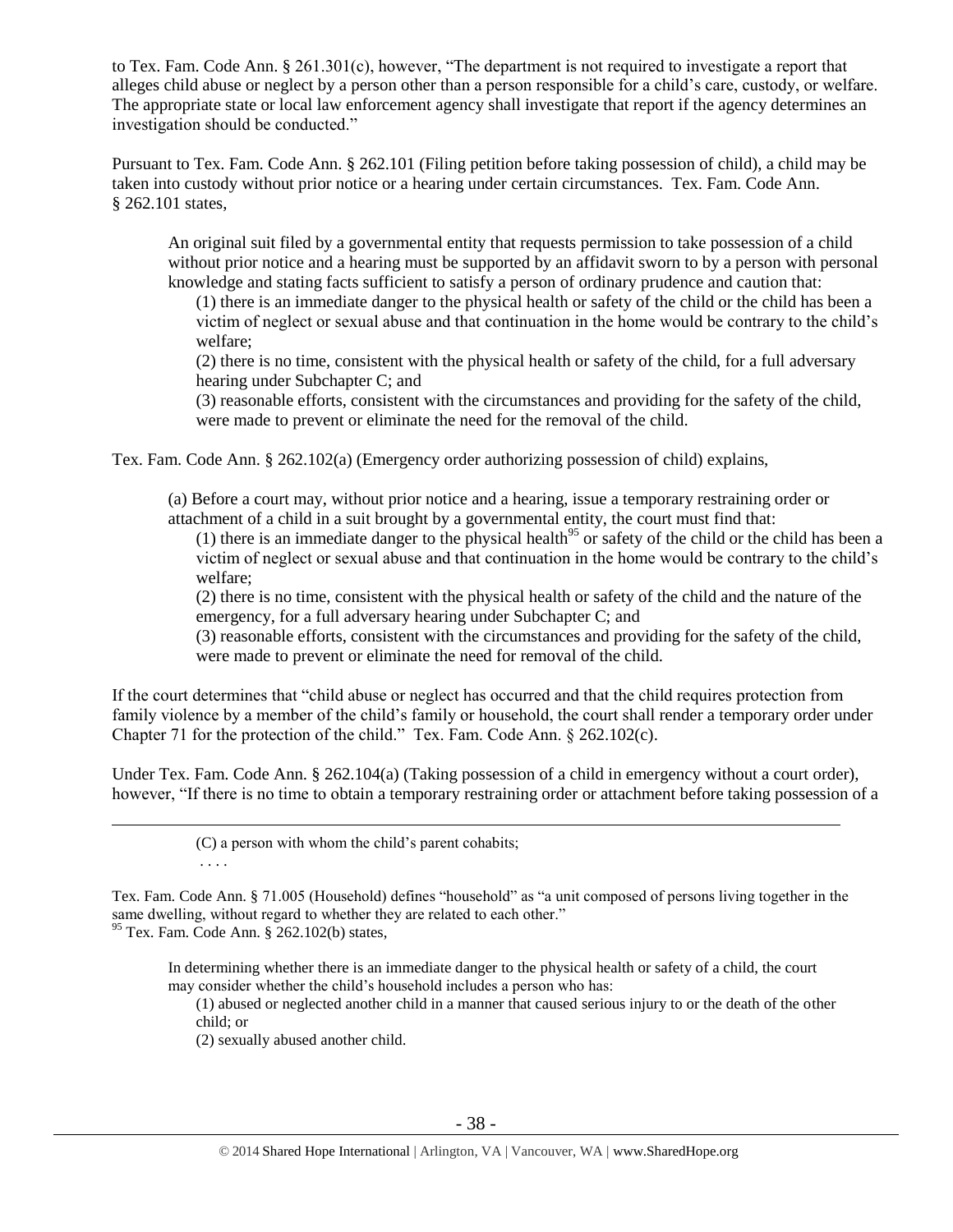child consistent with the health and safety of that child, an authorized representative of the Department of Family and Protective Services, a law enforcement officer, or a juvenile probation officer may take possession of a child without a court order . . . ." A person acting under this section may only do so under certain circumstances, such as, the person has "personal knowledge of facts that would lead a person of ordinary prudence and caution to believe that the child has been the victim of sexual abuse" or "information furnished by another that has been corroborated by personal knowledge of facts and all of which taken together would lead a person of ordinary prudence and caution to believe that the child has been the victim of sexual abuse." Tex. Fam. Code Ann. § 262.104(a)(3), (4).

## b. Placement

Upon taking a child into custody under Tex. Fam. Code Ann. § 262.102(a) or § 262.104(a), Tex. Fam. Code Ann. § 262.1041(a) (Release of child by law enforcement or juvenile probation officer) allows the detaining officer to release the child to a child-placing agency, the Department of Family and Protective Services, or "any other person authorized by law to take possession of the child."

# *II. Placement process pending adjudication/investigation*

Tex. Fam. Code Ann. § 262.106(a) (Initial hearing after taking possession of child in emergency without court order) states that the court must hold an initial hearing within one working day of when the child was taken into custody. Pursuant to Tex. Fam. Code Ann.  $\S 262.107(a)(1)$  (Standard for decision at initial hearing after taking possession of child without a court order in emergency),

(a) The court shall order the return of the child at the initial hearing regarding a child taken in possession without a court order by a governmental entity unless the court is satisfied that:

(1) there is a continuing danger to the physical health or safety of the child if the child is returned to the parent, managing conservator, possessory conservator, guardian, caretaker, or custodian who is presently entitled to possession of the child or the evidence shows that the child has been the victim of sexual abuse on one or more occasions and that there is a substantial risk that the child will be the victim of sexual abuse in the future;

If a child is taken into custody, Tex. Fam. Code § 262.108 (Unacceptable facilities for housing child) prohibits the child from being "held in isolation or in a jail, juvenile detention facility, or other secure detention facility." Additionally, Tex. Fam. Code Ann. § 32.201(a), (c) (Emergency shelter or care for minors) states that an "emergency shelter facility may provide shelter and care to a minor and the minor's child or children" for up to 15 days, with some exception. Such care, however, can only be provided "during an emergency constituting an immediate danger to the physical health or safety of the minor or the minor's child or children." Tex. Fam. Code § 32.201(b).

# *III. Adjudication or referral to alternate process*

Pursuant to Tex. Fam. Code Ann. § 262.201(a) (Full adversary hearing; findings of the court), if the child has not been returned to the child's parent, guardian, caretaker, etc., the court will hold a full adversary hearing within 14 days of the date the child was taken into custody.

# *IV. Outcomes*

Tex. Fam. Code Ann. § 262.201(b) requires the court to return the child to the child's parent, guardian, caretaker, etc., unless the court finds all of the following: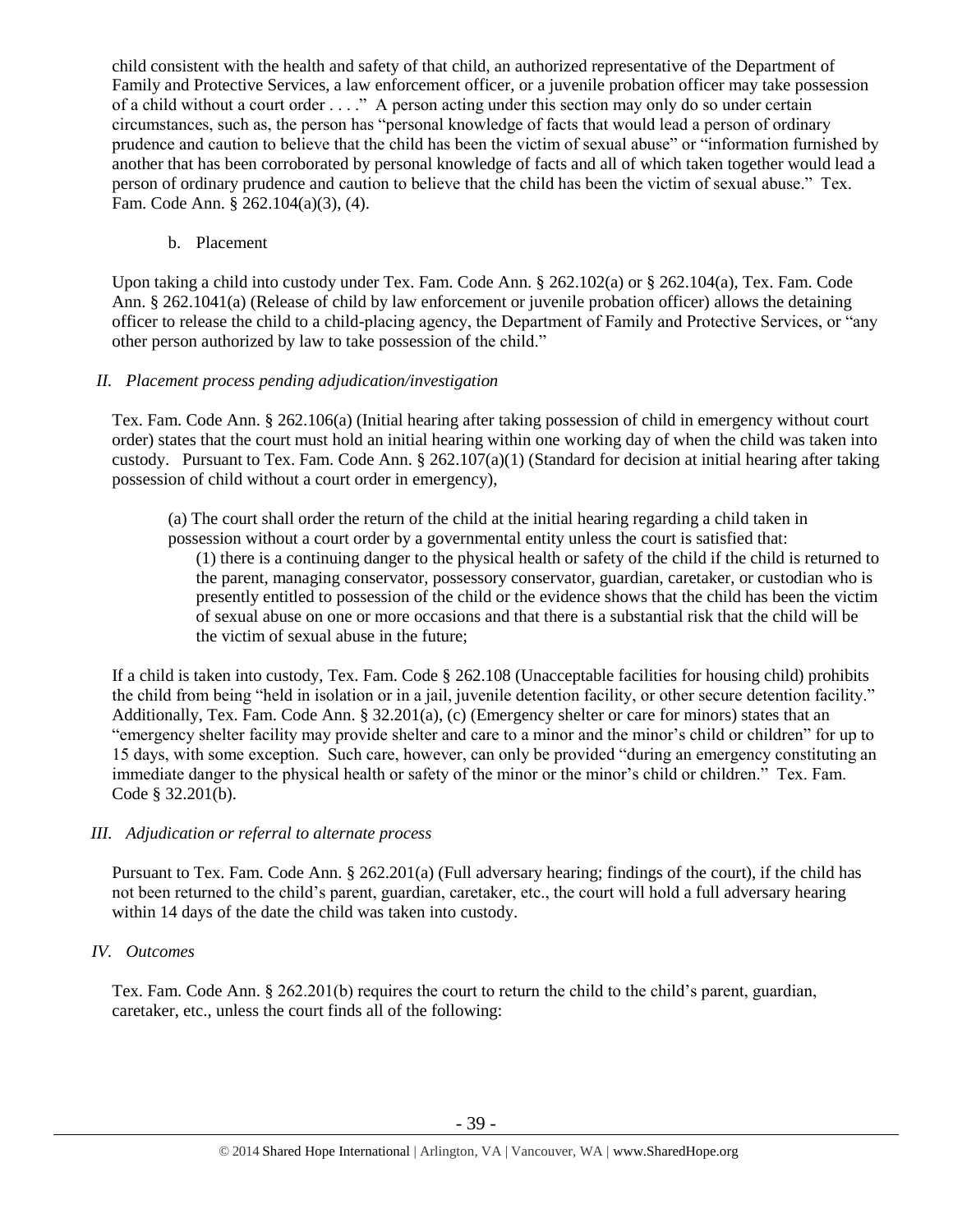(1) there was a danger to the physical health or safety of the child which was caused by an act or failure to act of the person entitled to possession and for the child to remain in the home is contrary to the welfare of the child;

(2) the urgent need for protection required the immediate removal of the child and reasonable efforts, consistent with the circumstances and providing for the safety of the child, were made to eliminate or prevent the child's removal; and

(3) reasonable efforts have been made to enable the child to return home, but there is a substantial risk of a continuing danger if the child is returned home.

Additionally, Tex. Fam. Code Ann. § 262.2015 (Aggravated circumstances) allows the court to waive the requirements regarding making reasonable efforts to return the child to the child's parents and to instead schedule a permanency hearing and a trial on the merits if the court finds that the child's "parent has engaged in conduct against the child that would constitute an offense under" Tex. Penal Code Ann. § 20A.02 (Trafficking of persons), § 43.25 (Sexual performance by a child), § 43.26 (Possession or promotion of child pornography), or § 43.05(a)(2) (Compelling prostitution), among other offenses. Included as possible permanency goals under Tex. Fam. Code Ann. § 263.3026(a) (Permanency goals; limitation) are the following options for the final placement of the child:

(1) the reunification of the child with a parent or other individual from whom the child was removed;

(2) the termination of parental rights and adoption of the child by a relative or other suitable individual;

(3) the award of permanent managing conservatorship of the child to a relative or other suitable individual; or

(4) another planned, permanent living arrangement for the child.

#### **Child Identified as CHINS**

Tex. Fam. Code Ann. § 51.03(b)(1), (2), (3) defines "conduct indicating a need for supervision" to include conduct that violates "the penal laws of this state of the grade of misdemeanor that are punishable by fine only," truancy for 10 or more days within certain time periods, and when a child runs away from home.

A child may be eligible for services, even if the child is allegedly delinquent. Tex. Fam. Code Ann. § 51.0413(a). Under that section, the juvenile court will have simultaneous jurisdiction if the child is identified as abused or neglected and "engaged in delinquent conduct or conduct indicating a need of supervision and cause to believe that the child may be a victim of conduct that constitutes an offense under Section 20A.02, Penal Code. $96$ 

## *I. Initial Custody*

a.Authority for initial custody

Tex. Fam. Code Ann. § 52.01(a)(3)(A), (B) (Taking into custody; issuance of warning notice) authorizes law enforcement to take a child into custody if "there is probable cause to believe that the child has engaged in: (A) conduct that violates a penal law of this state . . . ; [or] (B) delinquent conduct or conduct indicating a need for supervision."

b.Placement

 $\overline{a}$  $96$  Tex. Penal Code Ann. § 20A.02 relates to the crime of human trafficking.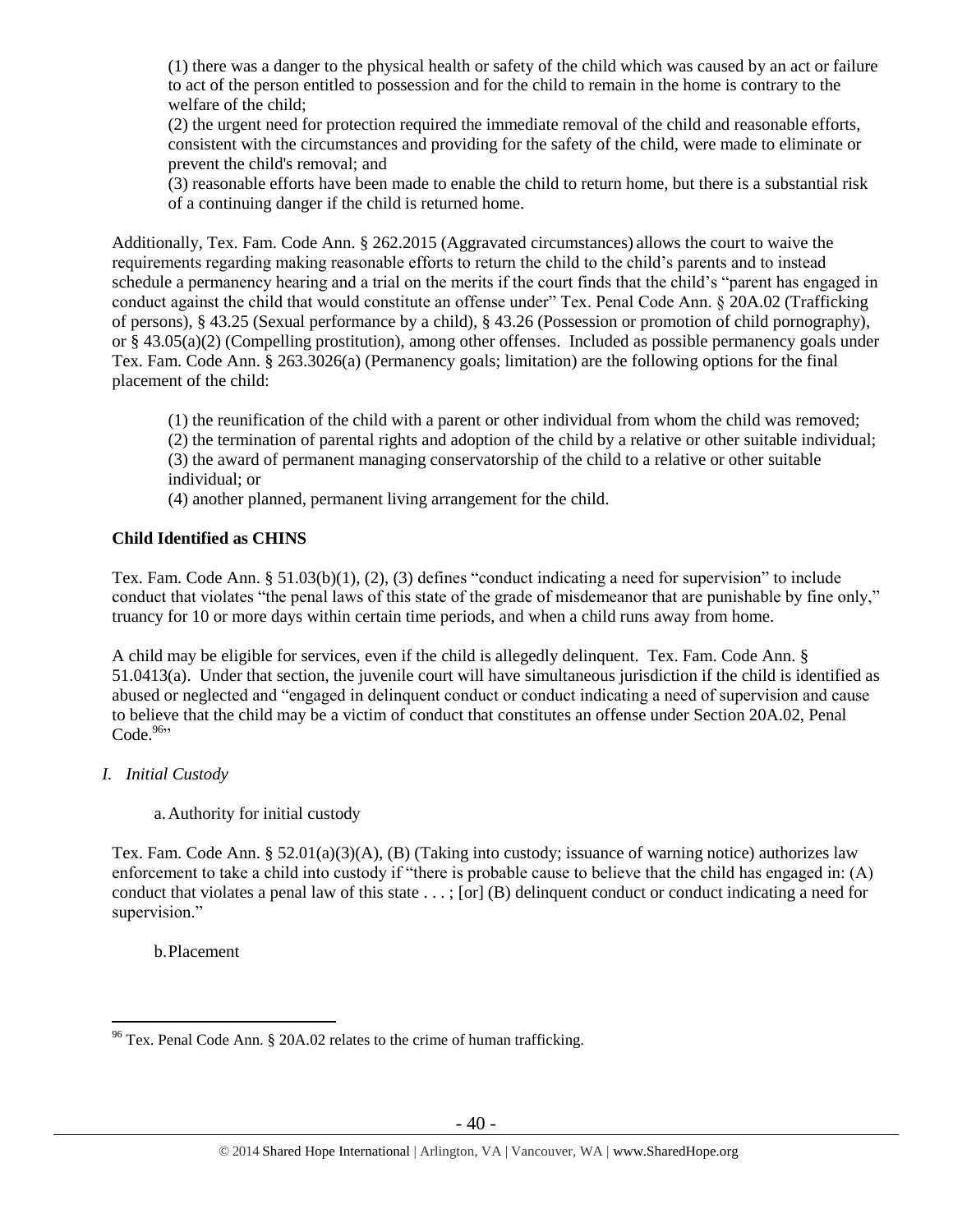Once detained pursuant to Tex. Fam. Code Ann.  $\S 52.01(a)$ , the child may, among other alternatives, be released to the child's parent, guardian, custodian, etc., brought to a detention facility or a secured detention facility, or brought before an office or official designated by the juvenile board. Tex. Fam. Code Ann. § 52.02(a). Pursuant to Tex. Fam. Code Ann. § 52.03(a) (Disposition without referral to court), the law enforcement officer may dispose of the case without referring it to juvenile court and without filing a criminal complaint if all of the following criteria are met:

(1) guidelines for such disposition have been adopted by the juvenile board of the county in which the disposition is made as required by Section 52.032 [Informal disposition guidelines];

(2) the disposition is authorized by the guidelines; and

(3) the officer makes a written report of the officer's disposition to the law-enforcement agency, identifying the child and specifying the grounds for believing that the taking into custody was authorized.

# *II. Placement process pending adjudication/investigation*

Some children may be eligible to participate in a first offender program, established under Tex. Fam. Code Ann. § 52.031 (First offender program). A child who fails to complete the first offender program or is taken into custody within 90 days after completion of the program for an unrelated offense will be referred to juvenile court or a complaint will be filed with a criminal court. Tex. Fam. Code Ann. § 52.031(j).

# *III. Adjudication or referral to alternate process*

If the child is not released, a detention hearing must be held "not later than the second working day after the child is taken into custody." Tex. Fam. Code Ann. § 54.01(a). At the detention hearing, pursuant to Tex. Fam. Code Ann. § 54.01(e) (Detention hearing), the court must release the child unless it determines that

(1) he is likely to abscond or be removed from the jurisdiction of the court;

(2) suitable supervision, care, or protection for him is not being provided by a parent, guardian, custodian, or other person;

(3) he has no parent, guardian, custodian, or other person able to return him to the court when required;

(4) he may be dangerous to himself or may threaten the safety of the public if released; or

(5) he has previously been found to be a delinquent child or has previously been convicted of a penal offense punishable by a term in jail or prison and is likely to commit an offense if released.

# **Child Identified as Delinquent**

Tex. Fam. Code Ann. § 51.03(a)(1) (Delinquent conduct; conduct indicating a need for supervision) defines "delinquent conduct" to include "conduct, other than a traffic offense, that violates a penal law of this state or of the United States punishable by imprisonment or by confinement in jail," which would include a violation of Tex. Penal Code Ann. § 43.02 (Prostitution).

A child may be eligible for services, even if the child is allegedly delinquent. Tex. Fam. Code Ann. § 51.0413(a). Under that section, the juvenile court will have simultaneous jurisdiction if the child is identified as abused or neglected and "engaged in delinquent conduct or conduct indicating a need of supervision and cause to believe that the child may be a victim of conduct that constitutes an offense under Section 20A.02, Penal Code. $97$ 

 $\overline{a}$  $97$  Tex. Penal Code Ann. § 20A.02 relates to the crime of human trafficking.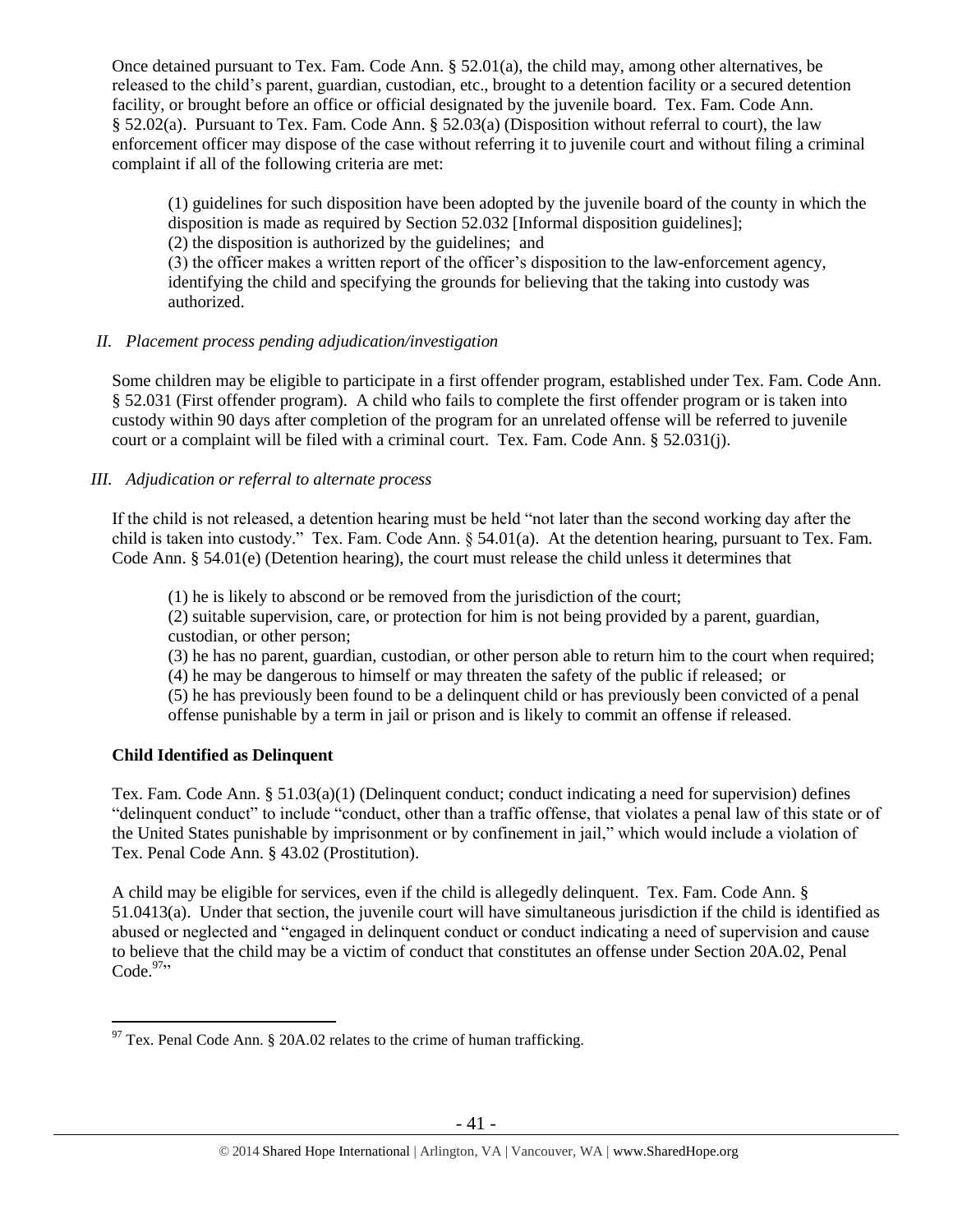## *I. Initial Custody*

# a.Authority for initial custody

Tex. Fam. Code Ann. § 52.01(a)(3)(A), (B) (Taking into custody; issuance of warning notice) authorizes law enforcement to take a child into custody if "there is probable cause to believe that the child has engaged in: (A) conduct that violates a penal law of this state . . . ; [or] (B) delinquent conduct or conduct indicating a need for supervision."

# b.Placement

Once detained pursuant to Tex. Fam. Code Ann. § 52.01(a), the child may, among other alternatives, be released to the child's parent, guardian, custodian, etc., brought to a detention facility or a secured detention facility, or brought before an office or official designated by the juvenile board. Tex. Fam. Code Ann. § 52.02(a). Pursuant to Tex. Fam. Code Ann. § 52.03(a) (Disposition without referral to court), the law enforcement officer may dispose of the case without referring it to juvenile court and without filing a criminal complaint if all of the following criteria are met:

(1) guidelines for such disposition have been adopted by the juvenile board of the county in which the disposition is made as required by Section 52.032 [Informal disposition guidelines]; (2) the disposition is authorized by the guidelines; and

(3) the officer makes a written report of the officer's disposition to the law-enforcement agency, identifying the child and specifying the grounds for believing that the taking into custody was authorized.

# *II. Placement process pending adjudication/investigation*

Some children may be eligible to participate in a first offender program, established under Tex. Fam. Code Ann. § 52.031 (First offender program). A child who fails to complete the first offender program or is taken into custody within 90 days after completion of the program for an unrelated offense will be referred to juvenile court or a complaint will be filed with a criminal court. Tex. Fam. Code Ann. § 52.031(j).

# *III. Adjudication or referral to alternate process*

If the child is not released, a detention hearing must be held "not later than the second working day after the child is taken into custody." Tex. Fam. Code Ann. § 54.01(a). At the detention hearing, pursuant to Tex. Fam. Code Ann. § 54.01(e) (Detention hearing), the court must release the child unless it determines that

(1) he is likely to abscond or be removed from the jurisdiction of the court;

(2) suitable supervision, care, or protection for him is not being provided by a parent, guardian, custodian, or other person;

(3) he has no parent, guardian, custodian, or other person able to return him to the court when required; (4) he may be dangerous to himself or may threaten the safety of the public if released; or (5) he has previously been found to be a delinquent child or has previously been convicted of a penal

offense punishable by a term in jail or prison and is likely to commit an offense if released.

# *IV. Outcomes*

According to Tex. Fam. Code Ann. § 54.04 (c) (Disposition hearing), if the child is adjudicated to have committed delinquent conduct and the court determines that the "child is in need of rehabilitation or the protection of the public or the child requires that disposition be made," the court may order a disposition.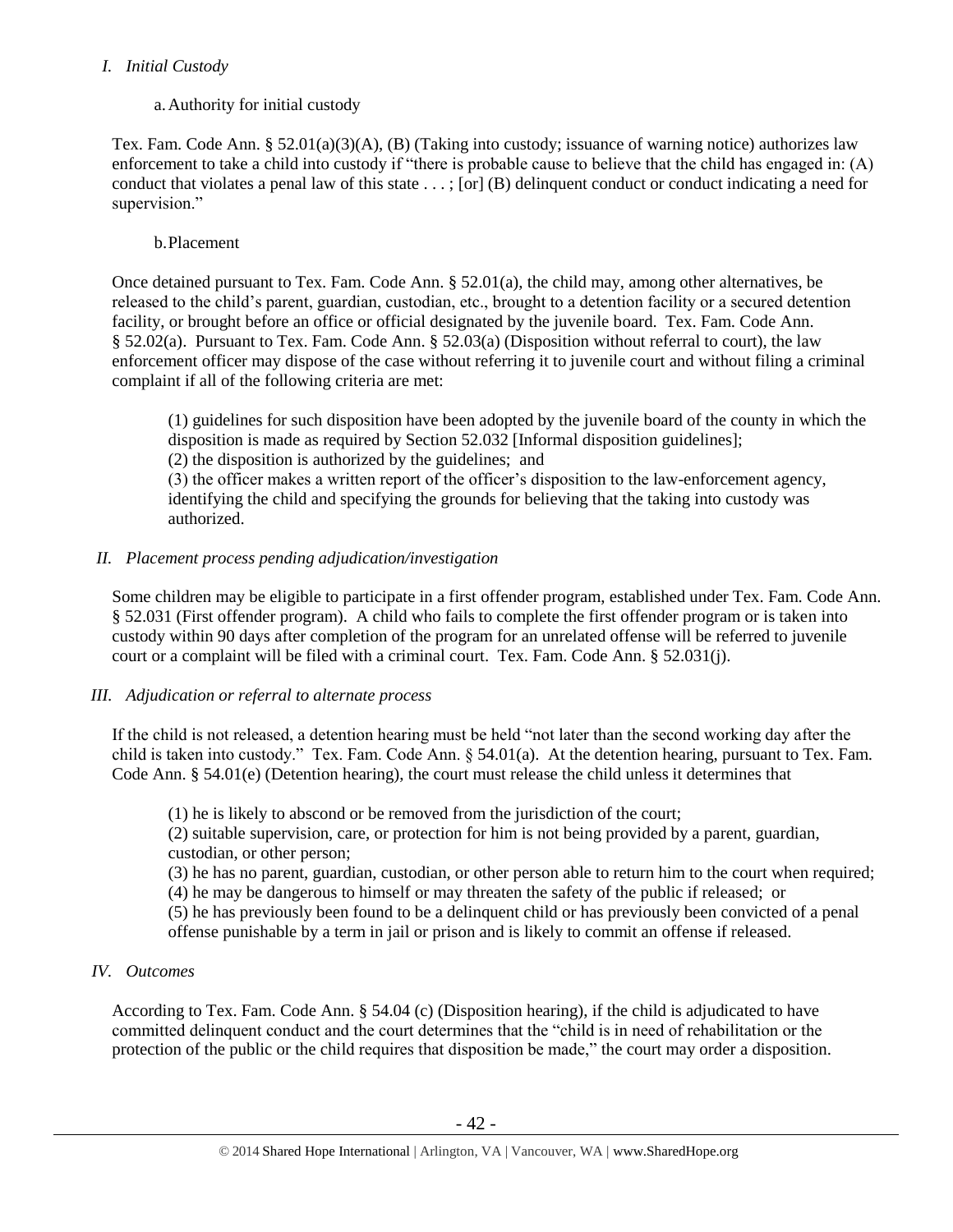Otherwise, "the court shall dismiss the child and enter a final judgment without any disposition." If the court does order a disposition, it may order the child placed on probation in the home of the child, a relative, a foster home, a residential treatment facility, or a secure correctional facility, or, in certain circumstances, order the child placed in the custody of the Texas Juvenile Justice Department. Tex. Fam. Code Ann. § 54.04(d).

A child that has been identified as a victim of human trafficking may be able to have the delinquency petition dismissed with prejudice. Tex. Fam. Code Ann. § 54.0326 (Deferral of adjudication and dismissal of certain cases on completion of trafficked persons program). Under subsection b, the court may defer adjudication until the child is 18 years of age, if the child

- (1) is alleged to have engaged in delinquent conduct or conduct indicating a need for supervision and may be a victim of conduct that constitutes an offense under Section 20A.02, Penal Code; and
- (2) presents to the court an oral or written request to participate in the program.

Once the child completes the program, "the court shall dismiss the case with prejudice at the time the child presents satisfactory evidence that the child completes the program." Tex. Fam. Code Ann. § 54.0326(c).

Additionally, a child that has completed the trafficked persons program, the records related to the delinquency proceedings may be sealed. Tex. Fam. Code Ann. § 58.003(c-7) (Sealing of records).

Tex. Fam. Code Ann. § 51.12 (Place and conditions of detention) establishes requirements for where a child may be detained. For example, under Tex. Fam. Code Ann. § 51.12(f), a child held in a facility that includes "a jail, lockup, or other place of secure confinement . . . shall be separated by sight and sound from adults detained in the same building." Specifically, under Tex. Fam. Code Ann. § 51.12(a) child may only be held in a

- (1) juvenile processing office. . .
- (2) place of nonsecure custody. . .
- (3) certified juvenile detention facility. . .
- (4) secure detention facility. . .

. . .

- (5) county jail or other facility. . .; or
- (6) nonsecure correctional facility. . . .
- 5.4.1 Recommendation: Establish a mandatory response law that directs a minor involved in prostitution or who is a victim of trafficking away from the criminal justice system and into a protective system that provides specialized services and housing.
- *5.5 Commercial sexual exploitation is identified as a type of abuse and neglect within child protection statutes.*

Tex. Fam. Code Ann. § 261.001(1)(F), (G), (H), (K), (L) (Definitions) identifies commercial sexual exploitation as a type of abuse. Tex. Fam. Code Ann. § 261.001(1) defines "abuse," in part, as follows:

(1) "Abuse" includes the following acts or omissions by a person:

(F) failure to make a reasonable effort to prevent sexual conduct harmful to a child; (G) compelling or encouraging the child to engage in sexual conduct as defined by [Section 43.01](https://www.lexis.com/research/buttonTFLink?_m=83b2ce932a1e7eac9e414c9f32828c7c&_xfercite=%3ccite%20cc%3d%22USA%22%3e%3c%21%5bCDATA%5bTex.%20Fam.%20Code%20%a7%20261.001%5d%5d%3e%3c%2fcite%3e&_butType=4&_butStat=0&_butNum=6&_butInline=1&_butinfo=TX%20PEN%2043.01&_fmtstr=FULL&docnum=1&_startdoc=1&wchp=dGLzVlz-zSkAA&_md5=778cc6ae4cf2b3ddb079250489f65ae2)  [\[Definitions\], Penal Code,](https://www.lexis.com/research/buttonTFLink?_m=83b2ce932a1e7eac9e414c9f32828c7c&_xfercite=%3ccite%20cc%3d%22USA%22%3e%3c%21%5bCDATA%5bTex.%20Fam.%20Code%20%a7%20261.001%5d%5d%3e%3c%2fcite%3e&_butType=4&_butStat=0&_butNum=6&_butInline=1&_butinfo=TX%20PEN%2043.01&_fmtstr=FULL&docnum=1&_startdoc=1&wchp=dGLzVlz-zSkAA&_md5=778cc6ae4cf2b3ddb079250489f65ae2) including conduct that constitutes an offense of trafficking of persons under Section 20A.02(a)(7) or (8), Penal Code, prostitution under Section 43.02(a)(2), Penal Code, or compelling prostitution under 43.05(a)(2), Penal Code;

(H) causing, permitting, encouraging, engaging in, or allowing the photographing, filming, or depicting of the child if the person knew or should have known that the resulting photograph, film, or depiction of the child is obscene as defined by Section 43.21 [Definitions], Penal Code, or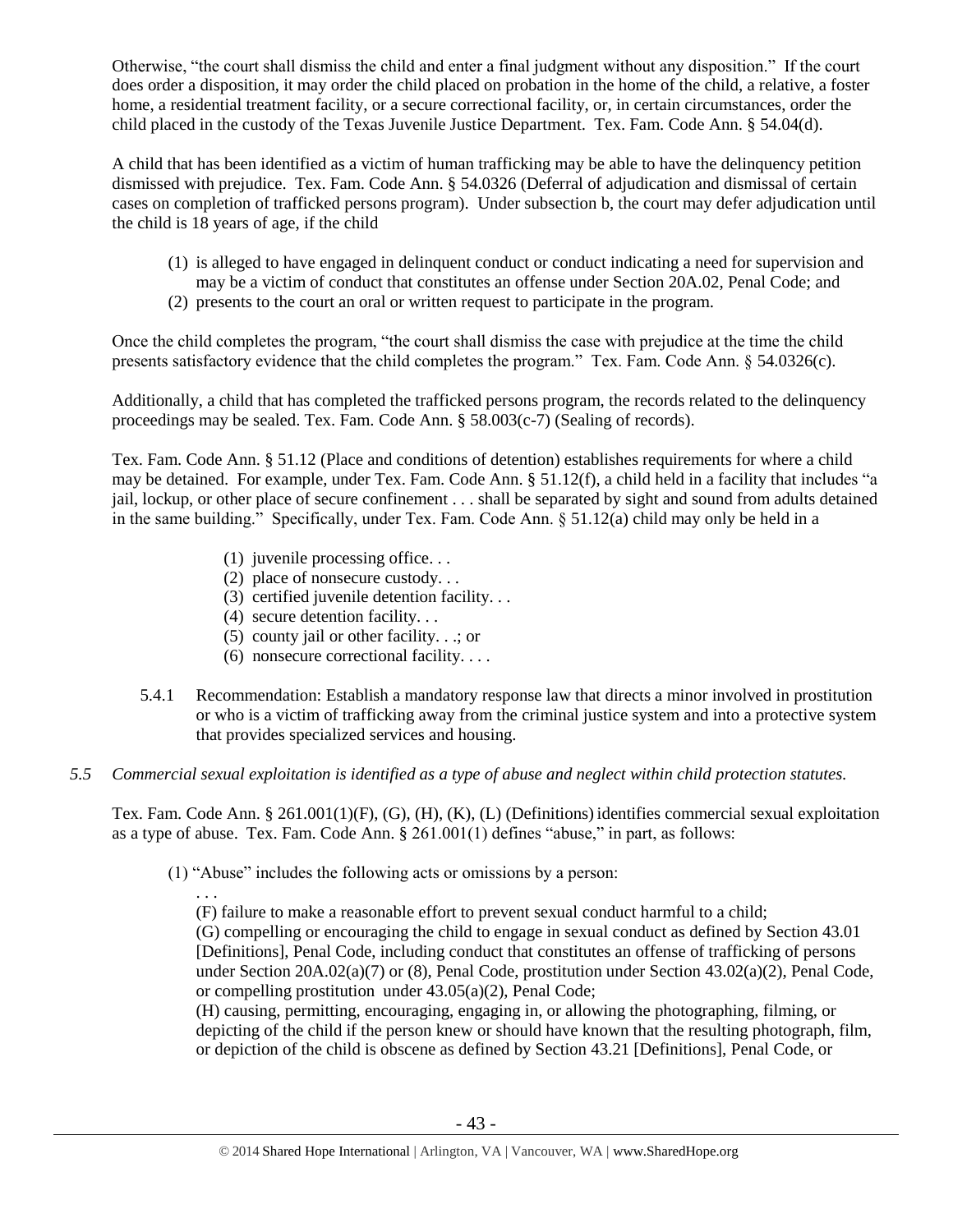pornographic;

. . .

(K) causing, permitting, encouraging, engaging in, or allowing a sexual performance by a child as defined by Section 43.25, Penal Code; or

(L) knowingly causing, permitting, encouraging, engaging in, or allowing a child to be trafficked in a manner punishable as an offense under Section 20A.02(a)(5), (6), (7), or (8) [Trafficking of persons], Penal Code, or the failure to make a reasonable effort to prevent a child from being trafficking in a manner punishable as an offense under any of those sections.

Tex. Fam. Code Ann. § 261.001(4) defines "neglect," in part, as follows:

(4) "Neglect" includes:

. . .

. . . (B) the following acts or omissions by a person:

(i) placing a child in or failing to remove a child from a situation that a reasonable person would realize requires judgment or actions beyond the child's level of maturity, physical condition, or mental abilities and that results in bodily injury or a substantial risk of immediate harm to the child;

(iv) placing a child in or failing to remove the child from a situation in which the child would be exposed to a substantial risk of sexual conduct harmful to the child; or

(v) placing a child in or failing to remove the child from a situation in which the child would be exposed to acts or omissions that constitute abuse under Subdivision  $(1)(E)$ ,  $(F)$ ,  $(G)$ ,  $(H)$ , or (K) committed against another child; or

(C) the failure by the person responsible for a child's care, custody, or welfare to permit the child to return to the child's home without arranging for the necessary care for the child after the child has been absent from the home for any reason, including having been in residential placement or having run away.

*5.6 The definition of "caregiver" (or similar term) in the child welfare statutes is broad enough to include a trafficker who has custody or control of a child in order to bring a trafficked child into protection of child protective services.*

Tex. Fam. Code Ann. § 51.02(3e) (Definitions), which provides generally applicable definitions for the Juvenile Justice Code, defines "custodian" as "the adult with whom the child resides." Tex. Fam. Code Ann. § 51.02(4) defines a "guardian" as "the person who, under court order, is the guardian of the person of the child or the public or private agency with whom the child has been placed by a court." Tex. Fam. Code Ann. § 51.02(9) defines a "parent" as "the mother or the father of a child, but does not include a parent whose parental rights have been terminated."

As used within Texas's provisions regarding the investigation and reporting of child abuse, Tex. Fam. Code Ann. § 261.001(5) (Definitions) defines "person responsible for a child's care, custody, or welfare" as

a person who traditionally is responsible for a child's care, custody, or welfare, including:

(A) a parent, guardian, managing or possessory conservator, or foster parent of the child;

(B) a member of the child's family or household as defined by Chapter 71 [Definitions];

(C) a person with whom the child's parent cohabits;

. . . .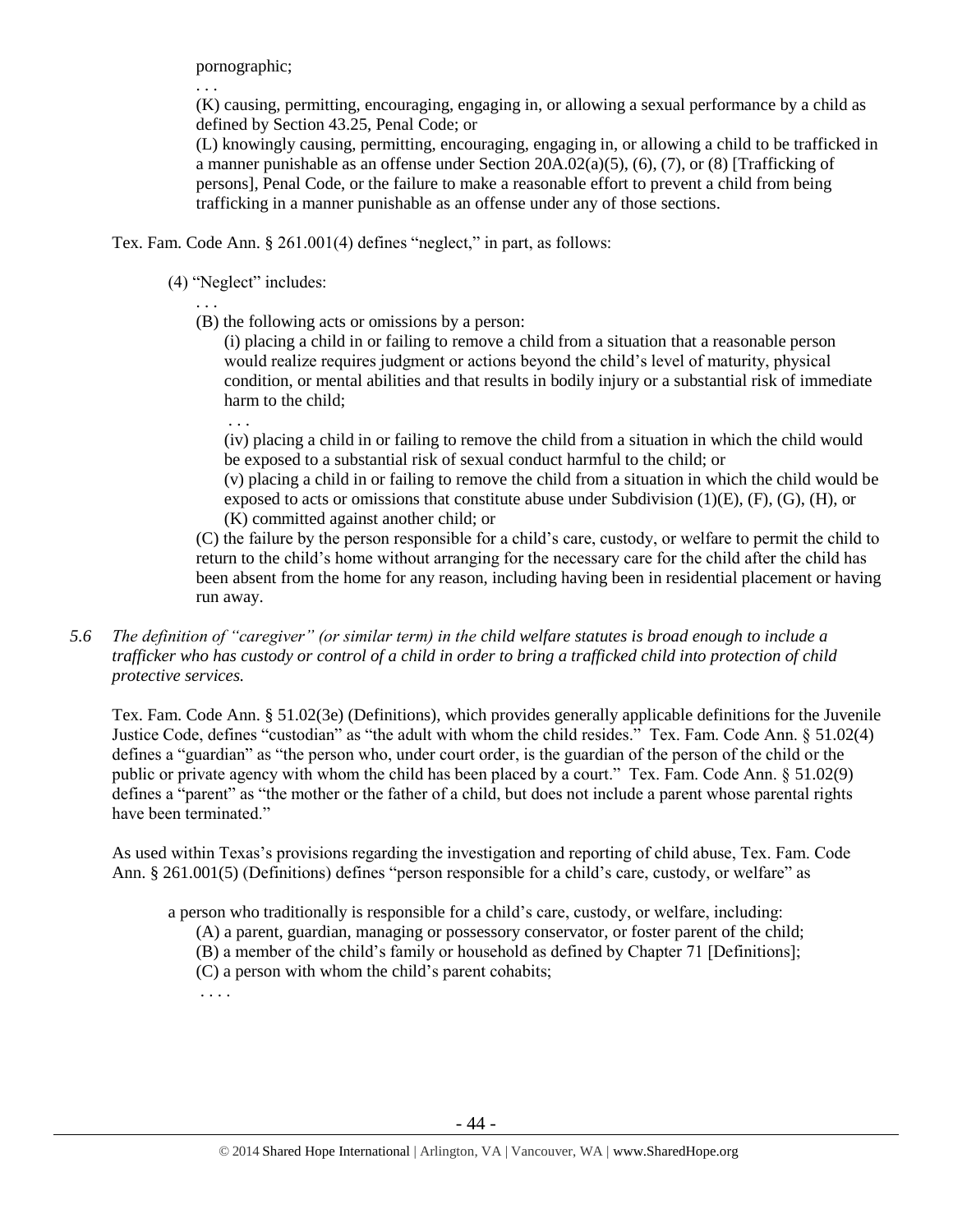Tex. Fam. Code Ann. § 71.005 (Household) defines "household" as "a unit composed of persons living together in the same dwelling, without regard to whether they are related to each other."<sup>98</sup> However, Tex. Fam. Code Ann. § 261.301(c) (Investigation of report) explains that child protective services "is not required to investigate a report that alleges child abuse or neglect by a person other than a person responsible for a child's care, custody, or welfare. The appropriate state or local law enforcement agency shall investigate that report if the agency determines an investigation should be conducted."

- 5.6.1 Recommendation: Amend the definition of "person responsible for a child's care, custody, or welfare" in Tex. Fam. Code Ann. § 261.001(5) (Definitions) to include a person who exercises custody or control over a child in order to bring a non-familial trafficker within the definition and allow child protective services to respond to a report of a prostituted child.
- *5.7 Crime victims' compensation is specifically available to a child victim of sex trafficking or commercial sexual exploitation of children (CSEC) without regard to ineligibility factors.*

A domestic minor sex trafficking victim would qualify as a "victim" eligible to receive crime victims' compensation, however domestic minor sex trafficking victims are not specifically exempt under the Crime Victims' Compensation Act<sup>99</sup> from ineligibility criteria that could limit access to compensation. While administrative regulations establish exceptions that could allow domestic minor trafficking victims access to compensation, these protections have not been codified and may not ensure compensation for all commercially sexually exploited children.<sup>100</sup>

 $\overline{a}$ 

Applications arising out of the criminally injurious conduct of trafficking of persons will not be denied solely because the victim engaged in an activity prohibited by law due to threat, coercion, or intimidation as a part of criminally injurious conduct giving rise to the application.

Additionally, Texas Admin. Code R. 61.302(d) provides exceptions to the requirement to cooperate with law enforcement but does not provide a specific exception for domestic minor sex trafficking victims. It states,

Under Texas Code of Criminal Procedure Articles 56.311 and 56.45(1), the legislature intended the CVC program to encourage greater public cooperation in the successful apprehension and prosecution of criminals. When determining whether a victim or claimant has substantially cooperated with law enforcement, the OAG will consider the totality of facts and circumstances, including but not limited to:

(1) the victim's physical and mental capacity to participate in the investigation, apprehension and prosecution of the offender or offenders;

(5) whether any delays in substantial cooperation hindered or hampered the successful apprehension and prosecution of the offender.

Lastly, the Texas Admin. Code R. 61.202(4) (Timely filing an application) allows victims to assert a good cause exception to the timely filing requirements under Tex. Code Crim. Proc. Ann. art. 56.37(c). Texas Admin. Code R. 61.202(4) states,

<sup>&</sup>lt;sup>98</sup> Tex. Fam. Code Ann. § 71.006 (Member of a household) states, "Member of a household' includes a person who previously lived in a household."

 $99$  Tex. Code Crim. Proc. Ann. arts. 56.31–.64.

<sup>&</sup>lt;sup>100</sup> While not statutory, the Texas Administrative Code provides some exceptions to the statutory ineligibility requirements that may allow domestic minor sex trafficking victims to access compensation. Although requiring "threat, coercion, or intimidation" even when a victim of sex trafficking is a minor, Texas Admin. Code R. 61.302(c) (Reduction, denial, or refund of an application or award) provides a specific exception for victims of trafficking of persons:

<sup>(2)</sup> whether the victim has provided a true, accurate and complete description of the crime;

<sup>(3)</sup> the extent to which the victim or claimant has participated in investigative activities;

<sup>(4)</sup> the extent to which the victim or claimant has participated in the prosecution of the offender; and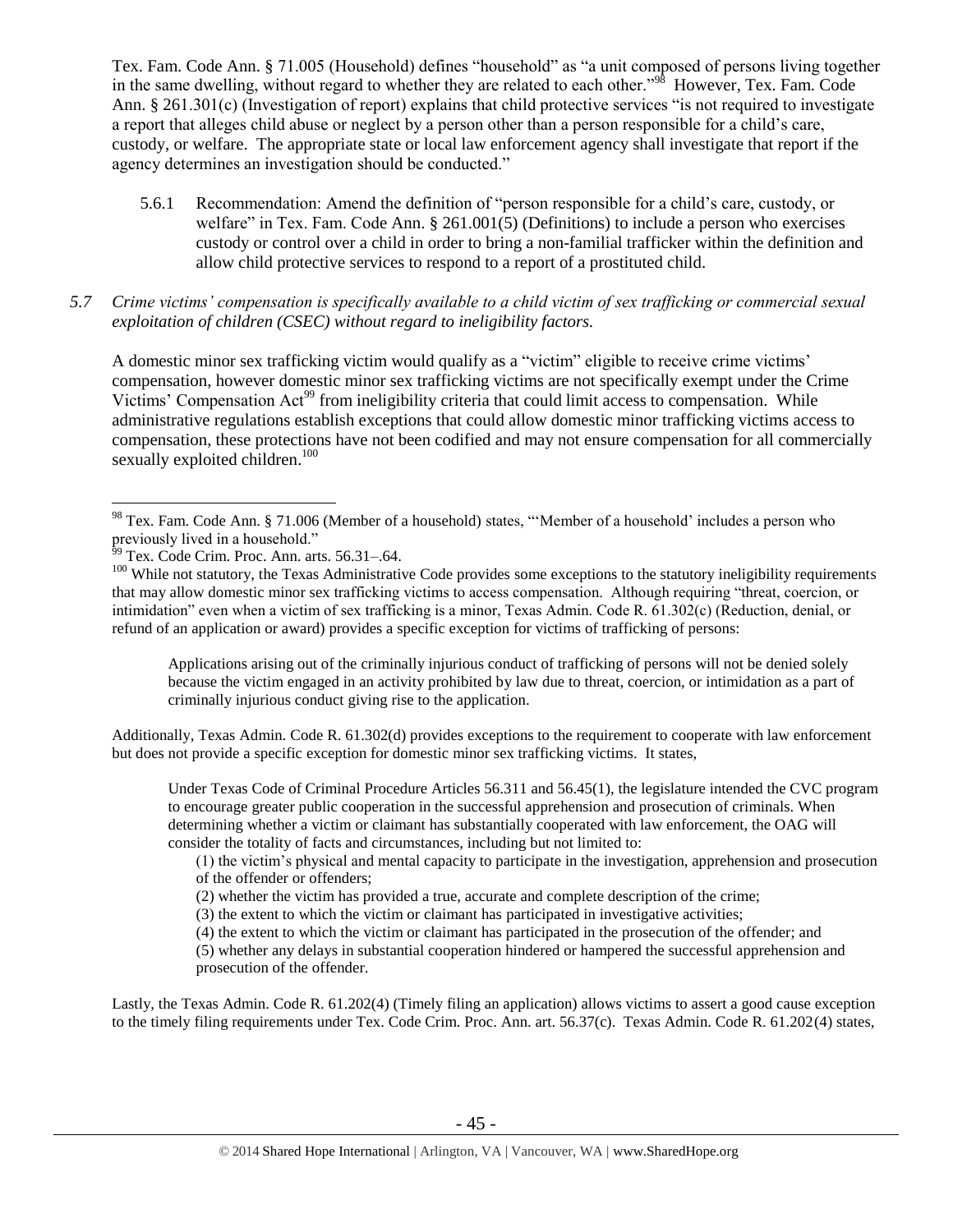Tex. Code Crim. Proc. Ann. art. 56.32(a)(11)(A) (Definitions) defines "victim" as

(A) an individual who:

(i) suffers personal injury or death as a result of criminally injurious conductor as a result of actions taken by the individual as an intervenor, if the conduct or actions occurred in this state; and (ii) is a resident of this state, another state of the United States, the District of Columbia, the Commonwealth of Puerto Rico, or a possession or territory of the United States;

Additionally, Tex. Code Crim. Proc. Ann. art. 56.34(a) (Compensation) states, "The attorney general shall award compensation for pecuniary  $loss^{101}$  arising from criminally injurious conduct<sup>102</sup> if the attorney general is satisfied by a preponderance of the evidence that the requirements of this subchapter are met." Tex. Code Crim. Proc. Ann. art. 56.42(d) states that in addition to generally available forms of crime victims compensation,

In accordance with Texas Code of Criminal Procedure Article 56.37(b), the OAG may extend the time for filing an application upon good cause shown by the claimant or victim. Good cause, as determined by the OAG, includes the following circumstances:

(A) the victim or claimant was not informed about the CVC program by a law enforcement agency, public service agency or service provider and the victim or claimant has not previously applied for or received compensation from the CVC Program;

(B) physical or psychological factors prevented the victim or claimant from filing in a timely manner;

(C) communication barriers existed that prevented the victim or claimant from filing in a timely manner; or (D) any other circumstance that the OAG considers significant.

 $101$  Pursuant to Tex. Code Crim. Proc. Ann. art. 56.32(a)(9),

(9) "Pecuniary loss" means the amount of expense reasonably and necessarily incurred as a result of personal injury or death for:

(A) medical, hospital, nursing, or psychiatric care or counseling, or physical therapy;

(B) actual loss of past earnings and anticipated loss of future earnings and necessary travel expenses because of:

(i) a disability resulting from the personal injury;

(ii) the receipt of medically indicated services related to the disability resulting from the personal injury; or

(iii) participation in or attendance at investigative, prosecutorial, or judicial processes related to the criminally injurious conduct and participation in or attendance at any postconviction or postadjudication proceeding relating to criminally injurious conduct;

(C) care of a child or dependent;

. . .

 $\overline{a}$ 

(G) reasonable replacement costs for clothing, bedding, or property of the victim seized as evidence or rendered unusable as a result of the criminal investigation;

(H) reasonable and necessary costs, as provided by Article 56.42(d), incurred by a victim of family violence or a victim of sexual assault who is assaulted in the victim's place of residence for relocation and housing rental assistance payments; . . . .

(4) "Criminally injurious conduct" means conduct that:

(A) occurs or is attempted;

(B) poses a substantial threat of personal injury or death;

(C) is punishable by fine, imprisonment, or death, or would be punishable by fine, imprisonment, or death if the person engaging in the conduct possessed capacity to commit the conduct; and

. . . .

 $102$  Pursuant to Tex. Code Crim. Proc. Ann. art. 56.32(a)(4),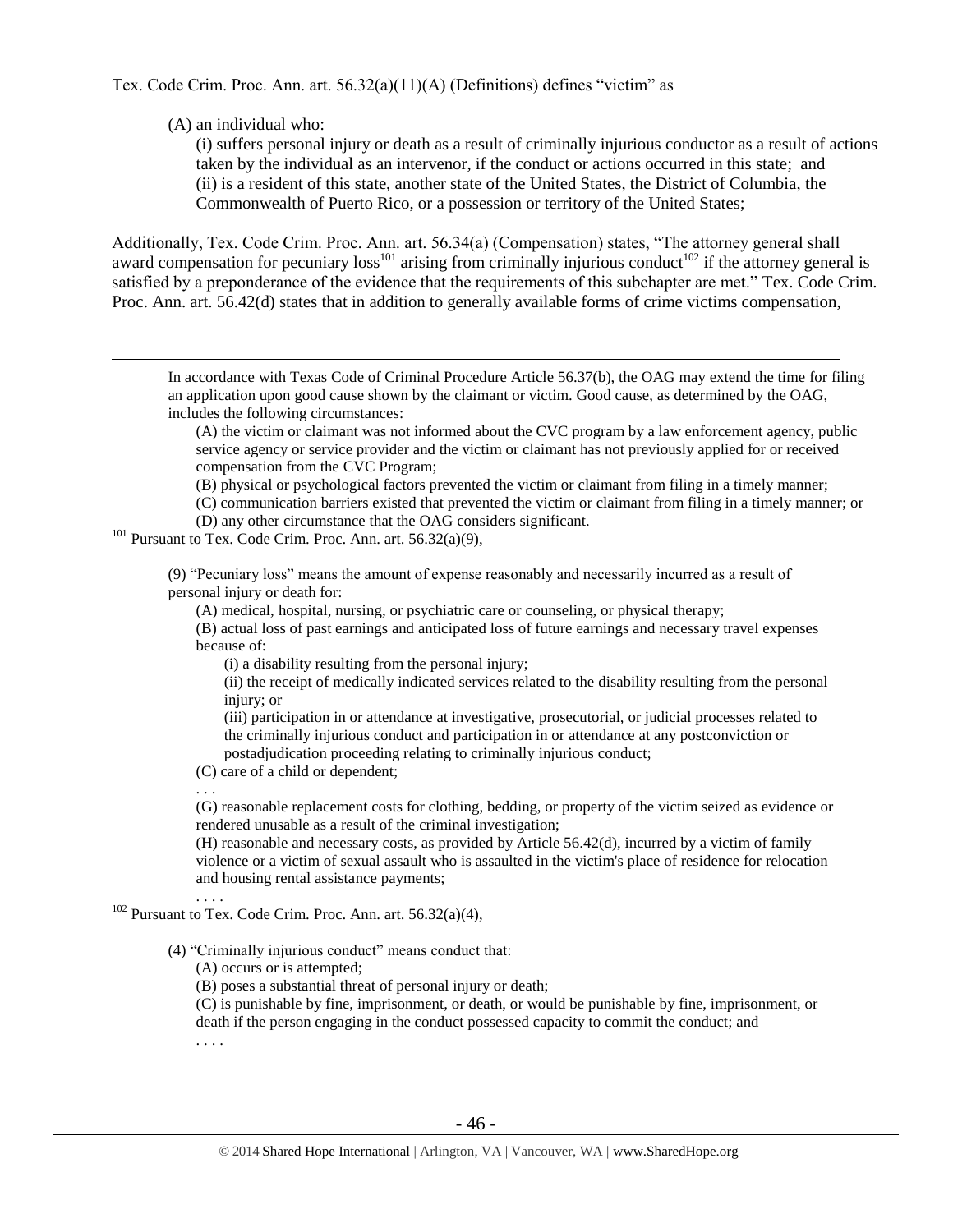human trafficking victims who were victimized where they live are also eligible for \$2,000 for relocation expenses as well as \$1,800 for housing rental expenses.

Tex. Code Crim. Proc. Ann. art. 56.37(c) (Time for filing) states, "If the victim is a child, $103$  the application must be filed within three years from the date the claimant or victim is made aware of the crime but not after the child is 21 years of age." Under Tex. Code Crim. Proc. Ann. art. 56.41(b) (Approval of claim),

(b) The attorney general shall deny an application for compensation under this subchapter if:

(3) the claimant or victim knowingly and willingly participated in the criminally injurious conduct; (4) the claimant or victim is the offender or an accomplice of the offender; [or]

(5) an award of compensation to the claimant or victim would benefit the offender or an accomplice of the offender;

. . . .

 $\overline{a}$ 

. . .

Furthermore, Tex. Code Crim. Proc. Ann. art. 56.45 (Denial or reduction of award) states,

The attorney general may deny or reduce an award otherwise payable:

(1) if the claimant or victim has not substantially cooperated with an appropriate law enforcement agency;

(2) if the claimant or victim bears a share of the responsibility for the act or omission giving rise to the claim because of the claimant's or victim's behavior;

(3) to the extent that pecuniary loss is recouped from a collateral source; or

(4) if the claimant or victim was engaging in an activity that at the time of the criminally injurious conduct was prohibited by law or a rule made under law.

Under Tex. Code Crim. Proc. Ann. art. 56.42(a), (b) (Limits on compensation), if a claim is accepted, compensation may not exceed \$50,000, though an additional \$75,000 may be awarded for "extraordinary pecuniary losses, if the personal injury to a victim is catastrophic and results in a total and permanent disability to the victim, for lost wages and reasonable and necessary costs of" certain additional items and expenses. Further, Tex. Code Crim. Proc. Ann. art. 56.42(d) specifically lists victims eligible for compensation as "a victim of family violence, a victim of trafficking of persons, or a victim of sexual assault who is assaulted in the victim's place of residence."

- 5.7.1 Recommendation: Amend the Crime Victims' Compensation Act to provide an exception to all ineligibility criteria when the applicant is a victim of child sex trafficking.
- *5.8 Victim-friendly procedures and protections are provided in the trial process for minors under 18.*

Several victim-friendly criminal justice procedures and protections are afforded specifically to victims of Tex. Penal Code Ann. § 20A.02 (Trafficking of persons) and Texas's CSEC laws. For example, Tex. Code Crim. Proc. Ann. art. 7A.01 (Application for protective order) states,

(a) The following persons may file an application for a protective order under this chapter without regard to the relationship between the applicant and the alleged offender:

<sup>&</sup>lt;sup>103</sup> Under Tex. Code Crim. Proc. Ann. art. 56.32(a)(1), "Child' means an individual younger than 18 years of age who: (A) is not married; or (B) has not had the disabilities of minority removed for general purposes under Chapter 31, Family Code."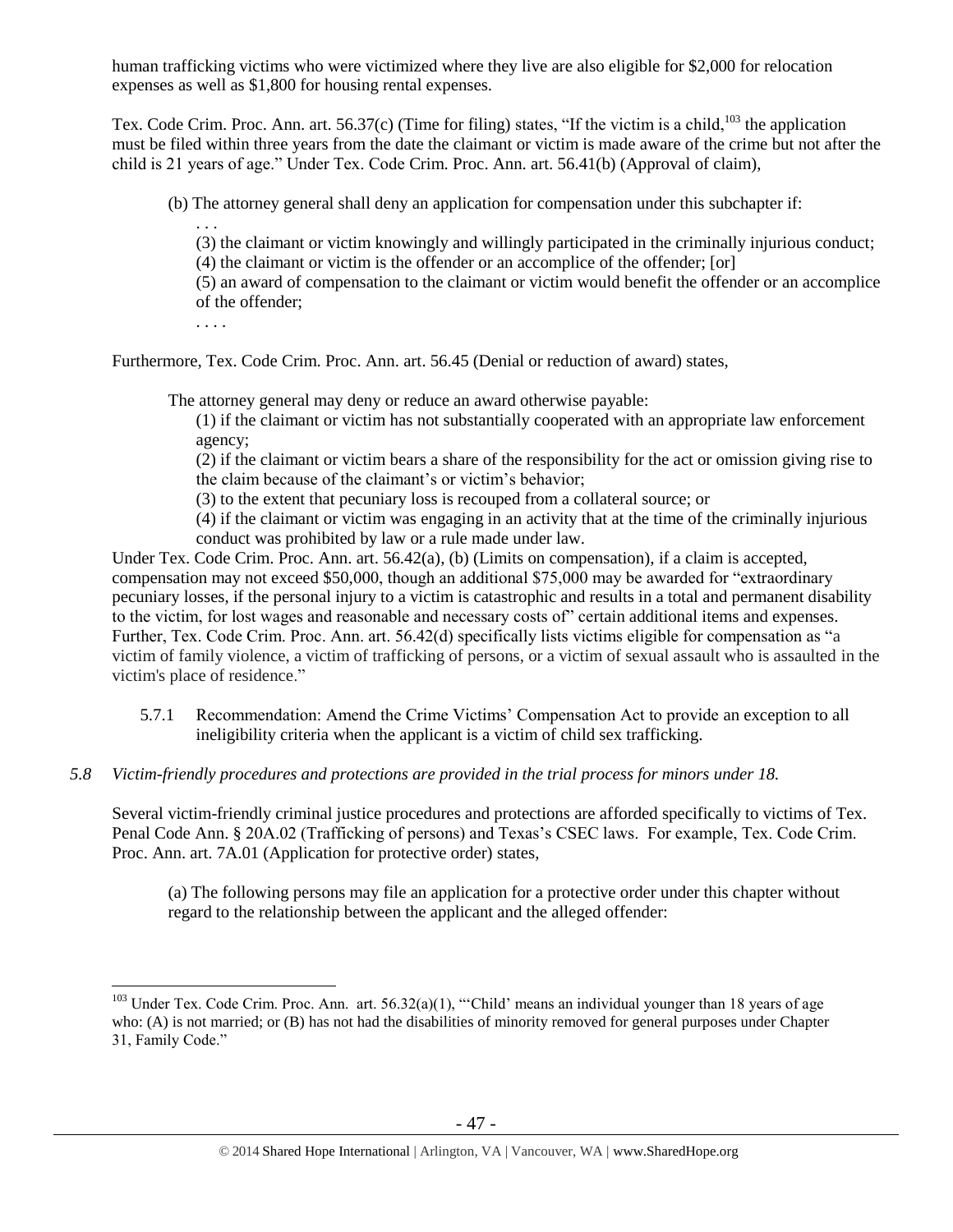(1) a person who is the victim of an offense under Section 21.02 [Continuous sexual abuse of young child or children], 21.11 [Indecency with a child], 22.011 [Sexual assault], or 22.021 [Aggravated sexual assault], Penal Code;

(2) a person who is the victim of an offense under Section  $20A.02(a)(3)$ , (4), (7), or (8) [Trafficking of persons] or Section 43.05 [Compelling prostitution], Penal Code;

(3) a parent or guardian acting on behalf of a person younger than 18 years of age who is the victim of an offense listed in Subdivision (1) or (2); or

(4) a prosecuting attorney acting on behalf of a person described by Subdivision (1) or (2).

(b) An application for a protective order under this chapter may be filed in:

(1) a district court, juvenile court having the jurisdiction of a district court, statutory county court, or constitutional county court in:

(A) the county in which the applicant resides; or

(B) the county in which the alleged offender resides; or

(C) any county in which an element of the alleged offense occurred; or

(2) any court with jurisdiction over a protective order under Title 4, Family Code, involving the same parties named in the application.

Additionally, Tex. Code Crim. Proc. Ann. art. 38.07 (Testimony in corroboration of victim of sexual offense) states,

(a) A conviction under Chapter 21 [Sexual offenses], Section 20A.02(a)(3), (4), (7), or (8) [Trafficking of persons], Section 22.011 [Sexual assault], or Section 22.021 [Aggravated sexual assault], Penal Code, is supportable on the uncorroborated testimony of the victim of the sexual offense if the victim informed any person, other than the defendant, of the alleged offense within one year after the date on which the offense is alleged to have occurred.

(b) The requirement that the victim inform another person of an alleged offense does not apply if at the time of the alleged offense the victim was a person:

(1) 17 years of age or younger;

. . . .

Similarly, Tex. Code Crim. Proc. Ann. art. 38.071 (Testimony of child who is victim of offense) provides multiple protections to a child under 13 years of age who is a victim of specified crimes, including Tex. Penal Code Ann. § 20A.02(7), (8). Specifically, Tex. Code Crim. Proc. Ann. art. 38.071, § 1 states,

Sec. 1. This article applies only to a hearing or proceeding in which the court determines that a child younger than 13 years of age would be unavailable<sup>104</sup> to testify in the presence of the defendant about an offense defined by any of the following sections of the Penal Code:

. . .

 $\overline{a}$ 

 $104$  Tex. Code Crim. Proc. Ann. art. 38.071, § 8 states,

(a) In making a determination of unavailability under this article, the court shall consider relevant factors including the relationship of the defendant to the child, the character and duration of the alleged offense, the age, maturity, and emotional stability of the child, and the time elapsed since the alleged offense, and whether the child is more likely than not to be unavailable to testify because:

(1) of emotional or physical causes, including the confrontation with the defendant; or

(2) the child would suffer undue psychological or physical harm through his involvement at the hearing or proceeding.

(b) A determination of unavailability under this article can be made after an earlier determination of availability. A determination of availability under this article can be made after an earlier determination of unavailability.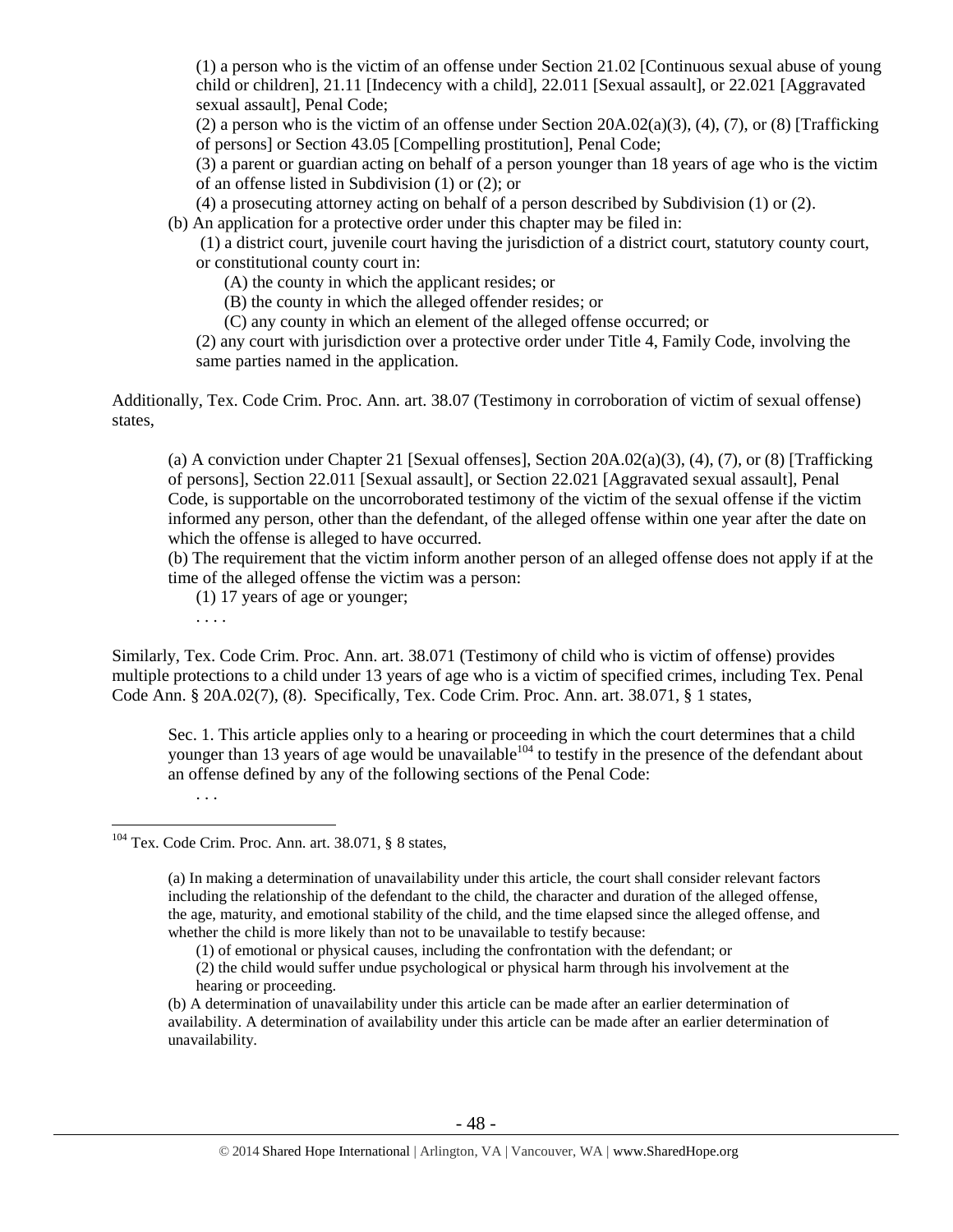(6) Section 22.011 (Sexual Assault);

. . .

- (8) Section 22.021 (Aggravated Sexual Assault);
- . . . (13) Section 43.25 (Sexual Performance by a Child);
- (14) Section 21.02 (Continuous Sexual Abuse of Young Child or Children);
- (15) Section 43.05(a)(2) (Compelling Prostitution)
- (16) Section  $20A.02(a)(7)$  or (8) (Trafficking of Persons).

A child who falls within the provisions of Tex. Code Crim. Proc. Ann. art. 38.071, § 1 may be allowed to give testimony "in a room other than the courtroom and be televised by closed circuit equipment in the courtroom to be viewed by the court and the finder of fact." Tex. Code Crim. Proc. Ann. art. 38.071, § 3(a). Tex. Code Crim. Proc. Ann. art. 38.071, § 3(a) further provides that "only the judge, the court reporter, the attorneys for the defendant and for the state, persons necessary to operate the equipment, and any person whose presence would contribute to the welfare and well-being of the child may be present in the room with the child during his testimony," and "[o]nly the attorneys and the judge may question the child." Tex. Code Crim. Proc. Ann. art. 38.071, § 3(a) additionally states that the court should "attempt to ensure that the child cannot hear or see the defendant."

Tex. Code Crim. Proc. Ann. art. 38.072, § 2(b) (Hearsay statement of certain abuse victim) also provides specific protections to victims of Tex. Penal Code Ann. § 20A.02(a)(7), (8) (Trafficking of persons). Tex. Code Crim. Proc. Ann. art. 38.072 permits the admissibility of out of court statements made by victims, under the age of 14, of Tex. Penal Code Ann. § 20A.02(a)(7), (8), § 43.05(a)(2) (Compelling prostitution), § 43.25 (Sexual performance by a child), chapter 21 (Sexual offenses), or chapter 22 (Assaultive offenses) of the Texas Penal Code.

Tex. Code Crim. Proc. Ann. art. 38.37, §§ 1, 2 (Evidence of extraneous offenses or acts) provides,

Sec. 1.

(a) Subsection (b) applies to a proceeding in the prosecution of a defendant for an offense, or an attempt or conspiracy to commit an offense, under the following provisions of the Penal Code:

(1) if committed against a child under 17 years of age:

- (A) Chapter 21 (Sexual Offenses);
- (B) Chapter 22 (Assaultive Offenses); or
- (C) Section 25.02 (Prohibited Sexual Conduct);

(2) if committed against a person younger than 18 years of age:

- (A) Section 43.25 (Sexual Performance by a Child);
- (B) Section 20A.02(a)(7) or (8) [Trafficking of persons]; or
- (C) Section 43.05(a)(2) (Compelling Prostitution)

(b) Notwithstanding Rules 404 and 405, Texas Rules of Evidence, evidence of other crimes, wrongs, or acts committed by the defendant against the child who is the victim of the alleged offense shall be admitted for its bearing on relevant matters, including:

(1) the state of mind of the defendant and the child; and

(2) the previous and subsequent relationship between the defendant and the child.

Sec. 2.

(a) Subsection (b) applies only to the trial of a defendant for:

(1) an offense under any of the following provisions of the Penal Code:

(A) Section 20A.02, if punishable as a felony of the first degree under Section 20A.02(b)(1) (Sex Trafficking of a Child);

(B) Section 21.02 (Continuous Sexual Abuse of Young Child or Children);

(C) Section 21.11 (Indecency With a Child);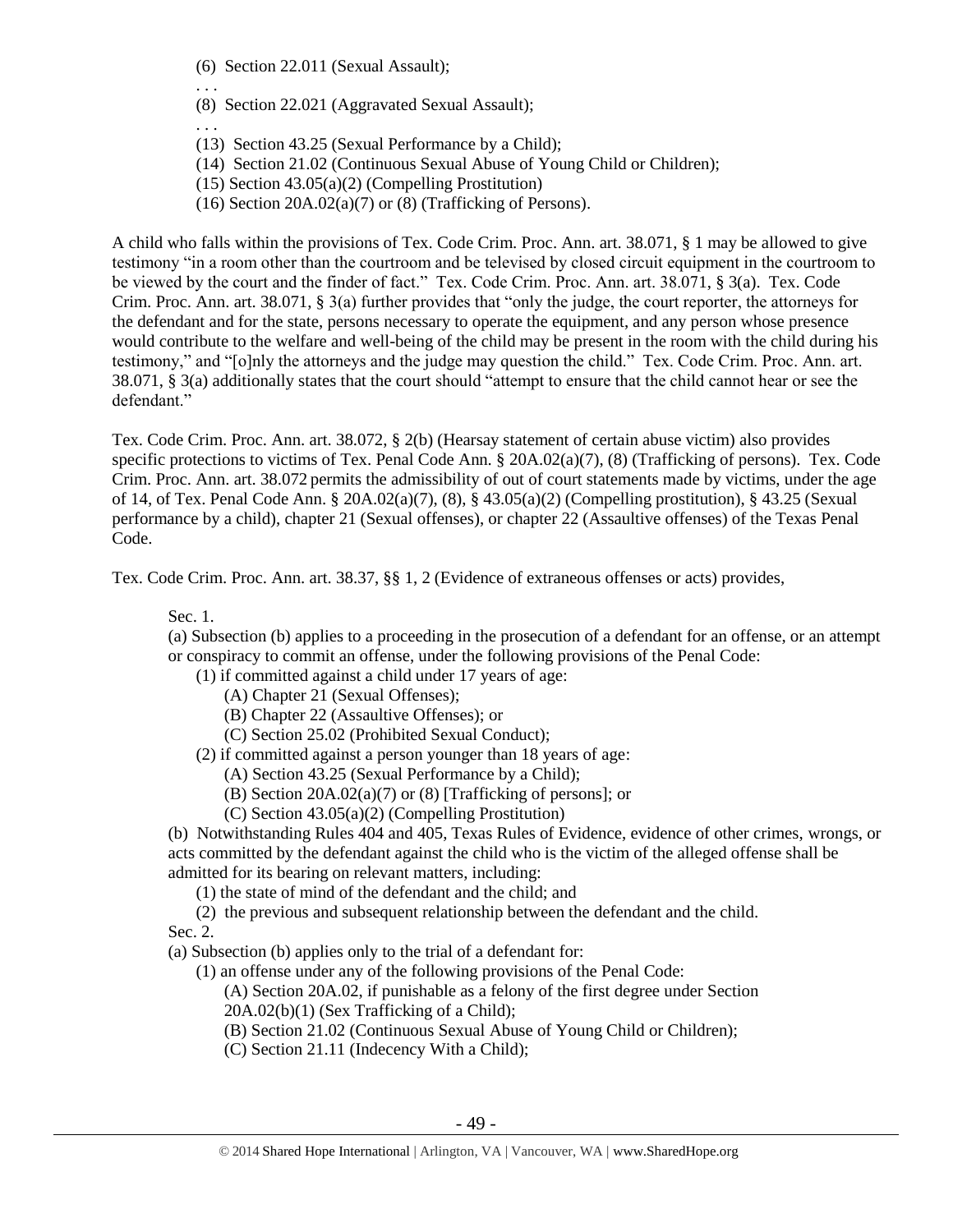(D) Section 22.011(a)(2) (Sexual Assault of a Child);

(E) Sections 22.021(a)(1)(B) and (2) (Aggravated Sexual Assault of a Child);

(F) Section 33.021 (Online Solicitation of a Minor);

(G) Section 43.25 (Sexual Performance by a Child); or

(H) Section 43.26 (Possession or Promotion of Child Pornography), Penal Code; or

(2) an attempt or conspiracy to commit an offense described by Subdivision (1).

(b) Notwithstanding Rules 404 and 405, Texas Rules of Evidence, and subject to Section 2–a, evidence that the defendant has committed a separate offense described by Subsection (a)(1) or (2) may be admitted in the trial of an alleged offense described by Subsection (a)(1) or (2) for any bearing the evidence has on relevant matters, including the character of the defendant and acts performed in conformity with the character of the defendant.

Sec. 2–a. Before evidence described by Section 2 may be introduced, the trial judge must: (1) determine that the evidence likely to be admitted at trial will be adequate to support a finding by the jury that the defendant committed the separate offense beyond a reasonable doubt; and

(2) conduct a hearing out of the presence of the jury for that purpose.

Tex. R. Evid. 412(a) (Evidence of previous sexual conduct in criminal cases) states, "In a prosecution for . . . aggravated sexual assault [Tex. Penal Code Ann. § 22.021], or attempt to commit . . . aggravated sexual assault, reputation or opinion evidence of the past sexual behavior of an alleged victim of such crime is not admissible."<sup>105</sup> Tex. Evid. Rule 412(b) states that "evidence of specific instances of an alleged victim's past sexual behavior is also not admissible" unless it meets certain criteria.<sup>106</sup>

Tex. Code Crim. Proc. Ann. art. 42.0191 (Finding regarding victims of trafficking or other abuse) encourages trafficking victims to participate in the prosecution of the trafficker by ensuring the victim's confidentiality. Specifically, Tex. Code Crim. Proc. Ann. art. 42.0191 states,

(a) In the trial of an offense, on the motion of the attorney representing the state the judge shall make an affirmative finding of fact and enter the affirmative finding in the papers in the case if the judge determines that, regardless of whether the conduct at issue is the subject of the prosecution or part of the same criminal episode as the conduct that is the subject of the prosecution, a victim in the trial:

(1) is or has been a victim of a severe form of trafficking of persons, as defined by 22 U.S.C. Section 7102(8); or

. . . .

(b) That part of the papers in the case containing an affirmative finding under this article:

(1) must include specific information identifying the victim, as available;

(2) may not include information identifying the victim's location; and

(3) is confidential, unless written consent for the release of the affirmative finding is obtained from the victim or, if the victim is younger than 18 years of age, the victim's parent or guardian.

Additionally, Tex. Gov't Code Ann. § 23.101(a)(2)(C)(vi) (Primary priorities) states that courts should give preference to cases involving violations of Tex. Penal Code Ann. § 20A.03 (Continuous trafficking of persons) when scheduling hearings and trials. Pursuant to Tex. Code Crim. Proc. Ann. art. 38.45 (Evidence depicting or describing abuse of or sexual conduct by child or minor), child pornography victims are protected from the further public viewings of the images of their sexual exploitation.

<sup>&</sup>lt;sup>105</sup> Tex. R. Evid. 412(a).

<sup>106</sup> Tex. R. Evid. 412(b).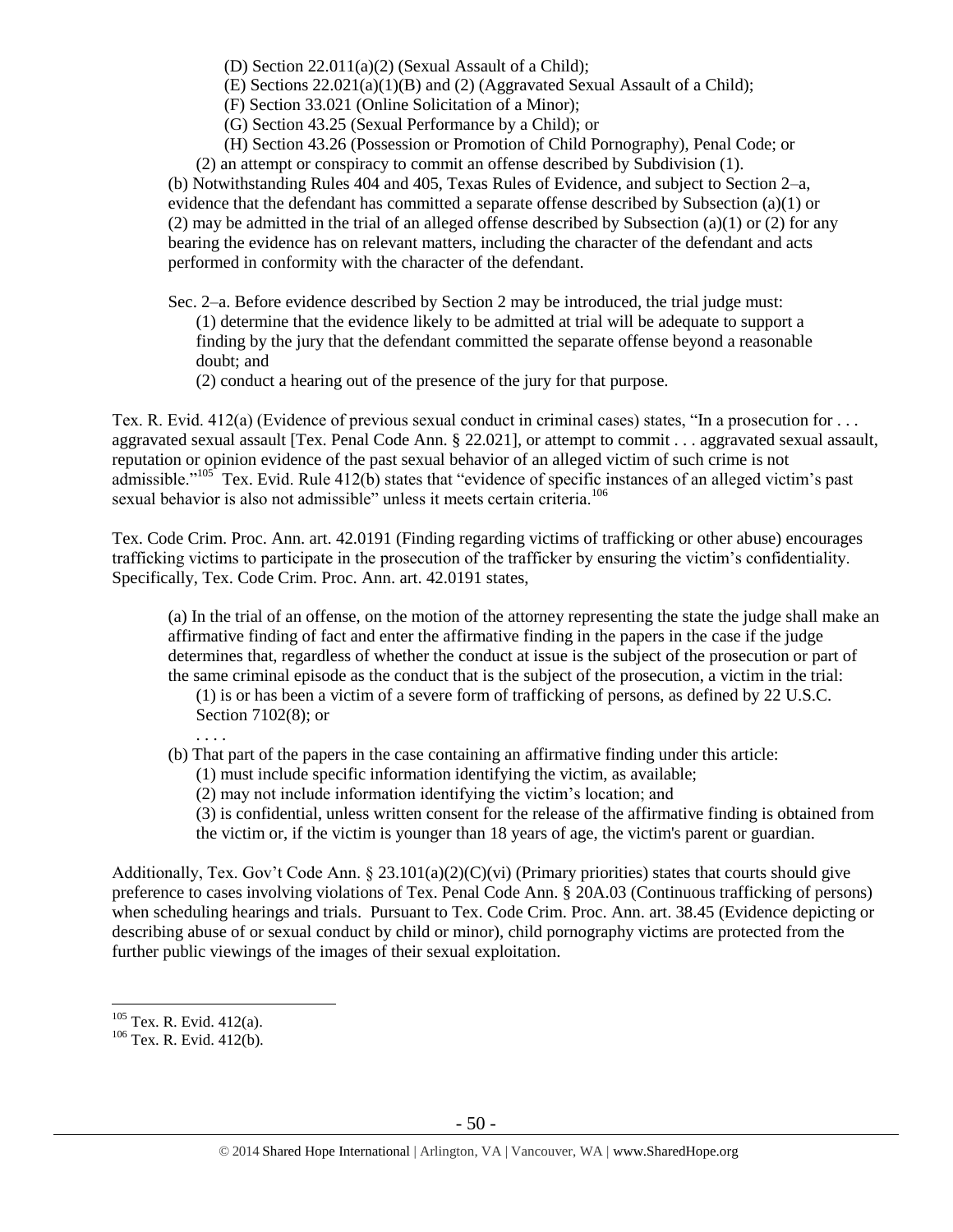Victims of any crime receive protections under Subchapter A (Crime victims' rights) of Chapter 56 (Rights of crime victims) of the Texas Code of Criminal Procedure. Specifically, Tex. Code Crim. Proc. Ann. art. 56.02(a) (Crime victims' rights) states,

(a) A victim, guardian of a victim, or close relative of a deceased victim is entitled to the following rights within the criminal justice system:

(1) the right to receive from law enforcement agencies adequate protection from harm and threats of harm arising from cooperation with prosecution efforts;

(2) the right to have the magistrate take the safety of the victim or his family into consideration as an element in fixing the amount of bail for the accused;

(3) the right, if requested, to be informed:

(A) by the attorney representing the state of relevant court proceedings, including appellate proceedings, and to be informed if those proceedings have been canceled or rescheduled prior to the event; and

(B) by an appellate court of decisions of the court, after the decisions are entered but before the decisions are made public;

. . .

(6) the right to receive information regarding compensation to victims of crime as provided by Subchapter B [Crime victims' compensation], including information related to the costs that may be compensated under that subchapter and the amount of compensation, eligibility for compensation, and procedures for application for compensation under that subchapter, the payment for a medical examination under Article 56.06 [Medical examination for sexual assault victim who has reported assault; costs] for a victim of a sexual assault, and when requested, [a] referral to available social service agencies that may offer additional assistance;

. . .

(8) the right to be provided with a waiting area, separate or secure from other witnesses, including the offender and relatives of the offender, before testifying in any proceeding concerning the offender; if a separate waiting area is not available, other safeguards should be taken to minimize the victim's contact with the offender and the offender's relatives and witnesses, before and during court proceedings;

. . .

(13) for a victim of an assault or sexual assault who is younger than 17 years of age or whose case involves family violence, as defined by Section 71.004 [Family Violence], Family Code, the right to have the court consider the impact on the victim of a continuance requested by the defendant; if requested by the attorney representing the state or by counsel for the defendant, the court shall state on the record the reason for granting or denying the continuance; and

(16) if the offense is a capital felony, the right to:

(A) receive by mail from the court a written explanation of defense-initiated victim outreach if the court has authorized expenditures for a defense-initiated victim outreach specialist;

(B) not be contacted by the victim outreach specialist unless the victim, guardian, or relative has consented to the contact by providing a written notice to the court; and (C) designate a victim service provider to receive all communications from a victim outreach specialist acting on behalf of any person.

Other protections are also available to children involved in non-criminal court proceedings. Tex. Fam. Code Ann. § 104.004(a) (Remote televised broadcast of testimony of child), which applies to suits affecting the parent-child relationship, states,

If in a suit a child 12 years of age or younger is alleged to have been abused, the court may, on the motion of a party to the proceeding, order that the testimony of the child be taken in a room other than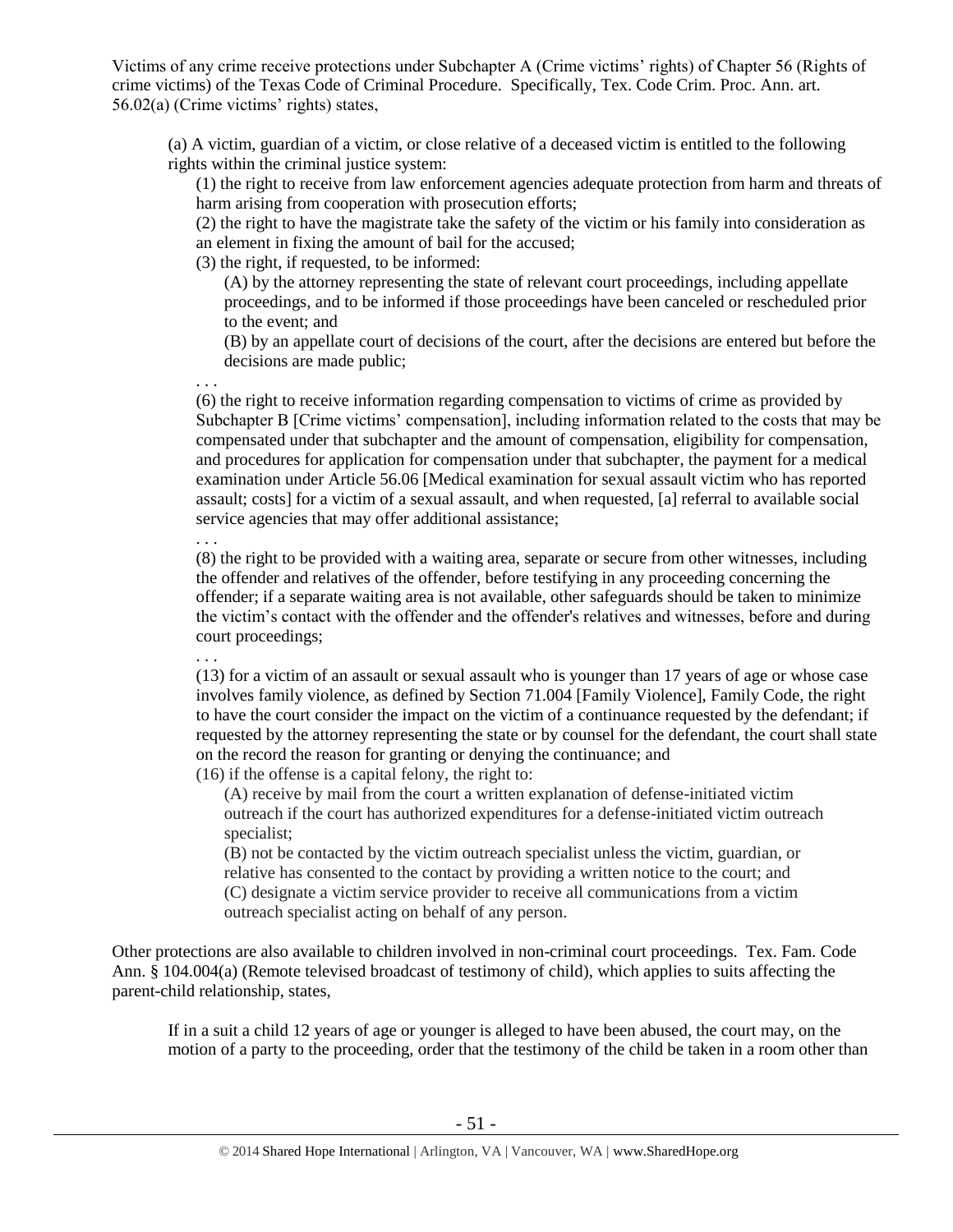the courtroom and be televised by closed-circuit equipment in the courtroom to be viewed by the court and the parties.

Additionally, Tex. Fam. Code Ann. § 104.002 (Prerecorded statement of child) states, under certain circumstances, "If a child 12 years of age or younger is alleged in a suit under [Tex. Fam. Code Title 5 (The parent-child relationship and the suit affecting the parent-child relationship)] to have been abused, the recording of an oral statement of the child recorded prior to the proceeding is admissible into evidence . . . ."

Furthermore, Tex. Fam. Code Ann. § 104.003(a) (Prerecorded videotaped testimony of child) permits the court, upon motion of a party, to "order that the testimony of the child be taken outside the courtroom and be recorded for showing in the courtroom before the court, the finder of fact, and the parties to the proceeding." Lastly, under Tex. Fam. Code Ann. § 104.005(a) (Substitution for in-court testimony of child), "If the testimony of a child is taken as provided by this chapter, the child may not be compelled to testify in court during the proceeding."

*5.9 Expungement or sealing of juvenile delinquency records resulting from arrests or adjudications for prostitution-related offenses committed as a result of, or in the course of, the commercial sexual exploitation of a minor is available within a reasonable time after turning 18.*

Tex. Fam. Code Ann. § 58.003 (Sealing of records) sets out the requirements for the sealing of juvenile records. In addition to the normal process, the court may seal juveniles' records after completing a trafficked persons program. According to Tex. Fam. Code Ann. § 58.003(a)–(c-7),

(a) Except as provided by Subsections (b) and (c), on the application of a person who has been found to have engaged in delinquent conduct or conduct indicating a need for supervision, or a person taken into custody to determine whether the person engaged in delinquent conduct or conduct indicating a need for supervision, on the juvenile court's own motion the court shall order the sealing of the records in the case if the court finds that:

(1) two years have elapsed since final discharge of the person or since the last official action in the person's case if there was no adjudication; and

(2) since the time specified in Subdivision (1), the person has not been convicted of a felony or a misdemeanor involving moral turpitude or found to have engaged in delinquent conduct or conduct indicating a need for supervision and no proceeding is pending seeking conviction or adjudication.

(b) A court may not order the sealing of the records of a person who has received a determinate sentence for engaging in delinquent conduct that violated a penal law listed in Section 53.045 [Offenses Eligible for Determinate Sentence] or engaging in habitual felony conduct as described by Section 51.031 [Habitual felony conduct].

(c) Subject to Subsection (b), a court may order the sealing of records concerning a person adjudicated as having engaged in delinquent conduct that violated a penal law of the grade of felony only if:

(1) the person is 19 years of age or older;

(2) the person was not transferred by a juvenile court under Section 54.02 [Waiver of jurisdiction and discretionary transfer to criminal court] to a criminal court for prosecution;

(3) the records have not been used as evidence in the punishment phase of a criminal proceeding under Section 3(a), Article 37.07 [Verdict must be general; separate hearing on proper punishment], Code of Criminal Procedure; and

(4) the person has not been convicted of a penal law of the grade of felony after becoming age 17.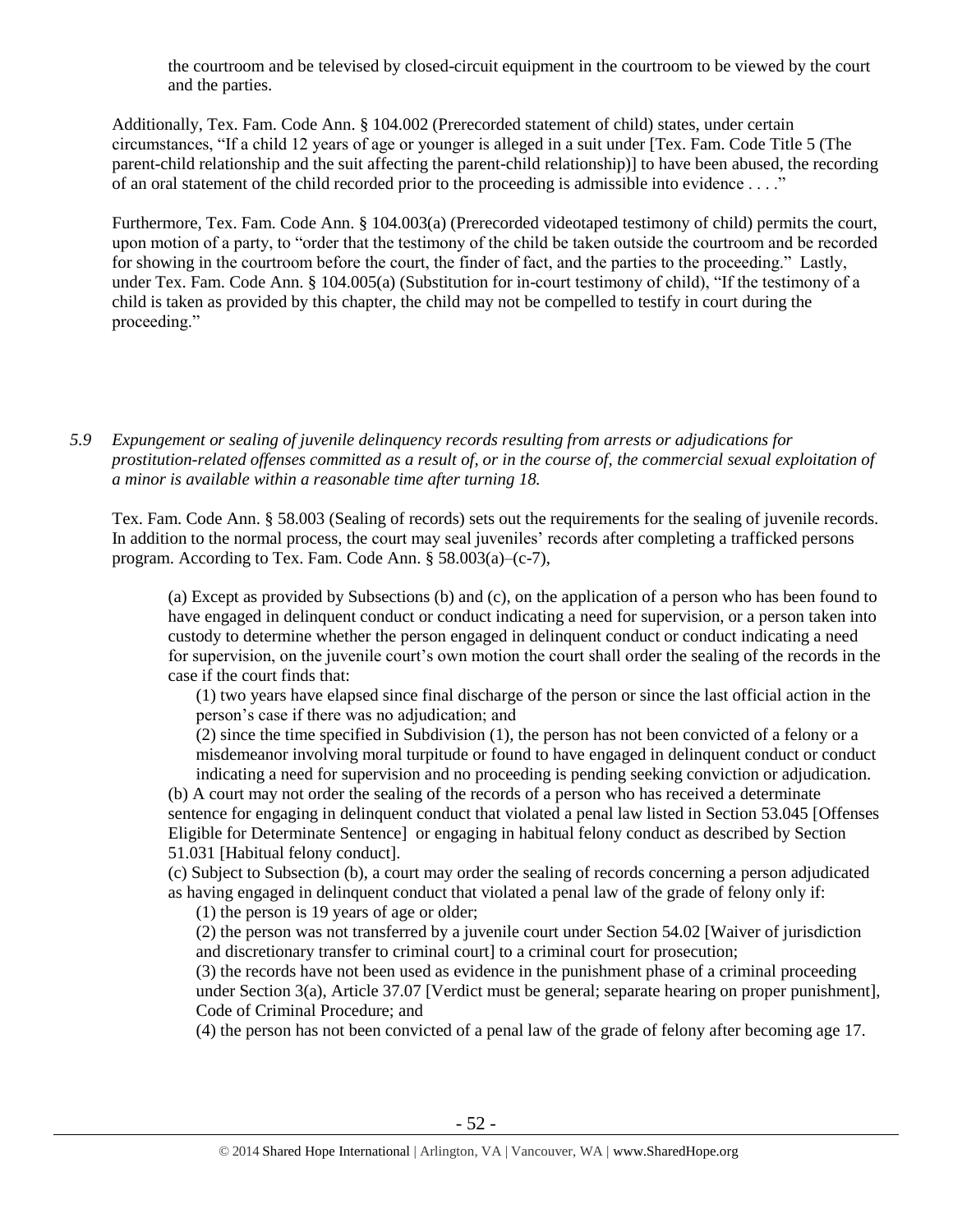$(c-7)$  Notwithstanding Subsections (a) and (c) and subject to Subsection (b), a juvenile court may order the sealing of records concerning a child found to have engaged in delinquent conduct or conduct indicating a need for supervision or taken into custody to determine whether the child engaged in delinquent conduct or conduct indicating a need for supervision if the child successfully completed a trafficked persons program under Section 152.0016, Human Resources Code. The court may:

(1) order the sealing of the records immediately and without a hearing; or

(2) hold a hearing to determine whether to seal the records.

Tex. Fam. Code Ann. § 58.003(d) further states, "If the child is referred to the juvenile court for conduct constituting any offense and at the adjudication hearing the child is found to be not guilty of each offense alleged, the court shall immediately and without any additional hearing order the sealing of all files and records relating to the case." Tex. Fam. Code Ann. § 58.003(j) explains the effect of sealing a child's records, stating,

A person whose records have been sealed under this section is not required in any proceeding or in any application for employment, information, or licensing to state that the person has been the subject of a proceeding under this title and any statement that the person has never been found to be a delinquent child shall never be held against the person in any criminal or civil proceeding.

#### *5.10 Victim restitution and civil remedies for victims of domestic minor sex trafficking or commercial sexual exploitation of children (CSEC) are authorized by law.*

Victims whose offenders are convicted under Tex. Penal Code Ann. § 20A.02(a)(7), (8) (Trafficking of persons) or § 43.05(a)(2) (Compelling prostitution) are eligible to receive restitution under Tex. Code Crim. Proc. Ann. art. 42.0372(a) (Mandatory restitution for child victims of trafficking of persons or compelling prostitution), which states,

The court shall order a defendant convicted of an offense under Section 20A.02 [Trafficking of persons] or 43.05(a)(2) [Compelling prostitution], Penal Code, to pay restitution in an amount equal to the cost of necessary rehabilitation, including medical, psychiatric, and psychological care and treatment, for any victim of the offense who is younger than 18 years of age.

Victims whose offenders are convicted of other crimes may receive restitution at the discretion of the court, pursuant to Tex. Code Crim. Proc. Ann. Ann. art. 42.037 (Restitution), which states,

(a) In addition to any fine authorized by law, the court that sentences a defendant convicted of an offense may order the defendant to make restitution to any victim of the offense or to the compensation to victims of crime fund established under Subchapter B [Crime victims' compensation], Chapter 56 [Rights of crime victims], to the extent that fund has paid compensation to or on behalf of the victim. . . .

(b) (1) If the offense results in damage to or loss or destruction of property of a victim of the offense, the court may order the defendant:

(A) to return the property to the owner of the property or someone designated by the owner; or (B) if return of the property is impossible or impractical or is an inadequate remedy, to pay an amount equal to the greater of:

(i) the value of the property on the date of the damage, loss, or destruction; or

(ii) the value of the property on the date of sentencing, less the value of any part of the property that is returned on the date the property is returned.

(2) If the offense results in personal injury to a victim, the court may order the defendant to make restitution to:

(A) the victim for any expenses incurred by the victim as a result of the offense; or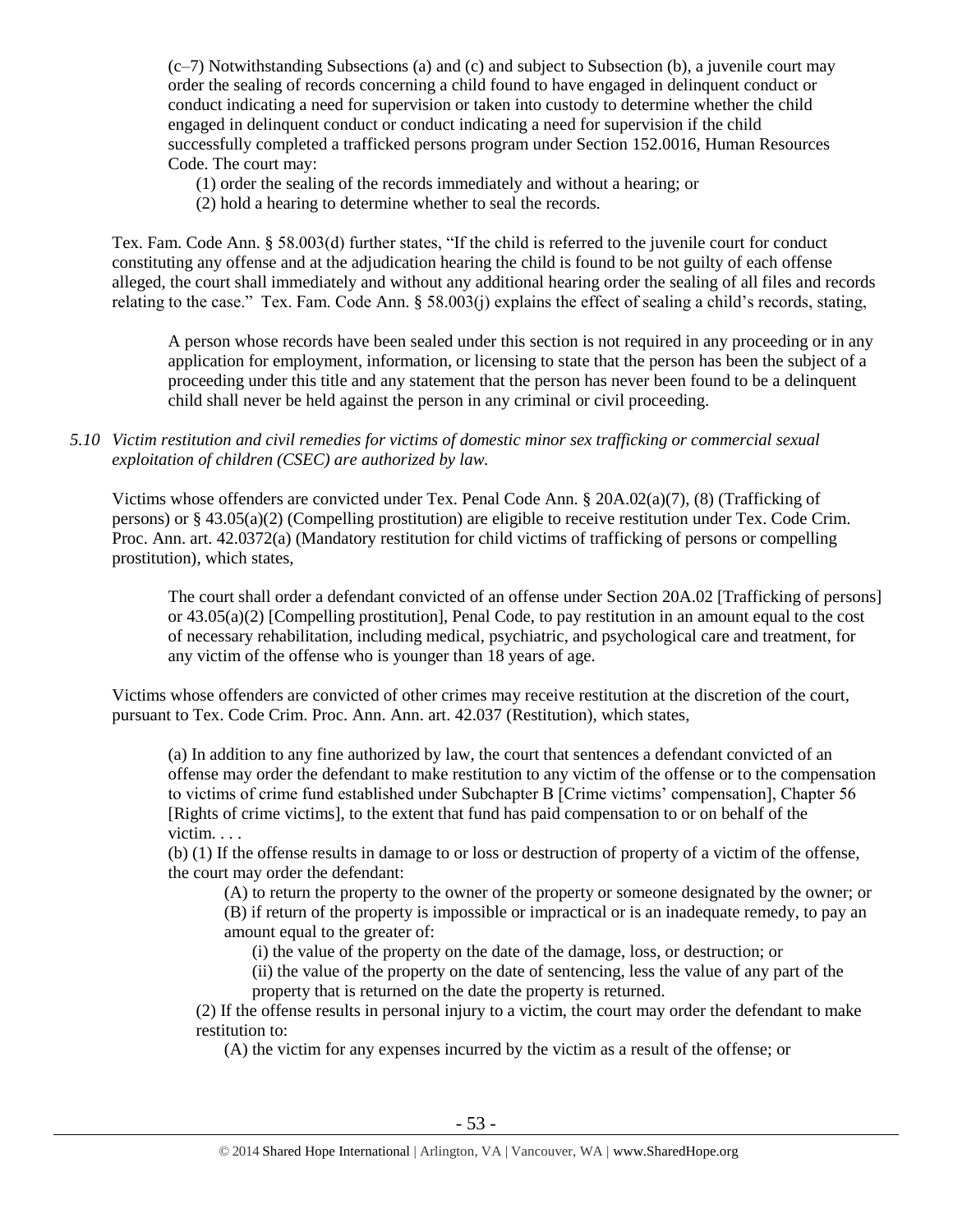(B) the compensation to victims of crime fund to the extent that fund has paid compensation to or on behalf of the victim.

- . . . .
- (c) The court, in determining whether to order restitution and the amount of restitution, shall consider: (1) the amount of the loss sustained by any victim and the amount paid to or on behalf of the victim by the compensation to victims of crime fund as a result of the offense; and
	- (2) other factors the court deems appropriate.

. . . .

(e) The court shall impose an order of restitution that is as fair as possible to the victim or to the compensation to victims of crime fund, as applicable. The imposition of the order may not unduly complicate or prolong the sentencing process.

 $(f)(1)$  The court may not order restitution for a loss for which the victim has received or will receive compensation only from a source other than the compensation to victims of crime fund. The court may, in the interest of justice, order restitution to any person who has compensated the victim for the loss to the extent the person paid compensation. An order of restitution shall require that all restitution to a victim or to the compensation to victims of crime fund be made before any restitution to any other person is made under the order.

(2) Any amount recovered by a victim from a person ordered to pay restitution in a federal or state civil proceeding is reduced by any amount previously paid to the victim by the person under an order of restitution.

. . . .

(m) An order of restitution may be enforced by the state or a victim named in the order to receive the restitution in the same manner as a judgment in a civil action.

. . . .

Victims of Tex. Penal Code Ann. § 20A.02(a)(7), (8) (Trafficking of persons) are provided with a civil cause of action under Tex. Civ. Prac. & Rem. Code Ann. § 98.002 (Liability), which states,

(a) A defendant who engages in the trafficking of persons or who intentionally or knowingly benefits from participating in a venture that traffics another person is liable to the person trafficked, as provided by this chapter, for damages arising from the trafficking of that person by the defendant or venture. (b) It is not a defense to liability under this chapter that a defendant has been acquitted or has not been prosecuted or convicted under Chapter 20A [Trafficking of persons], Penal Code, or has been convicted of a different offense or of a different type or class of offense, for the conduct that is alleged to give rise to liability under this chapter.

Tex. Civ. Prac. & Rem. Code Ann. § 98.003 (Damages) further states that trafficking victims may receive "actual damages, including damages for mental anguish even if an injury other than mental anguish is not shown," reasonable attorney's fees, court costs, and exemplary damages. These damages can be awarded in addition to any other remedy available by law. Tex. Civ. Prac. & Rem. Code Ann. § 98.004. Additionally, pursuant to Tex. Civ. Prac. & Rem. Code Ann. § 98.005 (Joint and several liability),

A person who engages in the trafficking of persons or who intentionally or knowingly benefits from participating in a venture that traffics another person and is found liable under this chapter or other law for any amount of damages arising from the trafficking is jointly liable with any other defendant for the entire amount of damages arising from the trafficking.

Victims of trafficking may also have a civil right of action under Tex. Civ. Prac. & Rem. Code Ann § 98A.001 (Liability for compelled prostitution and certain promotion of prostitution) which states:

(a) A defendant is liable to a victim of compelled prostitution, as provided by this chapter, for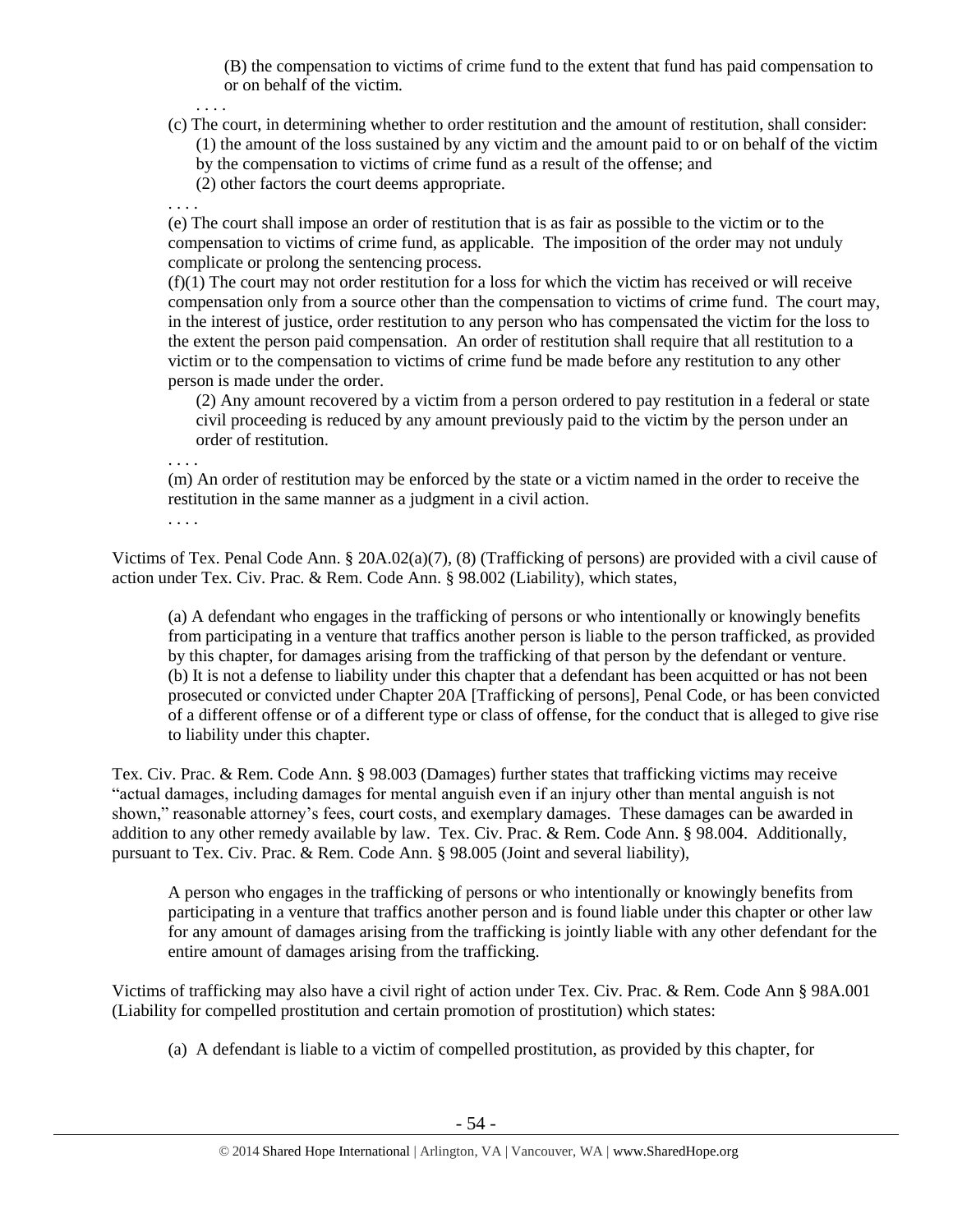damages arising from the compelled prostitution if the defendant:

(1) engages in compelling prostitution with respect to the victim;

(2) knowingly or intentionally engages in promotion of prostitution or aggravated promotion of prostitution that results in compelling prostitution with respect to the victim; or

(3) purchases an advertisement that the defendant knows or reasonably should know constitutes promotion of prostitution or aggravated promotion of prostitution, and the publication of the advertisement results in compelling prostitution with respect to the victim.

- (b) It is not a defense to liability under this chapter that:
	- (1) the defendant:

(A) is related to the victim by affinity or consanguinity, has been in a consensual sexual relationship with the victim, or has resided with the victim in a household; or

- (B) has paid or otherwise compensated the victim for prostitution; or
- (2) the victim:

(A) voluntarily engaged in prostitution before or after the compelled prostitution occurred; or (B) did not attempt to escape, flee, or otherwise terminate contact with the defendant at the time the compelled prostitution allegedly occurred.

Tex. Civ. Prac. & Rem. Code Ann § 98A.003 (Damages) states:

(a) claimant who prevails in a suit under this chapter shall be awarded:

(1) actual damages, including damages for mental anguish even if an injury other than mental anguish is not shown;

- (2) court costs; and
- (3) reasonable attorney's fees.

(b) In addition to an award under Subsection (a), a claimant who prevails in a suit under this chapter may recover exemplary damages.

Finally, Tex. Civ. Prac. & Rem. Code Ann § 98A.004 (Cause of Action Cumulative) provides:

The cause of action created by this chapter is cumulative of any other remedy provided by common law or statute, except that a person may not recover damages in a suit under this chapter in which the cause of action is based on a transaction or occurrence that is the basis for a suit under Chapter 98.

*5.11 Statutes of limitations for civil and criminal actions for child sex trafficking or commercial sexual exploitation of children (CSEC) offenses are eliminated or lengthened sufficiently to allow prosecutors and victims a realistic opportunity to pursue criminal action and legal remedies.*

Tex. Code Crim. Proc. Ann. art. 12.01(1)(B), (D), (G), (H)(Felonies) eliminates statutes of limitations for prosecutions under Tex. Penal Code Ann. § 20A.02(a)(7), (8) (Trafficking of persons), § 20A.03 (Continuous trafficking of persons), § 22.021(a)(1)(B) (Aggravated sexual assault), § 21.02 (Continuous sexual abuse of young child or children).

Tex. Code Crim. Proc. art. 12.01(2)(G), (H) imposes a 10 year statute of limitations for prosecutions of Tex. Penal Code Ann. § 20A.02(a)(1)–(4) or § 43.05(a)(1) (Compelling prostitution). Pursuant to Tex. Code Crim. Proc. Ann. art.  $12.01(6)(A)$ ,  $(B)$ ,  $(C)$ ,  $(D)$ , however, if the victim was under the age of 18 at the time of the offense, prosecutions under Tex. Penal Code Ann. § 20A.02(5), (6), §22.04 (injury to a child), § 43.05(a)(2)may be brought within "ten years from the 18th birthday of the victim of the offense." Tex. Code Crim. Proc. Ann. art. 12.01(5)(A) imposes a 20-year statute of limitation for a prosecution of Tex. Penal Code Ann. § 43.25 (Sexual performance by a child) that is tolled until the victim's 18th birthday if the victim was younger than 17 years of age at the time of the offense. No statutes of limitations are expressly specified for prosecutions of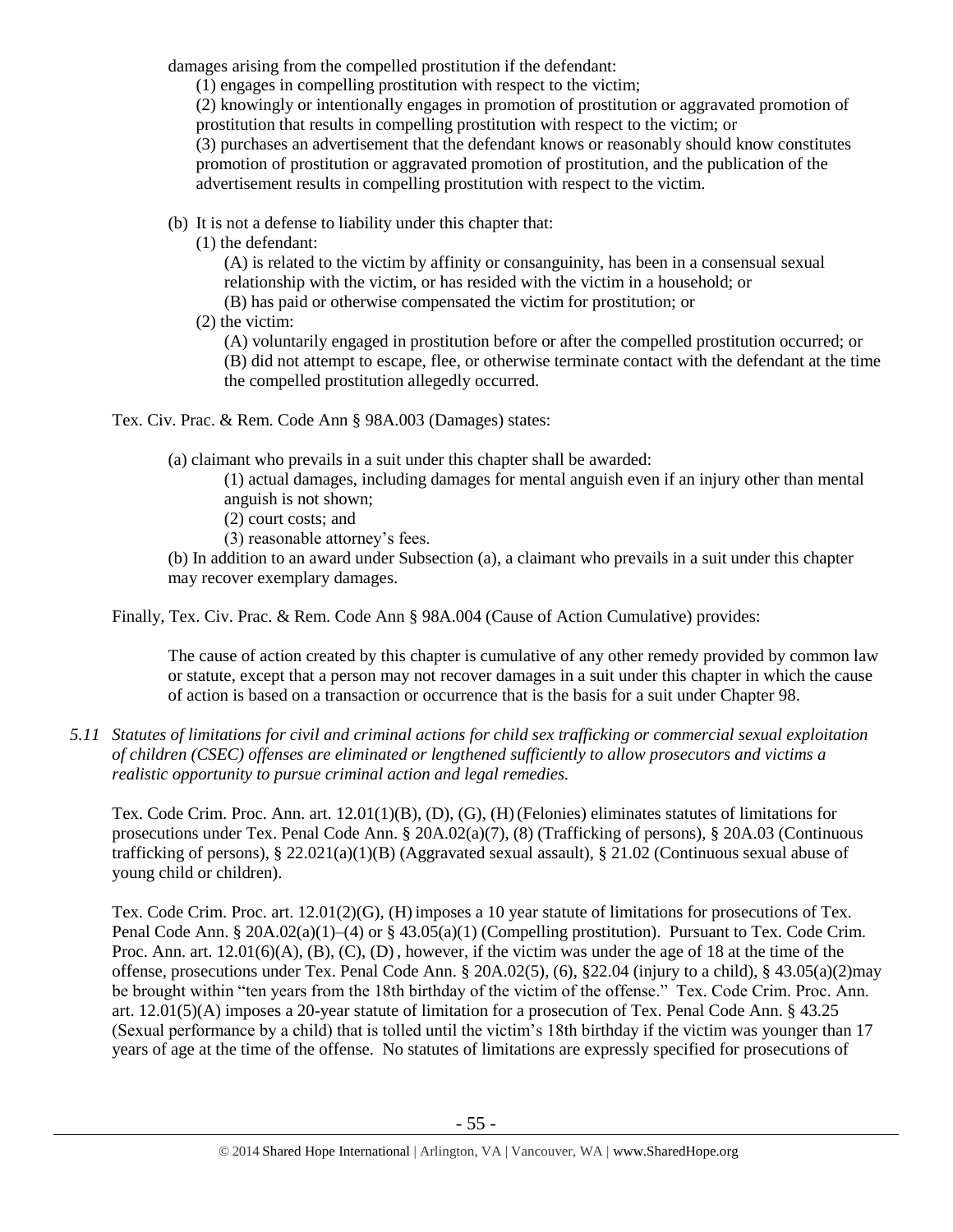Tex. Penal Code Ann. § 43.02(a)(2) (Prostitution), § 15.031(b) (Criminal solicitation of a minor), or § 43.251(b) (Employment harmful to children), meaning that the 3 year statute of limitations provided under Tex. Code Crim. Proc. Ann. art. 12.01(7) applies.

In civil suits concerning personal actions, Tex. Civ. Prac. & Rem. Code Ann. § 16.001(a)(1) (Effect of disability) tolls otherwise applicable statutes of limitations from running until a victim turns 18 years old. Generally, under Tex. Civ. Prac. & Rem. Code Ann. § 16.003 (Two-year limitations period), a victim must sue for personal injury or "action for injury resulting in death" within two years from the day the cause of action arises. However, Tex. Civ. Prac. & Rem. Code Ann. § 16.0045 (Five-year limitations period) imposes a 5 year statute of limitations "if the injury arises as a result of conduct that violates" Tex. Penal Code Ann. § 22.011 (Sexual assault), § 22.021 (Aggravated sexual assault), § 21.02 (Continuous sexual abuse of young child or children), § 20A.02 (Trafficking of persons), or § 43.05 (Compelling prostitution).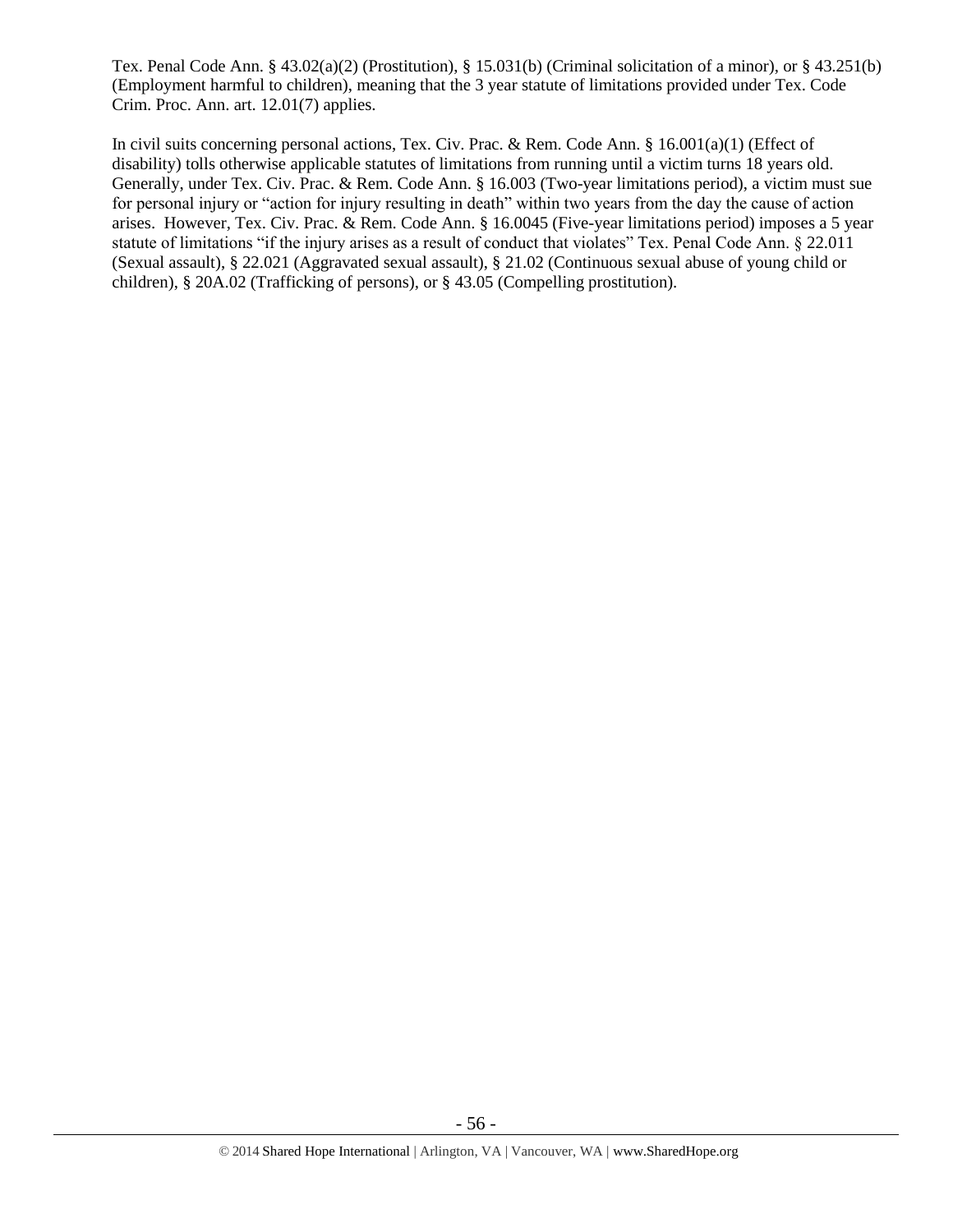#### **FRAMEWORK ISSUE 6: CRIMINAL JUSTICE TOOLS FOR INVESTIGATION AND PROSECUTIONS**

#### *Legal Components:*

- *6.1 Training on human trafficking and domestic minor sex trafficking for law enforcement is statutorily mandated or authorized.*
- *6.2 Single party consent to audio-taping is permitted in law enforcement investigations.*
- *6.3 Wiretapping is an available tool to investigate domestic minor sex trafficking.*
- *6.4 Using a law enforcement posing as a minor to investigate buying or selling of commercial sex acts is not a defense to soliciting, purchasing, or selling sex with a minor.*
- *6.5 Using the Internet to investigate buyers and traffickers is a permissible investigative technique.*
- *6.6 Law enforcement and child welfare agencies are mandated to promptly report missing and recovered children. \_\_\_\_\_\_\_\_\_\_\_\_\_\_\_\_\_\_\_\_\_\_\_\_\_\_\_\_\_\_\_\_\_\_\_\_\_\_\_\_\_\_\_\_\_\_\_\_\_\_\_\_\_\_\_\_\_\_\_\_\_\_\_\_\_\_\_\_\_\_\_\_\_\_\_\_\_\_\_\_\_\_\_\_\_\_\_\_\_\_\_\_*

## *Legal Analysis:*

*6.1 Training on human trafficking and domestic minor sex trafficking for law enforcement is statutorily mandated or authorized.*

Texas law mandates that law enforcement receives training on human trafficking. Tex. Occ. Code Ann. § 1701.258(a) (Education and training programs on trafficking of persons) requires law enforcement officers licensed on or after January 1, 2011 to "complete within a reasonable time after obtaining the license a one-time basic education and training program on the trafficking of persons." The program must be at least four hours long and "include a review of the substance of Sections 20A.02 [Trafficking of persons] and 43.05 [Compelling prostitution]." Tex. Occ. Code Ann. § 1701.258(a). Additionally, Tex. Occ. Code Ann. § 1701.258(b) states, "The [Commission on Law Enforcement Officer Standards and Education] shall make available to each officer a voluntary advanced education, instruction, and training program on the trafficking of persons and compelling prostitution prohibited under Sections 20A.02 and 43.05, Penal Code."

Tex. Occ. Code Ann. § 1701.402(a) (Proficiency certificates) authorizes the Commission on Law Enforcement Officer Standards and Education to issue proficiency certificates to law enforcement officers who meet training, education, and experience requirements. Tex. Occ. Code Ann. § 1701.402(j) states, "As a requirement for an intermediate or advanced proficiency certificate issued by the commission on or after January 1, 2011, an officer must complete the basic education and training program on the trafficking of persons described by Section 1701.258(a)."

Texas also has a mandatory education and training program for officers regarding missing and exploited children. Tex. Occ. Code Ann. § 1701.402(k) (Proficiency certificates) provides,

(k) As a requirement for an intermediate or advanced proficiency certificate issued by the commission on or after January 1, 2015, an officer must complete an education and training program on missing and exploited children. The commission by rule shall establish the program. The program must:

(1) consist of at least four hours of training;

(2) include instruction on reporting an attempted child abduction to the missing children and missing persons information clearinghouse under Chapter 63, Code of Criminal Procedure; (3) include instruction on responding to and investigating situations in which the Internet is used to commit crimes against children; and

(4) include a review of the substance of Chapters 20 and 43, Penal Code.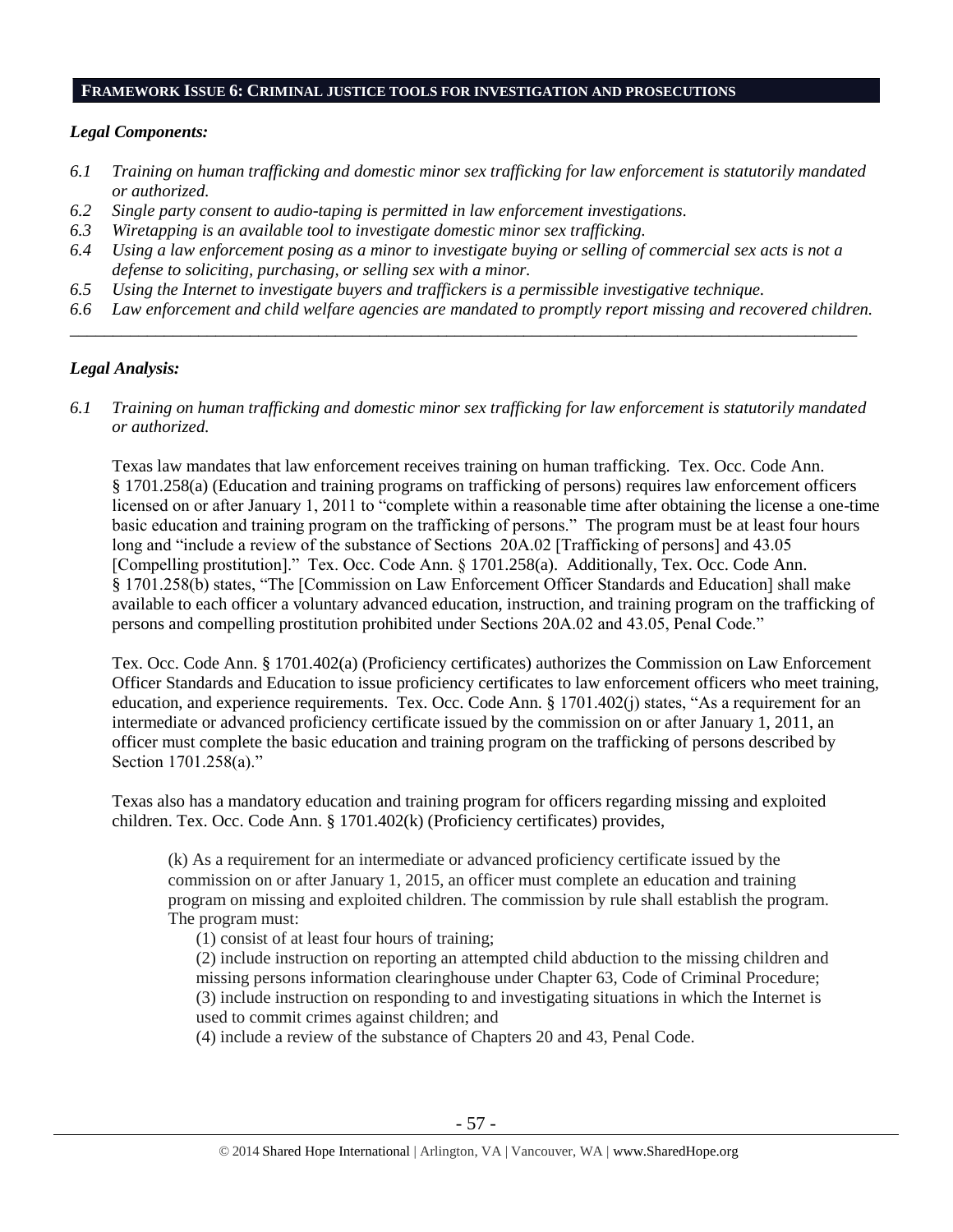#### *6.2 Single party consent to audio-taping is permitted in law enforcement investigations.*

Texas permits single-party consent to audio-taping. Although Tex. Penal Code Ann. § 16.02(b)(1) (Unlawful interception, use, or disclosure of wire, oral, or electronic communications) states that a person who "intentionally intercepts, endeavors to intercept, or procures another person to intercept or endeavor to intercept a wire, oral, or electronic communication" is guilty of an offense, a list of affirmative defenses permit singleparty consent to audio-taping by both law enforcement and citizens. Tex. Penal Code Ann. §  $16.02(c)(3)$ , (4) states,

- (c) It is an affirmative defense to prosecution under Subsection (b) that:
	- . . . (3) a person acting under color of law intercepts:
		- (A) a wire, oral, or electronic communication, if the person is a party to the communication or if one of the parties to the communication has given prior consent to the interception;
	- (4) a person not acting under color of law intercepts a wire, oral, or electronic communication, if: (A) the person is a party to the communication; or
		- (B) one of the parties to the communication has given prior consent to the interception, unless the communication is intercepted for the purpose of committing an unlawful act.
- *6.3 Wiretapping is an available tool to investigate domestic minor sex trafficking.*

Tex. Penal Code Ann. § 16.02(c) (Unlawful interception, use, or disclosure of wire, oral, or electronic communications) states,

- (c) It is an affirmative defense to prosecution under Subsection (b) that:
	- . . .

. . .

(3) a person acting under color of law intercepts:

. . . (B) a wire, oral, or electronic communication, if the person is acting under the authority of Article 18.20 [Detection, interception, and use of wire, oral or electronic communications], Code of Criminal Procedure; or

. . .

. . .

(5) a person acting under color of law intercepts a wire, oral, or electronic communication if:

(A) oral or written consent for the interception is given by a magistrate before the interception; (B) an immediate life-threatening situation exists;

- (C) the person is a member of a law enforcement unit specially trained to:
- (i) respond to and deal with life-threatening situations; or
	- (ii) install electronic, mechanical, or other devices; and
- (D) the interception ceases immediately on termination of the life-threatening situation.

Tex. Code Crim. Proc. Ann. art. 18.20, § 8 (Application for interception authorization) sets out a procedure for the issuance of an order authorizing wiretapping. Tex. Code Crim. Proc. Ann. art. 18.20, § 4 (Offenses for which interceptions may be authorized) allows law enforcement to apply for orders authorizing wiretapping in the investigation of Tex. Penal Code Ann. § 20A.02 (Trafficking of persons), § 20A.03 (Continuous trafficking of persons), or § 43.26 (Possession or promotion of child pornography). Tex. Code Crim. Proc. Ann. art. 18.20, § 4 states,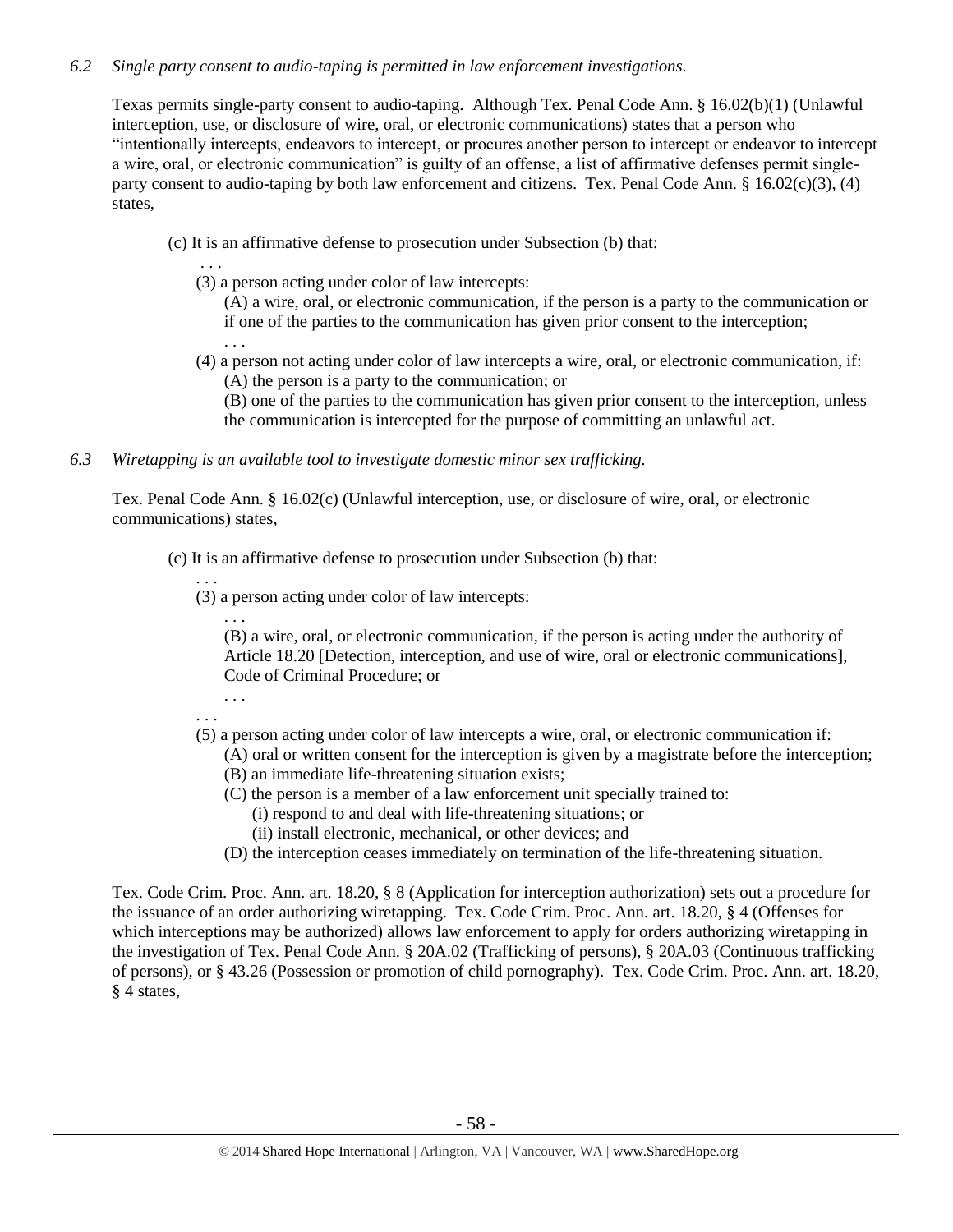A judge of competent jurisdiction may issue an order authorizing interception of wire, oral, or electronic communications only if the prosecutor applying for the order shows probable cause to believe that the interception will provide evidence of the commission of:

(1) a felony under Section 19.02 [Murder], 19.03 [Capital murder], or 43.26 [Possession or promotion of child pornography], Penal Code;

(4) an offense under Chapter 20A [Trafficking of persons], Penal Code;

(5) an offense under Chapter 34 [Money laundering], Penal Code, if the criminal activity giving rise to the proceeds involves the commission of an offense under Title 5, Penal Code, or an offense under federal law or the laws of another state containing elements that are substantially similar to the elements of an offense under Title 5;

. . .

. . .

(7) an attempt, conspiracy, or solicitation to commit an offense listed in this section.

Additionally, Tex. Code Crim. Proc. Ann. art. 18.20, § 8A(c) (Emergency installation and use of intercepting device) authorizes the issuance of oral or written orders authorizing wiretapping if it will "provide evidence of the commission of a felony, or of a threat, attempt, or conspiracy to commit a felony, in an immediate lifethreatening situation." This emergency consent expires 48 hours after the grant of consent, but a judge may authorize an order to continue the wiretap up to 30 days. Tex. Code Crim. Proc. Ann. art. 18.20, § 8A(d), (e).

Tex. Code Crim. Proc. Ann. art. 18.20 § 2(a) (Prohibition of use as evidence of intercepted communications) further states that wiretapping and its resulting evidence "may be received in evidence in any trial, hearing, or other proceeding in or before any court, grand jury, department, officer, agency, regulatory body, legislative committee, or other authority of the United States or of this state or a political subdivision of this state," with a few exceptions, including if "the communication was intercepted in violation of this article, Section 16.02, Penal Code, [Unlawful interception, use, or disclosure of wire, oral, or electronic communications], or federal law." Furthermore, "The contents of an intercepted communication and evidence derived from an intercepted communication may be received in a civil trial, hearing, or other proceeding only if the civil trial, hearing, or other proceeding arises out of a violation of a penal law." Tex. Code Crim. Proc. art. 18.20, § 2(b). Tex. Code Crim. Proc. Ann. art. 18.20, § 7(a)–(c) (Authorization for disclosure and use of intercepted communications) also provides,

(a) An investigative or law enforcement officer who, by any means authorized by this article, obtains knowledge of the contents of a wire, oral, or electronic communication or evidence derived from the communication may disclose the contents or evidence to another investigative or law enforcement officer, including a federal law enforcement officer or agent or a law enforcement officer or agent of another state . . . .

(b) An investigative or law enforcement officer who, by any means authorized by this article, obtains knowledge of the contents of a wire, oral, or electronic communication or evidence derived from the communication may use the contents or evidence to the extent the use is appropriate to the proper performance of his official duties.

(c) A person who receives, by any means authorized by this article, information concerning a wire, oral, or electronic communication or evidence derived from a communication intercepted in accordance with the provisions of this article may disclose the contents of that communication or the derivative evidence while giving testimony under oath in any proceeding held under the authority of the United States, of this state, or of a political subdivision of this state.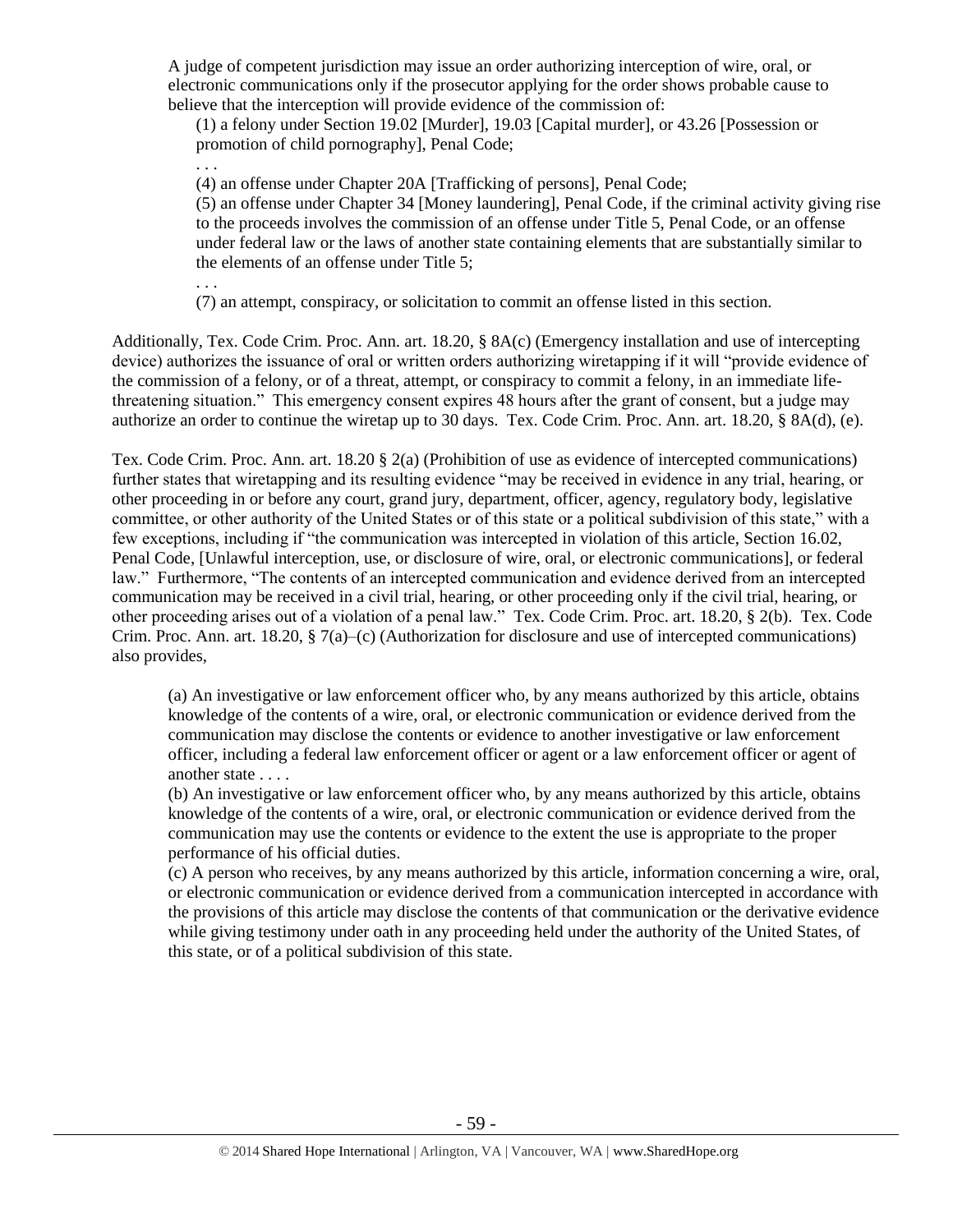*6.4 Using a law enforcement posing as a minor to investigate buying or selling of commercial sex acts is not a defense to soliciting, purchasing, or selling sex with a minor.*

Tex. Penal Code Ann. § 15.031(b) (Criminal solicitation of a minor) intimates that that law enforcement decoys may be used in investigating crimes. Tex. Penal Code Ann. § 15.031(b) states,

A person commits an offense if, with intent that an offense under Section 20A.02(a)(7) or (8) [Trafficking of persons], 21.02 [Continuous sexual abuse of young child or children], 21.11 [Indecency with a child], 22.011 [Sexual assault], 22.021 [Aggravated sexual assault], 43.02 [Prostitution], 43.05(a)(2) [Compelling prostitution], or 43.25 [Sexual performance by a child] be committed, the person by any means requests, commands, or attempts to induce a minor [under 17] or another whom the person believes to be a minor to engage in specific conduct that, under the circumstances surrounding the actor's conduct as the actor believes them to be, would constitute an offense under one of those sections or would make the minor or other believed by the person to be a minor a party to the commission of an offense under one of those sections.

Tex. Penal Code Ann. § 15.031(b) states that the offense occurs even when a "person by any means requests, commands, or attempts to induce a minor or another whom the person believes to be a minor to engage in specific conduct that, under the circumstances surrounding the actor's conduct as the actor believes them to be, would constitute an offense" under one of the specified statutes.

*6.5 Using the Internet to investigate buyers and traffickers is a permissible investigative technique.*

Pursuant to Tex. Penal Code Ann. § 33.021(a)(1) (Online solicitation of a minor), "'Minor' means: (A) an individual who represents himself or herself to be younger than 17 years of age; or (B) an individual whom the actor believes to be younger than 17 years of age." Therefore it is illegal for a person to "solicit[] a minor to meet another person, including the actor, with the intent that the minor will engage in sexual contact, sexual intercourse, or deviate sexual intercourse." This appears to allow law enforcement officers the ability to use the Internet for investigations posing as a minor.

*6.6 Law enforcement and child welfare agencies are mandated to promptly report missing and recovered children.*

Some reporting requirements related to sex trafficked children are mandated by law. Tex. Gov't Code Ann. § 71.0353 (Trafficking of persons information) states that "a district or county court at law shall report the number of cases filed" for violations of Tex. Penal Code Ann. § 20A.02 (Trafficking of persons), § 43.02 (Prostitution), and § 43.05 (Compelling prostitution) and submit the report to the Office of Court Administration of the Texas Judicial System. Furthermore, Tex. Gov't Code Ann. § 411.042(b)(2) (Bureau of identification and records) states,

(b) The bureau of identification and records shall:

. . . (2) collect information concerning the number and nature of offenses reported or known to have been committed in the state and the legal steps taken in connection with the offenses, and other information useful in the study of crime and the administration of justice, including information that enables the bureau to create a statistical breakdown of:

(A) offenses in which family violence was involved;

(B) offenses under Sections 22.011 [Sexual assault] and 22.021 [Aggravated sexual assault], Penal Code; and

(C) offenses under Section 20A.02 [Trafficking of persons] and 43.05 [Compelling prostitution], Penal Code.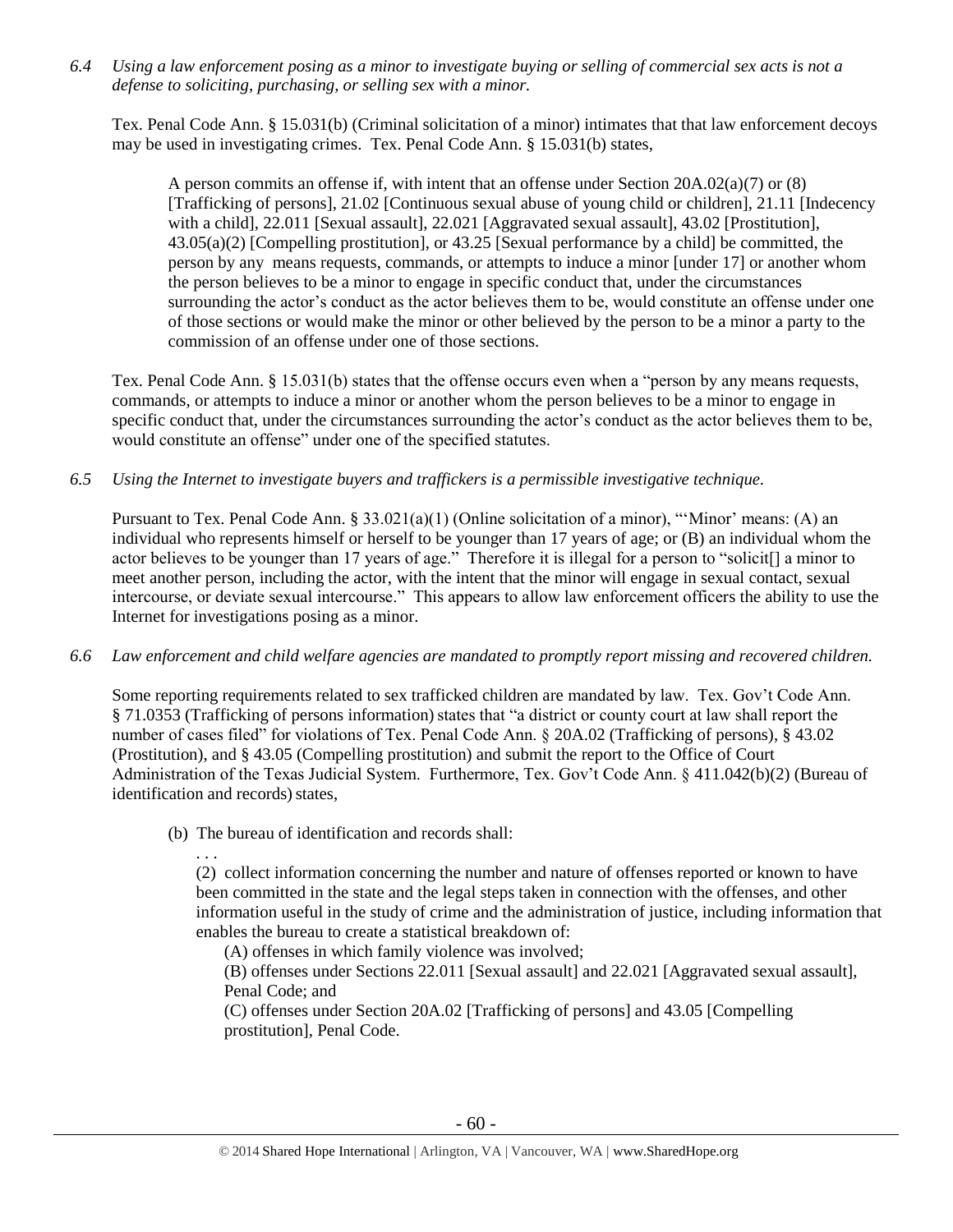Other reporting requirements apply more generally to situations involving runaway or missing children. Tex. Penal Code Ann. § 25.06(e) (Harboring runaway child) requires a law enforcement agency to immediately enter a record of a child escaped from juvenile detention or a runaway child into the National Crime Information Center (NCIC) when reported by a parent, guardian or legal custodian, peace officer, probation officer, the Texas Youth Council, a foster home, or a detention facility.

Tex. Code Crim. Proc. Ann. art. 63.002 (Missing children and missing persons information clearinghouse) establishes a missing children and missing persons information clearinghouse within the Department of Public Safety for use by all law enforcement agencies of the state as a "central repository of information on missing children, missing persons, and attempted child abductions." Tex. Code Crim. Proc. Ann. art. 63.003(a).<sup>107</sup> Pursuant to Tex. Code Crim. Proc. Ann. art. 63.003(b) (Function of Clearinghouse), the clearinghouse is required to

(1) establish a system of intrastate communication of information relating to missing children<sup>108</sup> and missing persons:<sup>109</sup>

(2) provide a centralized file for the exchange of information on missing children, missing persons, and unidentified dead bodies within the state;

(3) communicate with the national crime information center for the exchange of information on missing children and missing persons suspected of interstate travel;

<sup>108</sup> Tex. Code Crim. Proc. Ann. art. 63.001(3) defines "missing child" as

 $\overline{a}$ 

a child whose whereabouts are unknown to the child's legal custodian, the circumstances of whose absence indicate that:

(A) the child did not voluntarily leave the care and control of the custodian, and the taking of the child was not authorized by law;

(B) the child voluntarily left the care and control of the custodian without the custodian's consent and without intent to return;

(C) the child was taken or retained in violation of the terms of a court order for possession of or access to the child; or

(D) the child was taken or retained without the permission of the custodian and with the effect of depriving the custodian of possession of or access to the child unless the taking or retention of the child was prompted by the commission or attempted commission of family violence, as defined by Section 71.004, Family Code, against the child or the actor.

Tex. Code Crim. Proc. Ann. art. 63.001(1-a) (Definitions) defines "child" as "a person under 18 years of age." The text of Tex. Code Crim. Proc. Ann. art. 63.001 included here and elsewhere in this report includes amendments made by the passage of Senate Bill 742 during the 2013 regular session of the 83rd Texas Legislature (effective Sept. 1, 2013.

 $109$ <sup>T</sup>ex. Code Crim. Proc. Ann. art. 63.001(2) defines a "missing person" as "a person 18 years old or older whose disappearance is possibly not voluntary." Tex. Code Crim. Proc. Ann. art. 63.001(4) further explains,

"Missing child" or "missing person" also includes a person of any age who is missing and:

(A) is under proven physical or mental disability or is senile, and because of one or more of these conditions is subject to immediate danger or is a danger to others;

(B) is in the company of another person or is in a situation the circumstances of which indicate that the missing child's or missing person's safety is in doubt; or

(C) is unemancipated as defined by the law of this state.

 $107$  The text of Tex. Code Crim. Proc. Ann. art. 63.003 included here and elsewhere in this report includes amendments made by the passage of Senate Bill 742 during the 2013 regular session of the 83rd Texas Legislature (effective Sept. 1, 2013).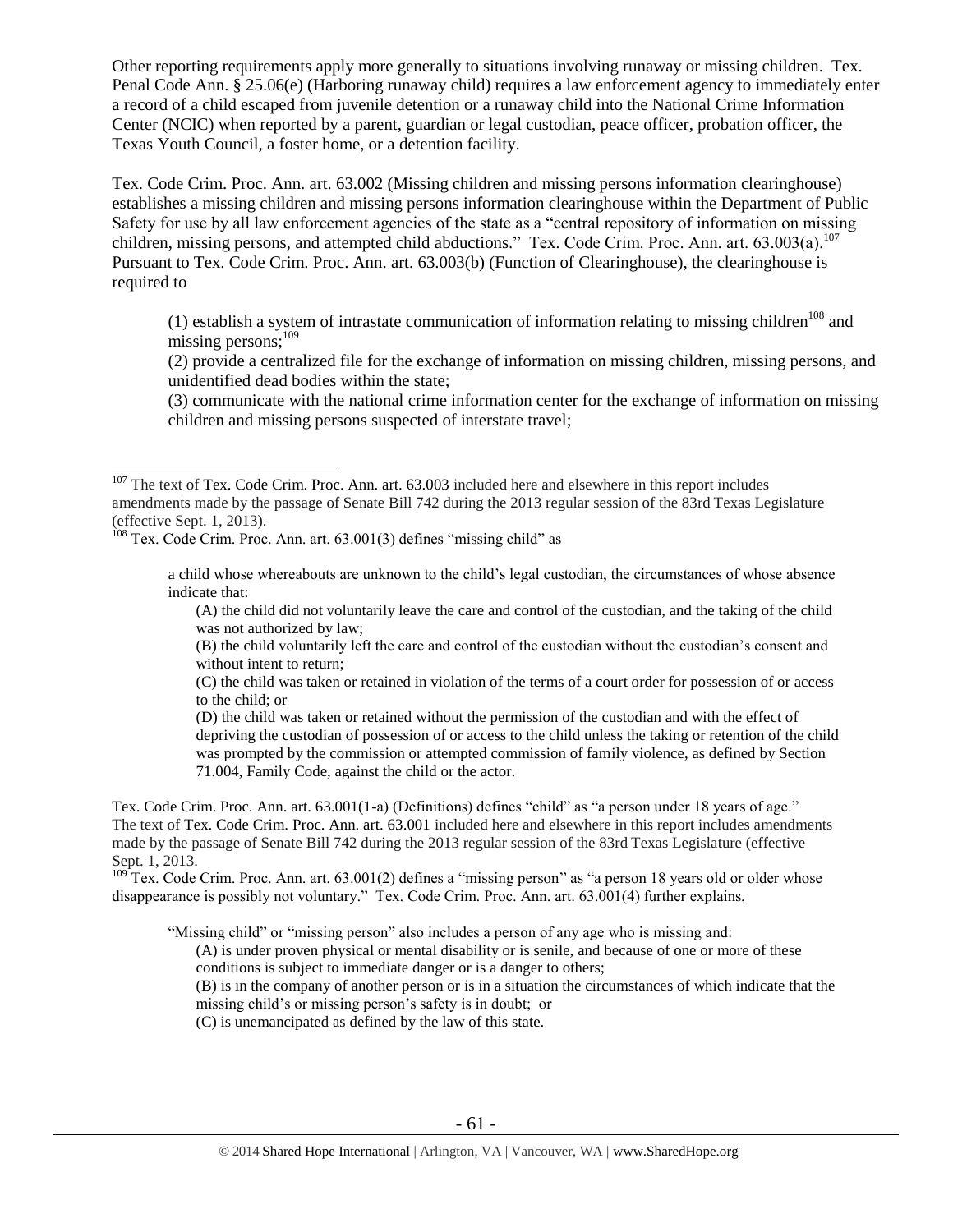(4) collect, process, maintain, and disseminate accurate and complete information on missing children and missing persons;

(5) provide a statewide toll-free telephone line for the reporting of missing children and missing persons and for receiving information on missing children and missing persons; and

(6) provide and disseminate to legal custodians, law enforcement agencies, and the Texas Education Agency information that explains how to prevent child abduction and what to do if a child becomes missing; and

(7) receive and maintain information on attempted child abductions in this state.

Tex. Code Crim. Proc. Ann. art. 63.009(a)(1), (2) (Law enforcement requirements) requires a law enforcement agency that receives a report of a missing child or a missing person to begin an investigation "to determine the present location of the child." Tex. Code Crim. Proc. Ann. art. 63.009(a)(3) also requires law enforcement to enter the child's name into the clearinghouse. Tex. Code Crim. Proc. Ann. art. 63.013(Information to clearinghouse) further requires each law enforcement agency to "provide to the missing children and missing persons information clearinghouse any information that would assist in the location or identification of any missing child who has been reported to the agency as missing." Lastly, Tex. Code Crim. Proc. Ann. art. 63.009 (f) states, "Immediately after the return of a missing child or missing person or the identification of an unidentified body, the local law enforcement agency having jurisdiction of the investigation shall cancel the entry in the national crime information center database."

Moreover, the school system is included as a critical component of finding missing children in Texas. Tex. Code Crim. Proc. Ann. art. 63.019 (School records system) requires schools to keep specific information for any child under 11 years of age who is enrolled in a school for the first time and uses this information in its efforts to locate missing children. Under Tex. Code Crim. Proc. Ann. art. 63.019(b), if required documents are not able to be produced within 30 day after the child's enrollment (90 days if the child was not born in the United States), the school must notify the appropriate law enforcement agency so they can check the clearinghouse to determine if the child has been reported missing. Tex. Code Crim. Proc. Ann. art. 63.019(b) further states, "If the child has been reported missing, the law enforcement agency shall immediately notify other appropriate law enforcement agencies that the missing child has been located." In addition, Tex. Code Crim. Proc. Ann. art. 63.008(a) (Missing children program) requires the Texas Education Agency to "develop and administer a program for the location of missing children who may be enrolled within the Texas school system, including nonpublic schools, and for the reporting of children who may be missing or who may be unlawfully removed from schools." The program is coordinated with the information clearinghouse. Tex. Code Crim. Proc. Ann. art. 63.008(b). Also, Tex. Code Crim. Proc. Ann. art. 63.020 (Duty of schools and other entities to flag missing children's record) outlines the responsibilities of the schools and day care facilities to flag a missing student's (under 11 years of age) records upon receiving notice from a law enforcement agency that the child is missing.

Texas also has a mandatory education and training program for officers regarding missing and exploited children. Tex. Occ. Code Ann. § 1701.402(k) (Proficiency certificates) provides,

(k) As a requirement for an intermediate or advanced proficiency certificate issued by the commission on or after January 1, 2015, an officer must complete an education and training program on missing and exploited children. The commission by rule shall establish the program. The program must:

(1) consist of at least four hours of training;

(2) include instruction on reporting an attempted child abduction to the missing children and missing persons information clearinghouse under Chapter 63, Code of Criminal Procedure; (3) include instruction on responding to and investigating situations in which the Internet is used to commit crimes against children; and

(4) include a review of the substance of Chapters 20 and 43, Penal Code.